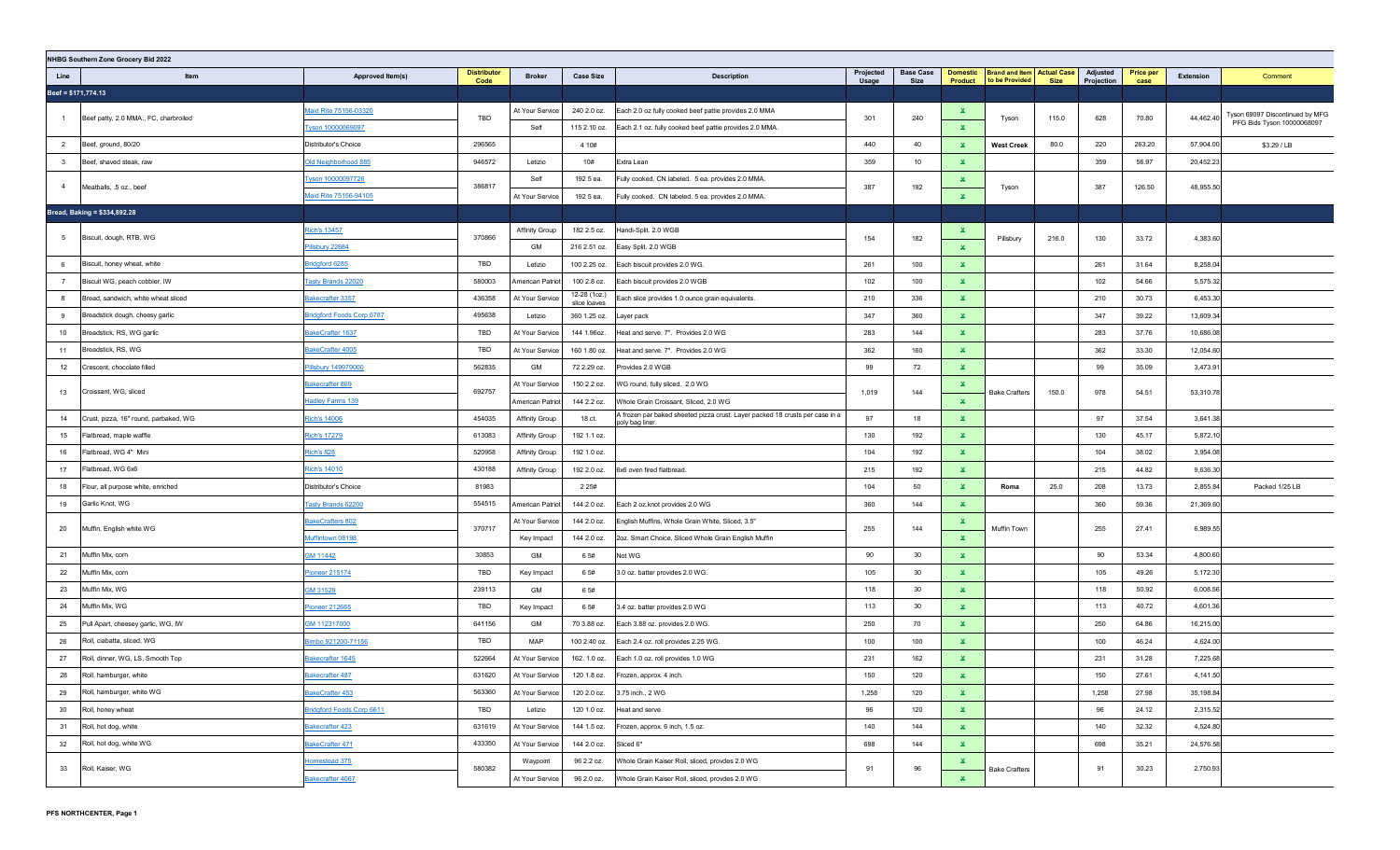|      | NHBG Southern Zone Grocery Bid 2022            |                             |                            |                       |                  |                                                          |                    |                          |                                   |                                                     |             |                        |                          |           |                                                               |
|------|------------------------------------------------|-----------------------------|----------------------------|-----------------------|------------------|----------------------------------------------------------|--------------------|--------------------------|-----------------------------------|-----------------------------------------------------|-------------|------------------------|--------------------------|-----------|---------------------------------------------------------------|
| Line | Item                                           | Approved Item(s)            | <b>Distributor</b><br>Code | <b>Broker</b>         | <b>Case Size</b> | <b>Description</b>                                       | Projected<br>Usage | <b>Base Case</b><br>Size | <b>Domestic</b><br><b>Product</b> | <b>Brand and Item Actual Case</b><br>to be Provided | <b>Size</b> | Adjusted<br>Projection | <b>Price per</b><br>case | Extension | Comment                                                       |
| 34   | Roll, pretzel                                  | <b>J&amp;J 7054</b>         | 398213                     | CORE                  | 108 2.7 oz.      | 51% WG-No Sodium, 2.7 oz.                                | 153                | 108                      | $\mathbf{x}$                      |                                                     |             | 153                    | 51.84                    | 7,931.52  |                                                               |
| 35   | Roll, slider, WG, Sliced                       | Bakecrafter 3474            | 351747                     | At Your Service       | 120 1.1 oz.      | Sliced 3.0"                                              | 88                 | 120                      | $\mathbf{x}$                      |                                                     |             | 88                     | 25.13                    | 2,211.44  |                                                               |
| 36   | Roll, sub, white WG approx. 6"                 | Bakecrafter 4062            | 425556                     | At Your Service       | 96 2.0 oz.       | WG, Pan Baked, Split Top, Hinge Sliced, 6", 2.0 breads   | 145                | 96                       | $\mathbf x$                       |                                                     |             | 145                    | 32.21                    | 4,670.45  |                                                               |
| 37   | Texas Toast, WG                                | BakeCrafter 1605            | TBD                        | At Your Service       | 125 1.2 oz.      | Reduced fat and sodium, bulk                             | 215                | 125                      | $\mathbf x$                       |                                                     |             | 215                    | 31.50                    | 6,772.50  |                                                               |
| 38   | Tortilla, 10", WW                              | Father Sam's 96001          | 349304                     |                       | 12 12 ct.        | 2.0 WG                                                   | 328                | 144                      | $\mathbf{x}$                      | Harbar                                              | 120.0       | 394                    | 25.54                    | 10,062.76 |                                                               |
|      |                                                | Harbar 21005054             |                            | Affinity Group        | 10 12 ct.        | 2.5 WG                                                   |                    |                          | $\mathbf x$                       |                                                     |             |                        |                          |           |                                                               |
| 39   | Tortilla, 6", WW                               | Father Sam's 96003          | 521050                     |                       | 12 12 ct.        | 1.0 WG                                                   | 233                | 144                      | ×                                 | Harbar                                              | 384.0       | 87                     | 39.90                    | 3,471.30  |                                                               |
|      |                                                | Harbar 20605053             |                            | <b>Affinity Group</b> | 32 12 ct.        | 1.0 WG                                                   |                    |                          | $\mathbf{x}$                      |                                                     |             |                        |                          |           |                                                               |
| 40   | Tortilla, 8-9", WW                             | Father Sam's 96002          | 521051                     |                       | 12 12 ct.        | 1.75 WG                                                  | 215                | 144                      | ×                                 | Harbar                                              | 120.0       | 258                    | 21.29                    | 5,492.82  |                                                               |
|      |                                                | Harbar 68860205             |                            | Affinity Group        | 10 12 ct.        | 2.0 WG                                                   |                    |                          | $\mathbf x$                       |                                                     |             |                        |                          |           |                                                               |
|      | Breakfast = \$474,100.49                       |                             |                            |                       |                  |                                                          |                    |                          |                                   |                                                     |             |                        |                          |           |                                                               |
| 41   | Apple Frudel, WG, IW                           | GM 18000-27852              | 264280                     | GM                    | 72 2.29 oz.      | Provides 2.0 WGB                                         | 98                 | 72                       | ×.                                |                                                     |             | 98                     | 35.09                    | 3,438.82  |                                                               |
| 42   | Bagel, honey wheat, large                      | Aesop's 98195               | 341608                     | Key Impact            | 60 4.50 oz.      | NOT WG                                                   | 122                | 60                       | $\mathbf{x}$                      | Heritage Ovens                                      | 36.0        | 203                    | 13.10                    | 2,659.30  | MFG Not Producing for 22/23 School<br>Year. Alt Item Approved |
| 43   | Bagel, mini                                    | Pillsbury 138399000         | 441988                     | GM                    | 72 2.43 oz.      | With cinnamon cream cheese                               | 101                | 72                       | $\mathbf{x}$                      |                                                     |             | 101                    | 36.60                    | 3,696.60  |                                                               |
| 44   | Bagel, White WG, bulk                          | enders 00074                | 332543                     | Waypoint              | 72 2.0 oz.       | Presliced. White whole wheat                             | 472                | 72                       | $\mathbf{x}$                      |                                                     |             | 472                    | 23.83                    | 11,247.76 |                                                               |
| 45   | Bagel, White WG, IW                            | enders 00075                | 324122                     | Waypoint              | 72 2.0 oz.       | Presliced. White whole wheat                             | 715                | 72                       | $\mathbf{x}$                      |                                                     |             | 715                    | 27.30                    | 19,519.50 |                                                               |
| 46   | Bread Slice, WG banana, IW                     | SuperBakery 7501            | TBD                        | Waypoint              | 75 3.4 oz.       | Individually wrapped. 2 WG credit.                       | 275                | 75                       | $\mathbf{x}$                      |                                                     |             | 275                    | 46.23                    | 12,713.25 |                                                               |
| 47   | Bread Slice, WG blueberry, IW                  | Superbakery 7503            | TBD                        | Waypoint              | 75 3.4 oz.       | Individually wrapped. 2 WG credit.                       | 107                | 75                       | $\mathbf{x}$                      |                                                     |             | 107                    | 46.23                    | 4,946.6   |                                                               |
| 48   | Bread Slice, WG cocoa, IW                      | SuperBakery 7506            | TBD                        | Waypoint              | 75 3.4 oz.       | Individually wrapped. 2 WG credit.                       | 90                 | 75                       | $\mathbf{x}$                      |                                                     |             | 90                     | 47.29                    | 4,256.10  |                                                               |
| 49   | Bread Slice, WG lemon, IW, RS                  | SuperBakery 7507            | TBD                        | Waypoint              | 75 3.4 oz.       | Individually wrapped. 2 WG credit.                       | 84                 | 75                       | x.                                |                                                     |             | 84                     | 47.34                    | 3,976.56  |                                                               |
| 50   | Bread Slice, WG zucchini, IW                   | SuperBakery 7502            | TBD                        | Waypoint              | 75 3.4 oz.       | Individually wrapped. 2 WG credit.                       | 99                 | 75                       | $\mathbf{x}$                      |                                                     |             | 99                     | 45.11                    | 4,465.89  |                                                               |
| 51   | Breakfast Bar, WG, IW                          | Sky Blue HWB5172            | 235049                     | Letizio               | 72 2.8 oz.       |                                                          | 501                | 72                       | $\mathbf x$                       |                                                     |             | 501                    | 34.74                    | 17,404.74 |                                                               |
| 52   | Breakfast Bar, BeneFIT, cocoa                  | Redi-Bake 40406             | 533939                     | CORE                  | 48 2.5 oz.       |                                                          | 128                | 48                       | $\mathbf{x}$                      |                                                     |             | 128                    | 23.45                    | 3,001.60  |                                                               |
| 53   | Breakfast Bar, BeneFiT, banana chocolate chunk | Redi-Bake 40402             | 273348                     | CORE                  | 48 2.5 oz.       |                                                          | 165                | 48                       | $\mathbf x$                       |                                                     |             | 165                    | 23.45                    | 3,869.25  |                                                               |
| 54   | Breakfast Bar, BeneFIT, oatmeal chocolate chip | Redi-Bake 40401             | 273347                     | CORE                  | 48 2.5 oz.       |                                                          | 280                | 48                       | $\mathbf{x}$                      |                                                     |             | 280                    | 23.45                    | 6,566.00  |                                                               |
| 55   | Breakfast Bar, BeneFIT, French toast           | Redi-Bake 40404             | 417982                     | CORE                  | 48 2.5 oz.       |                                                          | 94                 | 48                       | $\mathbf{x}$                      |                                                     |             | 94                     | 23.45                    | 2,204.30  |                                                               |
| 56   | Bun, breakfast                                 | Sky Blue WWB5160            | 229313                     | Letizio               | 60 2.6 oz.       |                                                          | 324                | 60                       | $\mathbf{x}$                      |                                                     |             | 324                    | 29.64                    | 9,603.36  |                                                               |
| 57   | Cinnabar, IW, WG                               | Hadley Farms 805IW          | 554912                     | American Patriot      | 60 2.90 oz.      | WG credits                                               | 316                | 60                       | $\mathbf{x}$                      |                                                     |             | 316                    | 29.46                    | 9,309.36  |                                                               |
| 58   | Cinnamon Roll Dough, freezer to oven, WG       | Pillsbury 100-94562-11111-0 | 589888                     | GM                    | 100 2.7 oz.      | 2 WG credits                                             | 232                | 100                      | $\mathbf{x}$                      |                                                     |             | 232                    | 30.06                    | 6,973.92  |                                                               |
| 59   | Cinnamon Roll, WG, iced, IW                    | Hadley Farms 375IW          | 492258                     | American Patriot      | 36 2.7 oz.       |                                                          | 348                | 36                       | $\mathbf{x}$                      |                                                     |             | 348                    | 17.60                    | 6,124.80  |                                                               |
| 60   | Cinnamon roll, WG, uniced, IW                  | Hadley Farms 0375IW         | 806940                     | American Patriot      | 36 2.7 oz.       | Whole Grain Cinnamon Roll Uniced 2.5 oz.                 | 296                | 36                       | ×.                                | <b>Bake Crafters</b>                                | 72.0        | 148                    | 41.73                    | 6,176.04  | ALT ITEM APPROVED                                             |
| 61   | Crumb Cake, WG, cinnamon                       | <b>Sky Blue CR272</b>       | TBD                        | Letizio               | 72 3 oz.         |                                                          | 173                | 72                       | $\mathbf{x}$                      |                                                     |             | 173                    | 32.76                    | 5,667.48  |                                                               |
| 62   | Donut Holes, WG                                | <u>Rich's 2725</u>          | 532028                     | Affinity Group        | 384 .41 oz.      |                                                          | 126                | 384                      | $\mathbf{x}$                      |                                                     |             | 126                    | 34.35                    | 4,328.10  |                                                               |
| 63   | Donut, WG                                      | Rich's 14839                | 461983                     | <b>Affinity Group</b> | 84 2.45 oz.      |                                                          | 316                | 84                       | $\mathbf{x}$                      |                                                     |             | 316                    | 38.23                    | 12,080.68 |                                                               |
| 64   | Donuts, WG mini chocolate 6 pk                 | Superbakery 7786            | 517587                     | Waypoint              | 72 3.3 oz.       | GoodyMan 51% WG chocolate enrobed                        | 330                | 72                       | ×.                                |                                                     |             | 330                    | 54.38                    | 17,945.40 |                                                               |
| 65   | Donuts, WG mini powered 6pk                    | Superbakery 7787            | 517590                     | Waypoint              | 72 3.0 oz.       | GoodyMan 51% WG powdered sugar                           | 342                | 72                       | $\mathbf{x}$                      |                                                     |             | 342                    | 51.25                    | 17,527.50 |                                                               |
| 66   | French Toast stick, plain, WG                  | Michaels Foods 75016        | TBD                        | CORE                  | 100 2.6 oz.      |                                                          | 353                | 100                      | $\mathbf{x}$                      |                                                     |             | 353                    | 44.60                    | 15,743.80 |                                                               |
| 67   | French Toast, Maple Glazed WG                  | Michaels Foods 75010        | TBD                        | CORE                  | 85 2.9 oz.       |                                                          | 930                | 85                       | $\mathbf{x}$                      |                                                     |             | 930                    | 44.98                    | 41,831.40 |                                                               |
| 68   | French toast sticks, frozen, WG                | <b>BakeCrafters 447</b>     | 497080                     | At Your Service       | 10#              | 2 sticks = 2 WG bread. 108 ea. per case.                 | 1,038              | 10                       | $\mathbf{x}$                      |                                                     |             | 1,038                  | 22.61                    | 23,469.18 |                                                               |
| 69   | French Toast, mini, WG, IW, Cinnamon Rush      | GM 18000-37309              | 311682                     | GM                    | 72 2.64 oz.      | 2.0 WG credit                                            | 118                | 72                       | ×.                                |                                                     |             | 118                    | 30.64                    | 3,615.52  |                                                               |
| 70   | Mini Cinnis                                    | GM 133686000                | 285458                     | GM                    | 72 2.29 oz.      | Mini pull apart cinnamon rolls, cinnamon filling. 2.0 WG | 416                | 72                       | $\mathbf{x}$                      |                                                     |             | 416                    | 35.09                    | 14,597.44 |                                                               |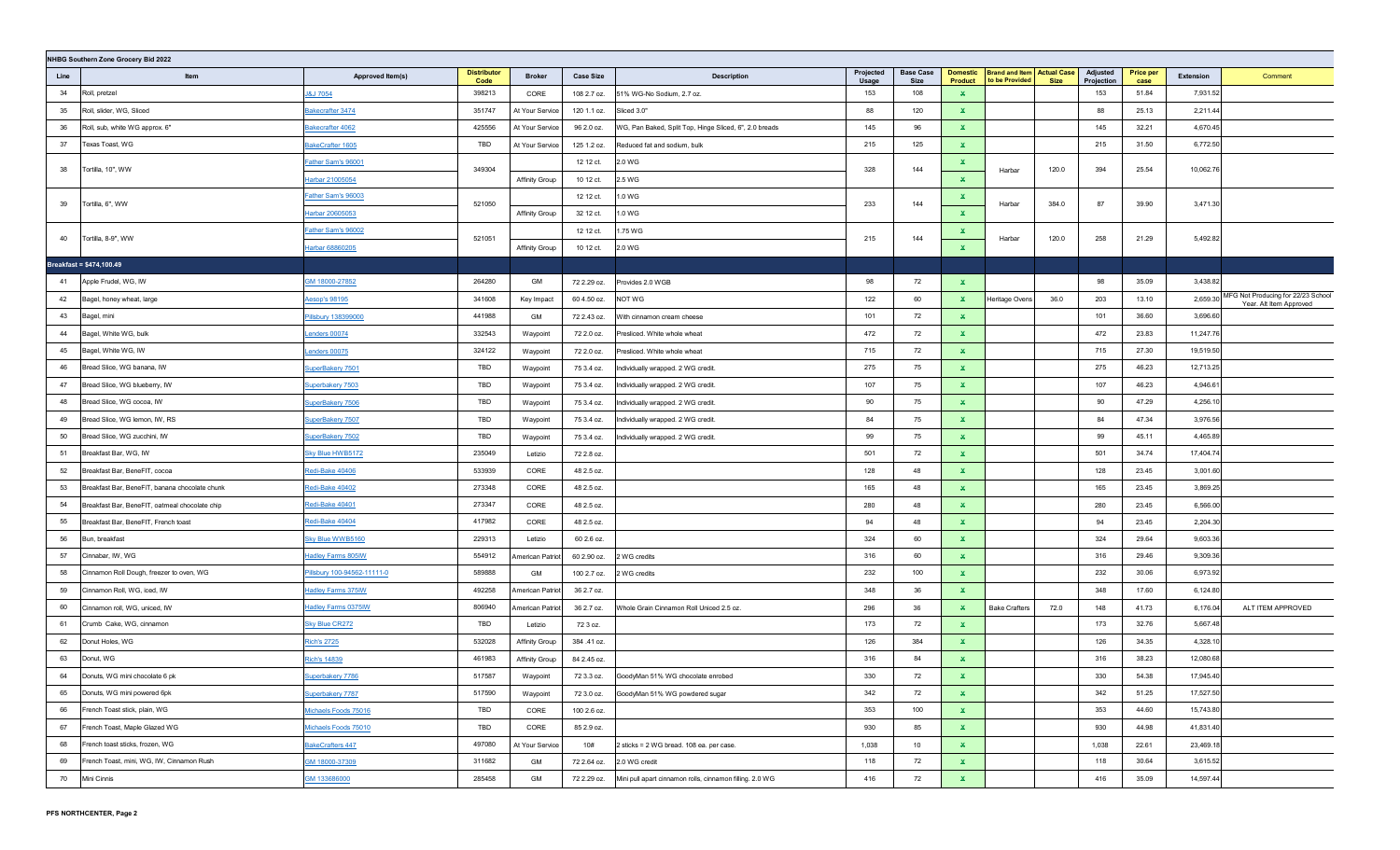|      | NHBG Southern Zone Grocery Bid 2022                 |                                     |                            |                       |                  |                                                                                                                                              |                    |                          |                                   |                                                     |                                       |                          |           |                                     |
|------|-----------------------------------------------------|-------------------------------------|----------------------------|-----------------------|------------------|----------------------------------------------------------------------------------------------------------------------------------------------|--------------------|--------------------------|-----------------------------------|-----------------------------------------------------|---------------------------------------|--------------------------|-----------|-------------------------------------|
| Line | Item                                                | Approved Item(s)                    | <b>Distributor</b><br>Code | <b>Broker</b>         | <b>Case Size</b> | <b>Description</b>                                                                                                                           | Projected<br>Usage | <b>Base Case</b><br>Size | <b>Domestic</b><br><b>Product</b> | <b>Brand and Item Actual Case</b><br>to be Provided | Adjusted<br>Projection<br><b>Size</b> | <b>Price per</b><br>case | Extension | Comment                             |
| 71   | Muffin, Blueberry, WG, IW                           | Otis Spunkmeyer 10143               | TBD                        | CORE                  | 72 2.0 oz.       |                                                                                                                                              | 168                | 72                       | $\mathbf{x}$                      |                                                     | 168                                   | 25.63                    | 4,305.84  |                                     |
| 72   | Muffin, Chocolate Chip, WG, IW                      | Otis Spunkmeyer 10145               | TBD                        | CORE                  | 72 2.0 oz.       |                                                                                                                                              | 174                | 72                       | ×.                                |                                                     | 174                                   | 25.63                    | 4,459.62  |                                     |
| 73   | Muffin, Smart Choice, WG, apple cinnamon, IW        | Muffintown 2666                     | <b>TBD</b>                 | Key Impact            | 96 2.0 oz.       |                                                                                                                                              | 320                | 96                       | $\mathbf x$                       |                                                     | 320                                   | 27.19                    | 8,700.80  |                                     |
| 74   | Muffin, Smart Choice, WG, apple cinnamon, IW        | Muffintown 6666                     | 370559                     | Key Impact            | 48 3.6 oz.       |                                                                                                                                              | 320                | 48                       | $\mathbf x$                       |                                                     | 320                                   | 24.40                    | 7,808.00  |                                     |
| 75   | Muffin, Smart Choice, WG, blueberry, IW             | Muffintown 6661                     | 370570                     | Key Impact            | 48 3.6 oz.       |                                                                                                                                              | 369                | 48                       | $\mathbf{x}$                      |                                                     | 369                                   | 24.40                    | 9,003.60  |                                     |
| 76   | Muffin, Smart Choice, WG, blueberry, IW             | Muffintown 2661                     | 370303                     | Key Impact            | 96 2.0 oz.       |                                                                                                                                              | 405                | 96                       | $\mathbf x$                       |                                                     | 405                                   | 27.19                    | 11,011.95 |                                     |
| 77   | Muffin, Smart Choice, WG, choc. chip, IW            | Muffintown 6670                     | 370572                     | Key Impact            | 48 3.6 oz.       |                                                                                                                                              | 329                | 48                       | $\mathbf{x}$                      |                                                     | 329                                   | 24.40                    | 8,027.60  |                                     |
| 78   | Muffin, Smart Choice, WG, chocolate chip, IW        | Muffintown 2670                     | 370701                     | Key Impact            | 96 2.0 oz.       |                                                                                                                                              | 579                | 96                       | $\mathbf x$                       |                                                     | 579                                   | 27.19                    | 15,743.01 |                                     |
| 79   | Muffin, Smart Choice, WG, corn, IW                  | Muffintown 6605                     | TBD                        | Key Impact            | 48 3.6 oz.       |                                                                                                                                              | 192                | 48                       | $\mathbf{x}$                      |                                                     | 192                                   | 24.40                    | 4,684.80  |                                     |
| 80   | Pancake, bites, WG                                  | <b>Rich's 08066</b>                 | 572012                     | <b>Affinity Group</b> | 384 .51 oz.      | 6 ea. Provides 2.0 WG                                                                                                                        | 201                | 384                      | $\mathbf{x}$                      |                                                     | 201                                   | 39.00                    | 7,839.00  |                                     |
| 81   | Pancake, Chocolate Chip WG Mini, IW                 | ewaffelbaker 679844106354           | TBD                        | American Patriot      | 72 3.0 oz.       | A+ with sweet potato                                                                                                                         | 292                | 72                       | $\mathbf{x}$                      |                                                     | 292                                   |                          |           | MFG States N/A 22/23<br>School Year |
| 82   | Pancake, Maple WG Mini, IW                          | Dewaffelbaker 679844106287          | TBD                        | American Patriot      | 72 3.0 oz.       | A+ with sweet potato                                                                                                                         | 345                | 72                       | $\mathbf{x}$                      |                                                     | 345                                   |                          |           | MFG States N/A 22/23<br>School Year |
| 83   | Pancakes, Mini, confetti WG                         | Cellogg's 3800018574                | 583482                     | Affinity Group        | 72 3.03 oz.      | Eggo Bites. Provides 2.0 WG                                                                                                                  | 342                | 72                       | ×.                                |                                                     | 342                                   | 31.35                    | 10,721.70 |                                     |
|      |                                                     | <u> Bakecrafter 1475</u>            |                            | At Your Service       | 144 1.3 oz.      | 1 pancake equals 1 WG.                                                                                                                       |                    |                          | ×.                                |                                                     |                                       |                          |           |                                     |
| 84   | Pancakes, WG                                        | rusteaz 86151-20085                 | 641845                     | Waypoint              | 144 1.14 oz.     | 1 pancake equals 1 WG.                                                                                                                       | 662                | 144                      | $\mathbf{x}$                      | Krusteaz                                            | 662                                   | 26.11                    | 17,284.82 |                                     |
| 85   | Tornado, Egg, Turkey Sausage, Cheese, WG            | <u><b>Ruiz 86969</b></u>            | 602752                     | Key Impact            | 144 2.79 oz.     | El Monterey. Scrambled eggs, turkey sausage, tomatoes, cheese, jalapeno<br>and picante sauce in a whole wheat tortilla. .75 MMA and 1.25 WG. | 143                | 144                      | $\mathbf{x}$                      |                                                     | 143                                   | 93.65                    | 13,391.95 |                                     |
| 86   | Waffle Stick, WG                                    | Con Agra 40333                      | 82234                      | Waypoint              | 54 88g svg.      | 4 per serving. Krusteaz                                                                                                                      | 146                | 54                       | $\mathbf{x}$                      |                                                     | 146                                   | 50.45                    | 7,365.70  |                                     |
| 87   | Waffles, jumbo, WG                                  | Bakecrafter 1453                    | 908200                     | At Your Service       | 144 ct.          | waffle = $1$ WG                                                                                                                              | 144                | 144                      | $\mathbf{x}$                      |                                                     | 144                                   | 24.27                    | 3,494.88  |                                     |
| 88   | Waffles, mini, cinnamon, WG                         | Cellogg's 3800092313                | 369643                     | Affinity Group        | 72 2.65 oz.      | Eggo Bites. Provides 2.0 WG                                                                                                                  | 292                | 72                       | $\mathbf{x}$                      |                                                     | 292                                   | 30.08                    | 8,783.36  |                                     |
| 89   | Waffles, mini, maple, WG                            | Cellogg's 3800092315                | 369614                     | Affinity Group        | 72 2.65 oz.      | Eggo Bites. Provides 2.0 WG                                                                                                                  | 315                | 72                       | ×.                                |                                                     | 315                                   | 30.08                    | 9,475.20  |                                     |
| 90   | Waffles, Blueberry, IW, WG                          | Arlington Valley 53363 00002        | TBD                        | Letizio               | 96 2.4 oz.       | Snackn Waffles. 2.0 WG each                                                                                                                  | 180                | 96                       | $\mathbf{x}$                      |                                                     | 180                                   | 47.60                    | 8,568.00  |                                     |
| 91   | Waffles, Cinnamon, IW, WG                           | <u>Arlington Valley 53363 00003</u> | TBD                        | Letizio               | 96 2.4 oz.       | Snackn Waffles. 2.0 WG each                                                                                                                  | 143                | 96                       | $\mathbf{x}$                      |                                                     | 143                                   | 47.60                    | 6,806.80  |                                     |
| 92   | Waffles, Maple, IW, WG                              | <u>Arlington Valley 53363 00001</u> | TBD                        | Letizio               | 96 2.4 oz.       | Snackn Waffles. 2.0 WG each                                                                                                                  | 161                | 96                       | $\mathbf{x}$                      |                                                     | 161                                   | 47.60                    | 7,663.60  |                                     |
|      | Cereal = \$143,285.44                               |                                     |                            |                       |                  |                                                                                                                                              |                    |                          |                                   |                                                     |                                       |                          |           |                                     |
| 93   | Cereal, BP Cheerios                                 | 3M 32262                            | 370916                     | GM                    | 96 ct.           | WG credit                                                                                                                                    | 429                | 96                       | $\mathbf{x}$                      |                                                     | 429                                   | 26.54                    | 11,385.66 |                                     |
| 94   | Cereal, BP Cheerios, Apple Cinnamon                 | GM 31879                            | 371703                     | GM                    | 96 ct.           | WG credit                                                                                                                                    | 395                | 96                       | $\mathbf{x}$                      |                                                     | 395                                   | 26.54                    | 10,483.30 |                                     |
| 95   | Cereal, BP Cheerios, Honey Nut                      | GM 11918                            | 993416                     | GM                    | 96 ct.           | 1 WG credit                                                                                                                                  | 98                 | 96                       | $\mathbf x$                       |                                                     | 98                                    | 26.54                    | 2,600.92  |                                     |
| 96   | Cereal, BP Cheerios, Multigrain                     | GM 32263                            | 370909                     | GM                    | 96 ct.           | 1 WG credit                                                                                                                                  | 98                 | 96                       | $\mathbf{x}$                      |                                                     | 98                                    | 26.54                    | 2,600.92  |                                     |
| 97   | Cereal, BP Chex Rice                                | GM 31921                            | 371693                     | GM                    | 96 ct.           | 1 WG credit                                                                                                                                  | 135                | 96                       | $\mathbf x$                       |                                                     | 135                                   | 27.00                    | 3,645.00  |                                     |
| 98   | Cereal, BP Chex, Cinnamon                           | GM 38387                            | 442652                     | GM                    | 96 ct.           | WG credit                                                                                                                                    | 160                | 96                       | $\mathbf{x}$                      |                                                     | 160                                   | 26.54                    | 4,246.40  |                                     |
| 99   | Cereal, BP Cinnamon Toast Crunch, Reduced Sugar     | SM 29444                            | 966252                     | GM                    | 96 ct.           | WG credit                                                                                                                                    | 369                | 96                       | $\mathbf x$                       |                                                     | 369                                   | 26.54                    | 9,793.26  |                                     |
| 100  | Cereal, BP Cocoa Puffs, Reduced Sugar               | SM 31888                            | 371709                     | GM                    | 96 ct.           | WG credit                                                                                                                                    | 259                | 96                       | $\mathbf{x}$                      |                                                     | 259                                   | 26.54                    | 6,873.86  |                                     |
| 101  | Cereal, BP Golden Grahams                           | GM 11943                            | 42864                      | GM                    | 96 ct.           | WG credit                                                                                                                                    | 296                | 96                       | $\mathbf x$                       |                                                     | 296                                   | 26.54                    | 7,855.84  |                                     |
| 102  | Cereal, BP Kix                                      | GM 11942                            | 42785                      | GM                    | 96 ct.           | WG credit                                                                                                                                    | 139                | 96                       | $\mathbf{x}$                      |                                                     | 139                                   | 26.54                    | 3,689.06  |                                     |
| 103  | Cereal, BP Trix, Reduced Sugar                      | SM 31922                            | 370907                     | GM                    | 96 ct.           | 1 WG credit                                                                                                                                  | 480                | 96                       | $\mathbf x$                       |                                                     | 480                                   | 26.54                    | 12,739.20 |                                     |
| 104  | Cereal, BP, Corn Flakes                             | Kellogg's 3800000196                | 26374                      | <b>Affinity Group</b> | 96 ct.           | NOT WG                                                                                                                                       | 99                 | 96                       | $\mathbf{x}$                      |                                                     | 99                                    | 27.42                    | 2,714.58  |                                     |
| 105  | Cereal, BP, Frosted Flakes Multigrain, RS           | Kellogg's 3800054998                | 302602                     | Affinity Group        | 96 ct.           | 1 WG credit                                                                                                                                  | 391                | 96                       | $\mathbf{x}$                      |                                                     | 391                                   | 29.26                    | 11,440.66 |                                     |
| 106  | Cereal, BP, Frosted Mini Wheats                     | Kellogg's 3800004996                | 57149                      | Affinity Group        | 96 ct.           | 1 WG credit                                                                                                                                  | 205                | 96                       | $\mathbf{x}$                      |                                                     | 205                                   | 27.96                    | 5,731.80  |                                     |
| 107  | Cereal, cup, Cinnamon Chex, 2 WG                    | GM 14883-0                          | 589914                     | GM                    | 60 ct.           | 2.0 WG credit                                                                                                                                | 210                | 60                       | $\mathbf{x}$                      |                                                     | 210                                   | 32.49                    | 6,822.90  |                                     |
| 108  | Cereal, cup, Cinnamon Toast Crunch Less Sugar, 2 WG | GM_14886-1                          | 589904                     | GM                    | 60 ct.           | 2.0 WG credit                                                                                                                                | 365                | 60                       | $\mathbf{x}$                      |                                                     | 365                                   | 32.49                    | 11,858.85 |                                     |
| 109  | Cereal, cup, Cocoa Puffs Less Sugar, 2 WG           | GM 14885-4                          | 589907                     | GM                    | 60 ct.           | 2.0 WG credit                                                                                                                                | 164                | 60                       | $\mathbf{x}$                      |                                                     | 164                                   | 32.49                    | 5,328.36  |                                     |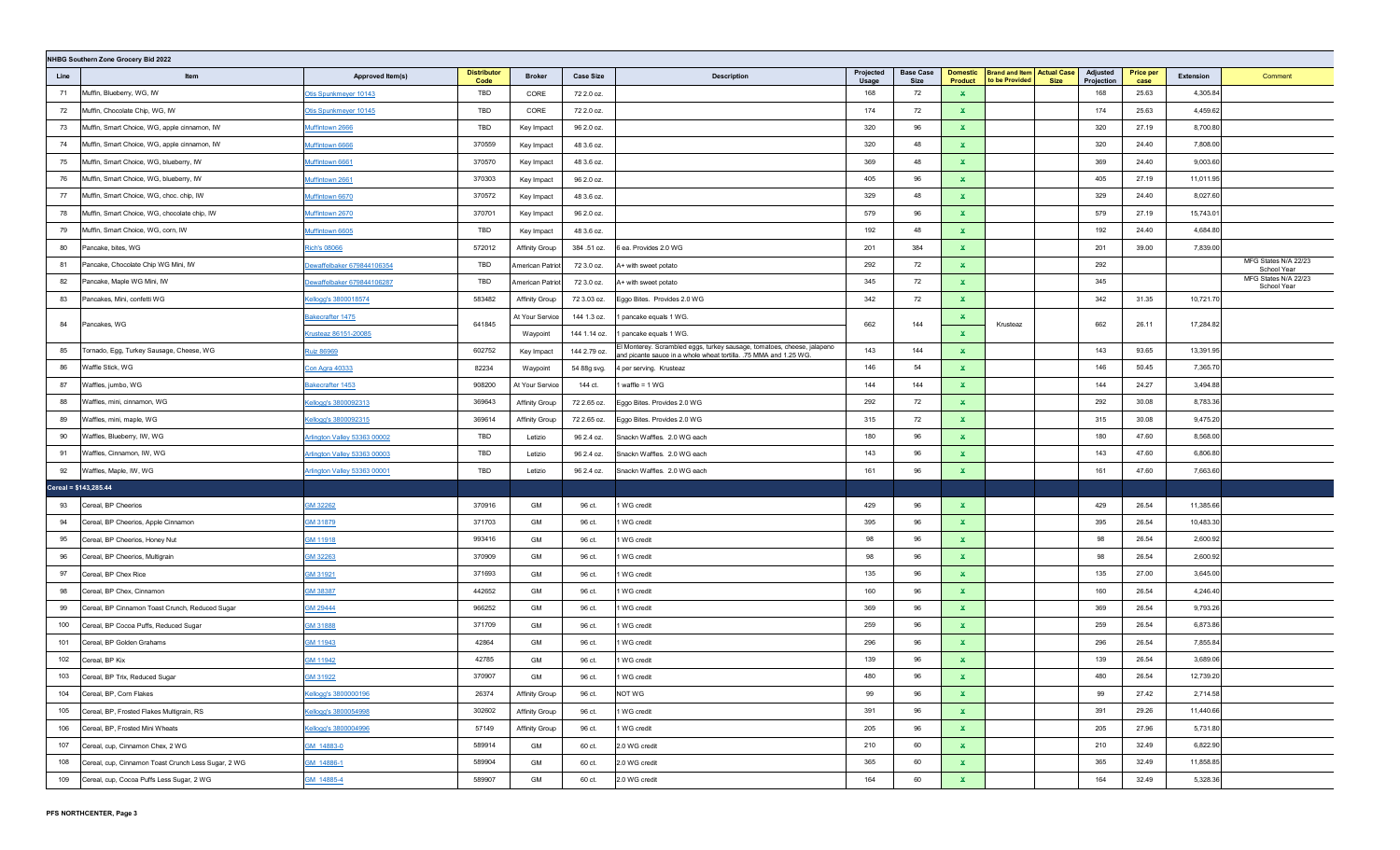|      | NHBG Southern Zone Grocery Bid 2022                         |                                          |                            |                 |                  |                                                                                               |                           |                                 |                                   |                                                                    |                        |                          |           |                                         |
|------|-------------------------------------------------------------|------------------------------------------|----------------------------|-----------------|------------------|-----------------------------------------------------------------------------------------------|---------------------------|---------------------------------|-----------------------------------|--------------------------------------------------------------------|------------------------|--------------------------|-----------|-----------------------------------------|
| Line | Item                                                        | Approved Item(s)                         | <b>Distributor</b><br>Code | <b>Broker</b>   | <b>Case Size</b> | <b>Description</b>                                                                            | Projected<br><b>Usage</b> | <b>Base Case</b><br><b>Size</b> | <b>Domestic</b><br><b>Product</b> | <b>Brand and Item Actual Case</b><br>to be Provided<br><b>Size</b> | Adjusted<br>Projection | <b>Price per</b><br>case | Extension | Comment                                 |
| 110  | Cereal, cup, Chex Blueberry, 2 WG                           | GM 17262000                              | 640470                     | GM              | 60 ct.           | 2.0 WG credit                                                                                 | 103                       | 60                              | $\mathbf{x}$                      |                                                                    | 103                    | 32.49                    | 3,346.47  |                                         |
| 111  | Cereal, large BP, Marshmallow Mateys                        | Post 100-42400-05940-7                   | TBD                        | MAP             | 48 2.0 oz.       | 2 WG credits                                                                                  | 204                       | 48                              | $\mathbf{x}$                      |                                                                    | 204                    | 29.55                    | 6,028.20  |                                         |
| 112  | Granola, bulk cinnamon                                      | Post 07485-1                             | 861261                     | MAP             | 4 50 oz.         | Malt O Meal. Chunks of rolled oats and crisp rice with real cinnamon.                         | 97                        | 200                             | ×.                                |                                                                    | 97                     | 45.99                    | 4,461.03  |                                         |
| 113  | Granola, Crunchy Clusters                                   | Kellogg's 3800011458                     | 421087                     | Affinity Group  | 48 2.0 oz.       | Oat, wheat, and rice cluster cereal                                                           | 91                        | 48                              | $\mathbf{x}$                      |                                                                    | 91                     | 26.99                    | 2,456.09  |                                         |
| 114  | Oatmeal, instant cup, apple cinnamon                        | Pepsico 31973                            | 397479                     | Pepsico         | 24 1.5 oz.       | Quaker Oatmeal Express 1.0 WG                                                                 | 98                        | 24                              | <b>Exception</b>                  |                                                                    | 98                     | 26.74                    | 2,620.52  |                                         |
| 115  | Oatmeal, instant cup, brown sugar                           | Pepsico 31971                            | 398640                     | Pepsico         | 24 1.69 oz.      | Quaker Oatmeal Express 1.0 WG                                                                 | 96                        | 24                              | <b>Exception</b>                  |                                                                    | 96                     | 26.31                    | 2,525.76  |                                         |
| 116  | Oatmeal, instant, variety pack pouches                      | epsico 31682                             | 355204                     | Pepsico         | 64 5.54 oz.      | Quaker. 20 Maple Brown Sugar, 16 Apple Cinnamon, 12 Cinnamon Spice and<br>16 Original. 1.0 WG | 95                        | 64                              | <b>Exception</b>                  |                                                                    | 95                     | 21.44                    | 2,036.80  |                                         |
|      | Chicken = \$429,281.87                                      |                                          |                            |                 |                  |                                                                                               |                           |                                 |                                   |                                                                    |                        |                          |           |                                         |
| 117  | Chicken, Asian, General Tso, WG                             | ang's 5th Taste 15563-0                  | 470133                     | Letizio         | 192 3.6 oz.      | Smart Snack Entree. Provides 2.0 MMA                                                          | 205                       | 192                             | ж,                                |                                                                    | 205                    | 188.96                   | 38,736.80 |                                         |
|      |                                                             | <b>Iternational Food Solutions 72003</b> |                            | CORE            | 176 3.9 oz.      | Provides 2.0 MMA and .5 WG                                                                    |                           |                                 | $\mathbf x$                       | Yang's                                                             |                        |                          |           |                                         |
|      |                                                             | Yang's 5th Taste 15555-5                 | 435353                     | Letizio         | 192 3.6 oz.      | Smart Snack Entree. Provides 2.0 MMA                                                          | 266                       | 192                             | $\mathbf{x}$                      |                                                                    | 266                    | 174.65                   | 46,456.90 |                                         |
| 118  | Chicken, Asian Orange or Tangerine, WG                      | <b>nternational Food Solutions 72001</b> |                            | CORE            | 176 3.9 oz.      | Provides 2.0 MMA and .5 WG                                                                    |                           |                                 | $\mathbf x$                       | Yang's                                                             |                        |                          |           |                                         |
| 119  | Chicken, breast, Buffalo                                    | Thin n Trim Demakes 701                  | 327462                     | Letizio         | 2 7# avg.        | Frozen or previously frozen product will not be accepted. 2 oz. provides 1.25<br>MMA          | 106                       | 14                              | $\mathbf{x}$                      |                                                                    | 106                    | 81.76                    | 8,666.56  | \$5.84 / LB                             |
| 120  | Chicken, breast, honey mesquite                             | <u> Fhin n Trim Demakes 702</u>          | 355273                     | Letizio         | 2 12# avg.       | Frozen or previously frozen product will not be accepted. 2 oz. provides 1.25<br>MMA          | 109                       | 24                              | $\mathbf x$                       |                                                                    | 109                    | 140.16                   | 15,277.44 | \$5.84 / LB                             |
|      |                                                             | Rich Chicks 13440                        | TBD                        | At Your Service | 78 4.14 oz.      | Provides 2.0 MMA and 1.0 WG.                                                                  |                           |                                 | $\mathbf{x}$                      | 132.0                                                              | 92                     |                          |           |                                         |
| 121  | Chicken, breast filet, WG, FC                               | Tyson 10703000928                        |                            | Self            | 132 3.75 oz.     | Breaded golden crispy WM, WG filet. Provides 2.0 MMA and 1.0 WG.                              | 155                       | 78                              | $\mathbf{x}$                      | Tyson                                                              |                        | 134.22                   | 12,348.24 |                                         |
|      |                                                             | Rich Chicks 17402                        | 267896                     | At Your Service | 120 2.66 oz.     | Each 2.66 oz. filet provides 2.0 MMA.                                                         | 108                       | 120                             | ×.                                | 54.0                                                               |                        | 47.65                    |           |                                         |
| 122  | Chicken, breast filet, unbreaded, grill mark                | Tyson 10383500928                        |                            | Self            | 54 2.96 oz.      | Each 3.0 oz. portion provides provides 2.5 MMA.                                               |                           |                                 | $\mathbf{x}$                      | Tyson                                                              | 240                    |                          | 11,436.00 |                                         |
| 123  | Chicken, diced, all white meat                              | Distributor's Choice                     | TBD                        |                 | 10#              | 1/2 inch dice.                                                                                | 117                       | 10                              | $\mathbf x$                       | Tyson                                                              | 117                    | 42.17                    | 4,933.89  |                                         |
| 124  | Chicken, dippers, teriyaki, .75 oz.                         | Tyson 10000002417                        | N/A                        | Self            | 400.75 oz.       | Smart Picks™ Flamebroiled Chicken Breast Dipper with Teriyaki. 4 = 2.0<br><b>AMM</b>          | 351                       | 400                             | $\mathbf{x}$                      |                                                                    | 351                    |                          |           | Discontinued by MFG                     |
| 125  | Chicken, drumstick, breaded, FC, WG                         | Tyson 16660100928                        | 428479                     | Self            | 92 80g.          | Each 5.15 oz. portion provides 2.0 MMA and .75 WG.                                            | 171                       | 92                              | $\mathbf x$                       |                                                                    | 171                    | 98.23                    | 16,797.33 |                                         |
| 126  | Chicken, filet, raw, IQF, 4.0 oz.                           | Distributor's Choice                     | 996354                     |                 | 40 4.0 oz.       | Each 4.0 oz. portion provides at least 2.0 MMA.                                               | 88                        | 40                              | $\mathbf x$                       | Tyson                                                              | 88                     | 47.47                    | 4,177.36  |                                         |
|      |                                                             | Rich Chicks 54410                        | 875440                     | At Your Service | 107 3.0 oz.      | 5 provide 2 MMA and 1 WG.                                                                     |                           |                                 | ×.                                |                                                                    | 510                    |                          |           |                                         |
| 127  | Chicken, nugget, fully cooked, WG                           | Fyson 10021550928                        |                            | Self            | 137 3.20 oz      | 5 provide 2 MMA and 1 WG.                                                                     | 653                       | 107                             | $\mathbf{x}$                      | 137.0<br>Tyson                                                     |                        | 76.96                    | 39,249.60 |                                         |
|      |                                                             | Rich Chicks 54463                        |                            | At Your Service | 107 3.0 oz.      | 3 oz. filet shaped patty W/D. Provides 2.0 MMA and 1.0 WG.                                    |                           |                                 | $\mathbf{x}$                      |                                                                    |                        |                          |           |                                         |
| 128  | Chicken, patty, breaded WG, FC                              | Tyson 10703040928                        | 366185                     | Self            | 148 3,54 oz.     | 3.54 oz. breaded chicken pattie provides 2 MMA and 1.0 WG.                                    | 804                       | 107                             | $\mathbf{x}$                      | 148.0<br>Tyson                                                     | 581                    | 91.38                    | 53,091.78 |                                         |
|      |                                                             | Rich Chicks 54464                        |                            | At Your Service | 107 3.09 oz.     | 3.09 oz. filet shaped patty W/D. Provides 2.0 MMA and 1.0 WG.                                 |                           | 107                             | $\mathbf{x}$                      |                                                                    |                        |                          |           |                                         |
| 129  | Chicken, patty, spicy breaded WG, FC                        | yson 10703140928                         | 373370                     | Self            | 173 3.0 oz.      | 3.0 oz. breaded chicken pattie provides 2.0 MMA and 1.0 WG.                                   | 358                       |                                 | $\mathbf x$                       | 173.0<br>Tyson                                                     | 221                    | 91.42                    | 20,203.82 |                                         |
|      |                                                             | Rich Chicks 54409                        |                            | At Your Service | 107 3.0 oz.      | 10 ea. @ .30 oz. provides 2.0 MMA and 1.0 WG.                                                 |                           |                                 | ×.                                |                                                                    |                        |                          |           |                                         |
| 130  | Chicken, popcorn, breaded, WG, FC                           | Tyson 10029400928                        | 424140                     | Self            | 124 87 g.        | 12 ea. (3.85 oz) provides 2.0 MMA and 1.0 WG                                                  | 237                       | 107                             | $\mathbf x$                       | 124.0<br>Tyson                                                     | 205                    | 96.00                    | 19,680.00 |                                         |
| 131  | Chicken, slider, WG, FC                                     | Rich Chicks 13441                        | 611357                     | At Your Service | 78 4.14 oz.      | 2 per serving. 156 ct.per case. 2 ea. Provides 2.0 MMA and 1.0 WG.                            | 186                       | 78                              | ×.                                |                                                                    | 186                    | 108.46                   | 20,173.56 |                                         |
|      |                                                             | Rich Chicks 54453                        |                            | At Your Service | 107 3.0 oz.      | 3 ea. provides 2 MMA and 1 WG.                                                                |                           |                                 | $\mathbf x$                       |                                                                    |                        |                          |           |                                         |
| 132  | Chicken, tender, breaded, WG, FC                            | Tyson 10703340928                        | 373342                     | Self            | 150 3.39 oz.     | 3 ea. provides 2 MMA and 1 WG.                                                                | 436                       | 107                             | $\mathbf{x}$                      | Tyson<br>150.0                                                     | 311                    | 82.11                    | 25,536.21 |                                         |
| 133  | Chicken, tender, breaded, WG, FC, WM, Clean label, 1.39 oz. | Rich Chicks 54485                        | 611546                     | At Your Service | 77 4.17 oz.      | 3 ea. (4.17 oz.) provides 2.0 MMA and 1.0 WG.                                                 | 519                       | 77                              | $\mathbf x$                       |                                                                    | 519                    | 108.46                   | 56,290.74 | Changed to RC #43424 Per<br>Addendum #3 |
|      | 134 Chicken, wing boneless, WG, FC                          | Rich Chicks 23415                        | 611356                     |                 |                  | At Your Service 78 4.12 oz. 4 ea. Provides 2.0 MMA and 1.0 WG.                                | 334                       | 78                              | ×.                                |                                                                    | 334                    | 108.46                   | 36,225.64 |                                         |
|      | Condiments = $$306,017.52$                                  |                                          |                            |                 |                  |                                                                                               |                           |                                 |                                   |                                                                    |                        |                          |           |                                         |
| 135  | Guacamole                                                   | Simplot 10071179193425                   | 939208                     |                 | 12 1#            |                                                                                               | 93                        | 12                              | <b>Exception</b>                  |                                                                    | 93                     | 43.24                    | 4,021.32  |                                         |
| 136  | Honey Mustard Cup, RS                                       | Diamond Crystal 70807                    | 375291                     | Letizio         | 100 1.0 oz.      |                                                                                               | 301                       | 100                             | $\mathbf{x}$                      |                                                                    | 301                    | 17.00                    | 5,117.00  |                                         |
| 137  | Honey mustard, dipping cup                                  | Ken's 0572A5                             | 422069                     | CORE            | 100 1.5 oz.      |                                                                                               | 344                       | 100                             | $\mathbf{x}$                      |                                                                    | 344                    | 27.40                    | 9,425.60  |                                         |
| 138  | Hummus, regular                                             | Distributor's Choice                     | 243599                     |                 | 2 5#             |                                                                                               | 360                       | 10                              | ×.                                | Cedars                                                             | 360                    | 28.08                    | 10,108.80 |                                         |
| 139  | Jelly, grape                                                | Distributor's Choice                     | 989562                     |                 | 6#10             |                                                                                               | 119                       | 6                               | $\mathbf x$                       | Polaner                                                            | 119                    | 48.72                    | 5,797.68  |                                         |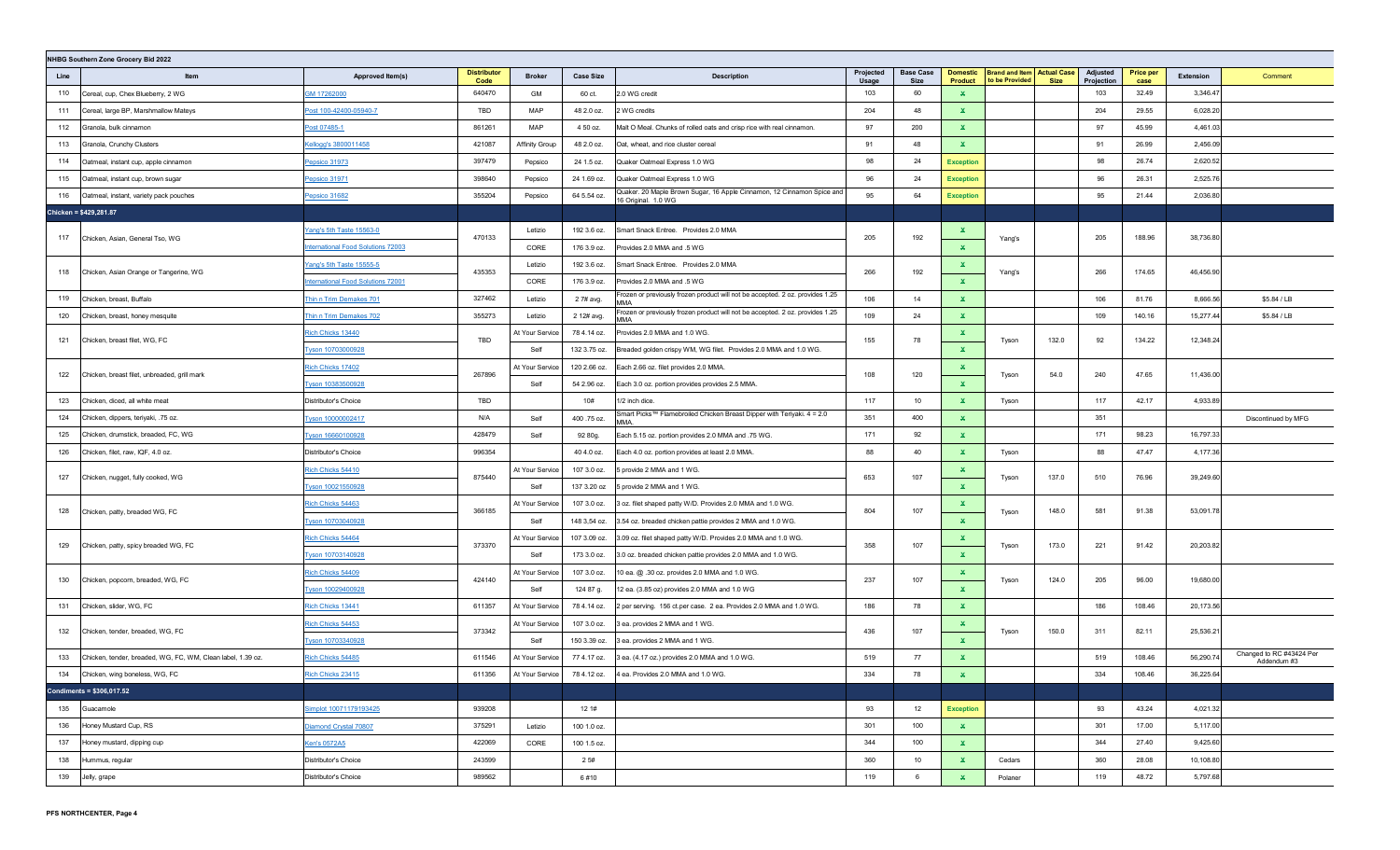|      | NHBG Southern Zone Grocery Bid 2022 |                                                                                                                                                                                                                                |                            |                |                  |                                                                                        |                           |                          |                                   |                                                     |             |                        |                          |           |                   |
|------|-------------------------------------|--------------------------------------------------------------------------------------------------------------------------------------------------------------------------------------------------------------------------------|----------------------------|----------------|------------------|----------------------------------------------------------------------------------------|---------------------------|--------------------------|-----------------------------------|-----------------------------------------------------|-------------|------------------------|--------------------------|-----------|-------------------|
| Line | Item                                | Approved Item(s)                                                                                                                                                                                                               | <b>Distributor</b><br>Code | <b>Broker</b>  | <b>Case Size</b> | <b>Description</b>                                                                     | Projected<br><b>Usage</b> | <b>Base Case</b><br>Size | <b>Domestic</b><br><b>Product</b> | <b>Brand and Item Actual Case</b><br>to be Provided | <b>Size</b> | Adjusted<br>Projection | <b>Price per</b><br>case | Extension | Comment           |
| 140  | Ketchup Cup, RS                     | Diamond Crystal 70825                                                                                                                                                                                                          | 474088                     | Letizio        | 100 1.0 oz.      |                                                                                        | 159                       | 100                      | $\mathbf{x}$                      |                                                     |             | 159                    | 15.19                    | 2,415.21  |                   |
| 141  | Ketchup, reduced sodium             | Red Gold REDYL99                                                                                                                                                                                                               | 321223                     | Key Impact     | 6#10             | 100% Natural Ketchup made with Sugar is also Low Sodium (50mg/17g<br>versus 160mg/17g) | 325                       | 6                        | ×.                                |                                                     |             | 325                    | 38.89                    | 12,639.25 |                   |
| 142  | Ketchup, reduced sodium, PC         | Red Gold REDYL9G                                                                                                                                                                                                               | 292524                     | Key Impact     | 1000 9 gram      | 100% Natural Ketchup made with Sugar is also Low Sodium (50mg/17g<br>versus 160mg/17g) | 558                       | 1000                     | $\mathbf{x}$                      |                                                     |             | 558                    | 25.77                    | 14,379.66 |                   |
| 143  | Ketchup, dispenser                  | Heinz 00130005155000                                                                                                                                                                                                           | 1844                       | Kraft/Heinz    | 2 1.5 gallon     |                                                                                        | 356                       | $\overline{\mathbf{3}}$  | $\mathbf{x}$                      |                                                     |             | 356                    | 26.42                    | 9,405.52  |                   |
| 144  | Mayonnaise, dispenser               | Heinz 10013000516706                                                                                                                                                                                                           | 29887                      | Kraft/Heinz    | 2 1.5 gallon     |                                                                                        | 108                       | $\overline{\mathbf{3}}$  | $\mathbf{x}$                      |                                                     |             | 108                    | 53.85                    | 5,815.80  |                   |
| 145  | Mayonnaise, gallons                 | <b>Ken's 0898</b>                                                                                                                                                                                                              | 898                        | CORE           | 4 1 gallon       |                                                                                        | 249                       | $\overline{4}$           | $\mathbf{x}$                      |                                                     |             | 249                    | 54.32                    | 13,525.68 |                   |
| 146  | Mayonnaise, light, gallons          | <b>Ken's 0892</b>                                                                                                                                                                                                              | 973379                     | CORE           | 4 1 gallon       |                                                                                        | 101                       | $\overline{4}$           | $\mathbf{x}$                      |                                                     |             | 101                    | 43.58                    | 4,401.58  |                   |
| 147  | Mayonnaise, PC                      | Distributor's Choice                                                                                                                                                                                                           | 455824                     |                | 500 9 g.         |                                                                                        | 528                       | 500                      | $\mathbf{x}$                      | PPI                                                 | 200.0       | 1,320                  | 10.19                    | 13,450.80 |                   |
| 148  | Mustard, dispenser                  | leinz 10013000652008                                                                                                                                                                                                           | 32170                      | Kraft/Heinz    | 2 1.5 gallon     |                                                                                        | 91                        | $\overline{\mathbf{3}}$  | $\mathbf{x}$                      |                                                     |             | 91                     | 24.88                    | 2,264.08  |                   |
| 149  | Mustard, PC                         | Distributor's Choice                                                                                                                                                                                                           | 194581                     |                | 500 4.5 g.       |                                                                                        | 394                       | 500                      | $\mathbf{x}$                      | West Creek                                          |             | 394                    | 13.25                    | 5,220.50  |                   |
| 150  | Peppers, banana, sliced             | Distributor's Choice                                                                                                                                                                                                           | 528702                     |                | 6#10             |                                                                                        | 100                       | 6                        | <b>Exception</b>                  | Roma                                                | 4.0         | 150                    | 29.75                    | 4,462.50  | 4/1 GALLON        |
| 151  | Peppers, jalapenos, sliced          | Distributor's Choice                                                                                                                                                                                                           | 546358                     |                | 6#10             |                                                                                        | 87                        | 6                        | <b>Exception</b>                  | Roland                                              | 4.0         | 131                    | 35.21                    | 4,612.51  | 4/1 GALLON        |
| 152  | Pesto, nut free                     | Distributor's Choice                                                                                                                                                                                                           | 287852                     |                | 1 30 oz.         |                                                                                        | 110                       | 30                       | $\mathbf{x}$                      | Roma                                                | 90.0        | 37                     | 37.92                    | 1,403.04  | 3/30 OZ           |
| 153  | Pickles, dill chip, gallons         | Distributor's Choice                                                                                                                                                                                                           | 33539                      |                | 4 1 gallon       |                                                                                        | 158                       | $\overline{4}$           | <b>Exception</b>                  | <b>B&amp;G</b>                                      |             | 158                    | 25.84                    | 4,082.72  |                   |
| 154  | Pickles, dill chip, 5 gallon        | Distributor's Choice                                                                                                                                                                                                           | 587340                     |                | 5 gal            |                                                                                        | 177                       | 5                        | <b>Exception</b>                  | <b>B&amp;G</b>                                      |             | 177                    | 31.10                    | 5,504.70  |                   |
| 155  | Pickles, dill spears                | Distributor's Choice                                                                                                                                                                                                           | 472335                     |                | 5 gal            |                                                                                        | 107                       | 5                        | <b>Exception</b>                  | Regal Crown                                         |             | 107                    | 31.59                    | 3,380.13  |                   |
| 156  | Ranch Cup, RS                       | Diamond Crystal 74056                                                                                                                                                                                                          | 375292                     | Letizio        | 100 1.0 oz.      |                                                                                        | 610                       | 100                      | ×.                                |                                                     |             | 610                    | 16.87                    | 10,290.70 |                   |
|      |                                     | Diamond Crystal 70808                                                                                                                                                                                                          |                            | Letizio        | 100 1.0 oz.      |                                                                                        |                           |                          | $\mathbf{x}$                      | Dyma 70808                                          |             |                        |                          |           |                   |
| 157  | Relish, PC                          | Distributor's Choice                                                                                                                                                                                                           | 194586                     |                | 200 9 g.         |                                                                                        | 170                       | 200                      | $\mathbf{x}$                      | West Creek                                          | 500.0       | 68                     | 28.96                    | 1,969.28  |                   |
| 158  | Salsa, cup                          | Red Gold REDSC2ZC168                                                                                                                                                                                                           | 496131                     | Key Impact     | 168 3 oz.        |                                                                                        | 633                       | 168                      | $\mathbf{x}$                      |                                                     |             | 633                    | 62.93                    | 39,834.69 |                   |
| 159  | Salsa, low sodium                   | <b>Red Gold REDSC99</b>                                                                                                                                                                                                        | 886718                     | Key Impact     | 6#10             | Nutritionally Enhanced Low Sodium Salsa. 3 oz. equals 1/2 cup R/O                      | 125                       | 6                        | $\mathbf{x}$                      |                                                     |             | 125                    | 42.18                    | 5,272.50  |                   |
| 160  | Sauce, BBQ                          | Ken's 1055                                                                                                                                                                                                                     | 375676                     |                | 4 1 gallon       |                                                                                        | 144                       | $\overline{4}$           | ×.                                | KC                                                  |             | 144                    | 40.07                    | 5,770.08  |                   |
|      |                                     | <c 74609-05418<="" masterpiece="" td=""><td></td><td></td><td>4 1 gallon</td><td></td><td></td><td></td><td><math display="inline">\mathbf{x}</math></td><td>Masterpiece</td><td></td><td></td><td></td><td></td><td></td></c> |                            |                | 4 1 gallon       |                                                                                        |                           |                          | $\mathbf{x}$                      | Masterpiece                                         |             |                        |                          |           |                   |
| 161  | Sauce, BBQ, dispenser               | Heinz 10013000500101                                                                                                                                                                                                           | 273765                     | Kraft/Heinz    | 2 1.5 gallon     |                                                                                        | 108                       | $\overline{\mathbf{3}}$  | $\mathbf{x}$                      |                                                     |             | 108                    | 38.64                    | 4,173.12  |                   |
| 162  | Sauce, BBQ, PC RS                   | Red Gold REDOA1Z                                                                                                                                                                                                               | 341543                     | Key Impact     | 250 1 oz.        | Low Sodium barbeque sauce.                                                             | 331                       | 250                      | $\mathbf{x}$                      |                                                     |             | 331                    | 28.78                    | 9,526.18  |                   |
| 163  | Sauce, Boom Boom                    | <b>Ken's KE1936</b>                                                                                                                                                                                                            | 152240                     | CORE           | 4 1 gallon       |                                                                                        | 107                       | $\overline{4}$           | $\mathbf{x}$                      |                                                     |             | 107                    | 77.37                    | 8,278.59  |                   |
| 164  | Sauce, buffalo, dispenser           | Frank's 418216304                                                                                                                                                                                                              | 267161                     | Affinity Group | 2 1.5 gallon     | Red Hot                                                                                | 84                        | $\overline{\mathbf{3}}$  | ×.                                |                                                     |             | 84                     | 56.16                    | 4,717.44  |                   |
| 165  | Sauce, Chick'n Dippin Cup, RS       | Diamond Crystal 85837                                                                                                                                                                                                          | 615379                     | Letizio        | 100 1.0 oz.      |                                                                                        | 164                       | 100                      | $\mathbf{x}$                      |                                                     |             | 164                    | 20.09                    | 3,294.76  |                   |
| 166  | Sauce, General Tso                  | Nestle 12043341                                                                                                                                                                                                                | 868829                     | CORE           | 4.5 gal.         | Minor's                                                                                | 90                        | $\overline{2}$           | $\mathbf{x}$                      |                                                     |             | 90                     | 60.30                    | 5,427.00  |                   |
| 167  | Sauce, hot                          | Frank's 410556011                                                                                                                                                                                                              | 268060                     | Affinity Group | 4 1 gallon       |                                                                                        | 111                       | $\overline{4}$           | $\mathbf{x}$                      |                                                     |             | 111                    | 52.39                    | 5,815.29  |                   |
| 168  | Sauce, marinara cup                 | Red Gold REDNA2ZC84                                                                                                                                                                                                            | 432333                     | Key Impact     | 84 2.5 oz.       | Meets 1/2 cup red/orange veg.                                                          | 497                       | 84                       | $\mathbf{x}$                      |                                                     |             | 497                    | 25.26                    | 12,554.22 |                   |
| 169  | Sauce, orange                       | Minors 50000547425                                                                                                                                                                                                             | 949513                     |                | 4.5 gallon       |                                                                                        | 90                        | $\overline{2}$           | ×.                                |                                                     |             | 90                     | 46.63                    | 4,196.70  |                   |
| 170  | Sauce, sweet & sour                 | Ken's 0740                                                                                                                                                                                                                     | 892838                     | CORE           | 4 1 gallon       |                                                                                        | 95                        | $\overline{2}$           | ×.                                | Ken's                                               | 4.0         | 48                     | 47.91                    | 2,299.68  |                   |
|      |                                     | Kraft 10021000648709                                                                                                                                                                                                           |                            | Kraft/Heinz    | 2 1 gallon       |                                                                                        |                           |                          | $\mathbf{x}$                      |                                                     |             |                        |                          |           |                   |
| 171  | Sauce, sweet & sour PC              | <b>Kraft 67212</b>                                                                                                                                                                                                             | 194601                     | Kraft/Heinz    | 100 1.0 oz.      |                                                                                        | 368                       | 100                      | $\mathbf{x}$                      | West Creek                                          | 200.0       | 184                    | 32.12                    | 5,910.08  | Alt Item Approved |
| 172  | Sauce, Sweet Chili Cup, RS          | Diamond Crystal 76308                                                                                                                                                                                                          | 623265                     | Letizio        | 100 1.0 oz.      |                                                                                        | 108                       | 100                      | $\mathbf{x}$                      |                                                     |             | 108                    | 17.19                    | 1,856.52  |                   |
| 173  | Sauce, teriyaki                     | Ken's SJ2349-P                                                                                                                                                                                                                 | 447533                     | CORE           | 4 64 oz.         |                                                                                        | 94                        | 256                      | $\mathbf{x}$                      |                                                     |             | 94                     | 33.23                    | 3,123.62  |                   |
|      | 174 Syrup, pancake PC, cup only     | Distributor's Choice                                                                                                                                                                                                           | 915890                     |                | 100 1.5 oz.      |                                                                                        | 1,011                     | 100                      | $\mathbf{x}$                      | Dyma 75901                                          |             | 1,011                  | 16.99                    | 17,176.89 |                   |
| 175  | Table Syrup Cup, RS                 | Diamond Crystal 70813                                                                                                                                                                                                          | 390348                     | Letizio        | 100 1.0 oz.      |                                                                                        | 865                       | 100                      | $\mathbf{x}$                      |                                                     |             | 865                    | 15.14                    | 13,096.10 |                   |
|      | Cookie Dough = \$70,858.26          |                                                                                                                                                                                                                                |                            |                |                  |                                                                                        |                           |                          |                                   |                                                     |             |                        |                          |           |                   |
|      | 176 Cookie dough, 1.0 oz., candy    | Readi-Bake 04912                                                                                                                                                                                                               | 416065                     | CORE           | 384 1.0 oz.      | J&J BENEFIT® 51% Whole Grain Cookie Dough                                              | 148                       | 384                      | $\mathbf{x}$                      |                                                     |             | 148                    | 50.60                    | 7,488.80  |                   |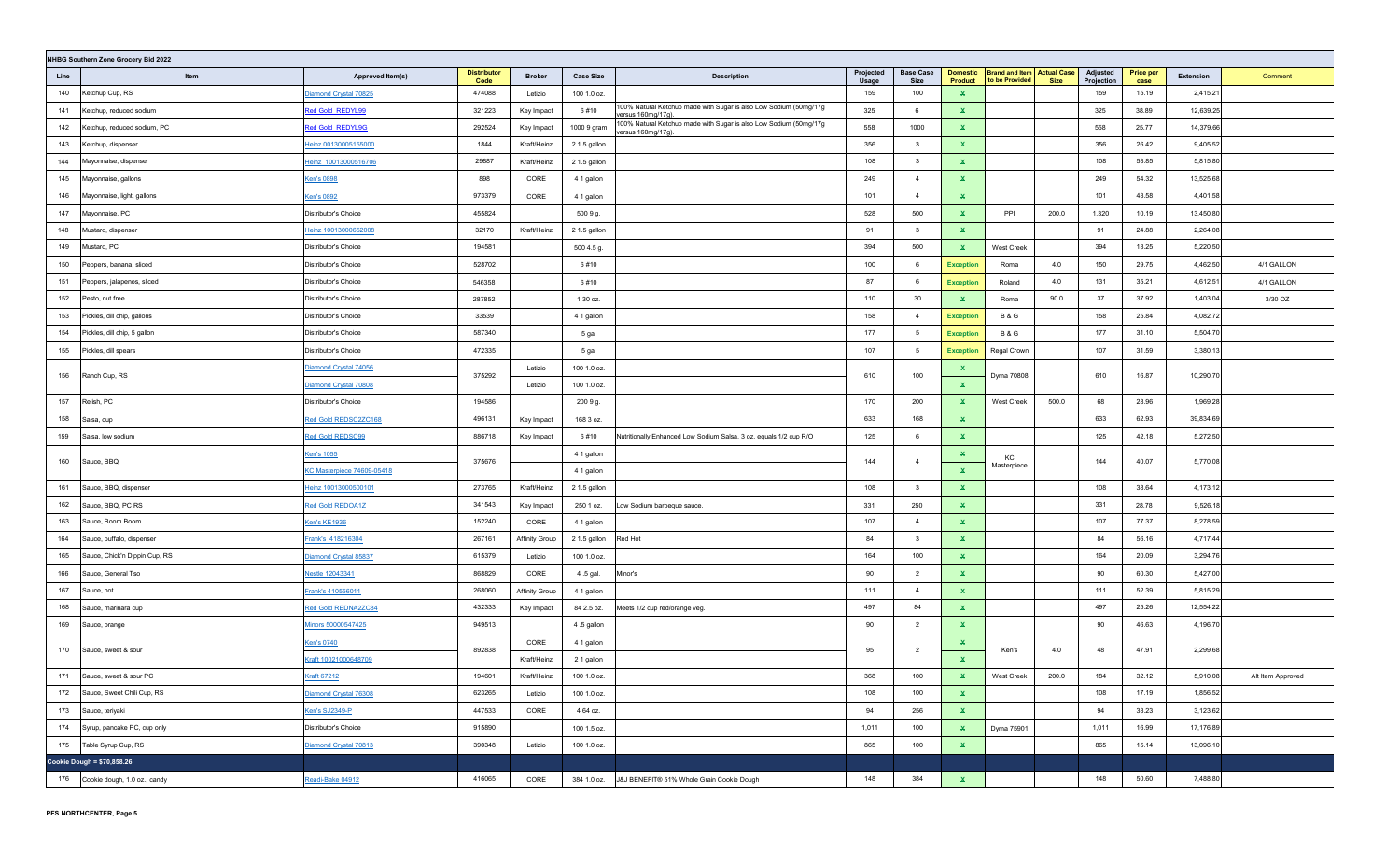|      | NHBG Southern Zone Grocery Bid 2022             |                              |                            |                       |                  |                                                                     |                    |                                 |                                   |                                                     |             |                        |                          |           |                    |
|------|-------------------------------------------------|------------------------------|----------------------------|-----------------------|------------------|---------------------------------------------------------------------|--------------------|---------------------------------|-----------------------------------|-----------------------------------------------------|-------------|------------------------|--------------------------|-----------|--------------------|
| Line | Item                                            | Approved Item(s)             | <b>Distributor</b><br>Code | <b>Broker</b>         | <b>Case Size</b> | <b>Description</b>                                                  | Projected<br>Usage | <b>Base Case</b><br><b>Size</b> | <b>Domestic</b><br><b>Product</b> | <b>Brand and Item Actual Case</b><br>to be Provided | <b>Size</b> | Adjusted<br>Projection | <b>Price per</b><br>case | Extension | Comment            |
| 177  | Cookie dough, 1.0 oz., chocolate chip           | Readi-Bake 04911             | 314931                     | CORE                  | 384 1.0 oz.      | J&J BENEFIT® 51% Whole Grain Cookie Dough                           | 194                | 384                             | $\mathbf x$                       |                                                     |             | 194                    | 47.80                    | 9,273.20  |                    |
| 178  | Cookie dough, 1.0 oz., double chocolate         | Readi-Bake 04914             | 416064                     | CORE                  | 384 1.0 oz.      | J&J BENEFIT® 51% Whole Grain Cookie Dough                           | 117                | 384                             | $\mathbf x$                       |                                                     |             | 117                    | 49.28                    | 5,765.76  |                    |
| 179  | Cookie dough, 1.0 oz., sugar                    | Readi-Bake 04915             | 314932                     | CORE                  | 384 1.0 oz.      | J&J BENEFIT® 51% Whole Grain Cookie Dough                           | 101                | 384                             | $\mathbf x$                       |                                                     |             | 101                    | 47.05                    | 4,752.05  |                    |
| 180  | Cookie dough, 1.33 oz., candy                   | Readi-Bake 04932             | TBD                        | CORE                  | 180 1.33 oz.     | J&J BENEFIT® 51% Whole Grain Cookie Dough                           | 393                | 180                             | $\mathbf x$                       |                                                     |             | 393                    | 37.34                    | 14,674.62 |                    |
| 181  | Cookie dough, 1.33 oz., chocolate chip          | Readi-Bake 04931             | TBD                        | CORE                  | 180 1.33 oz.     | J&J BENEFIT® 51% Whole Grain Cookie Dough                           | 349                | 180                             | $\pmb{\times}$                    |                                                     |             | 349                    | 35.47                    | 12,379.03 |                    |
| 182  | Cookie dough, 1.33 oz., double chocolate        | Readi-Bake 04934             | TBD                        | CORE                  | 180 1.33 oz.     | J&J BENEFIT® 51% Whole Grain Cookie Dough                           | 170                | 180                             | $\mathbf x$                       |                                                     |             | 170                    | 36.40                    | 6,188.00  |                    |
| 183  | Cookie dough, 1.33 oz., sugar                   | Readi-Bake 04935             | TBD                        | CORE                  | 180 1.33 oz.     | J&J BENEFIT® 51% Whole Grain Cookie Dough                           | 295                | 180                             | $\mathbf x$                       |                                                     |             | 295                    | 35.04                    | 10,336.80 |                    |
|      | Dairy = \$396,803.67                            |                              |                            |                       |                  |                                                                     |                    |                                 |                                   |                                                     |             |                        |                          |           |                    |
| 184  | <b>Butter blend</b>                             | Distributor's Choice         | 474717                     |                       | 30 1#            | Trans fat free                                                      | 179                | 30                              | $\mathbf x$                       | West Creek                                          |             | 179                    | 33.40                    | 5,978.60  |                    |
| 185  | Butter spread, PC                               | /entura Foods 17339          | 910823                     | Waypoint              | 600 .5 oz.       | Smart Balance                                                       | 132                | 600                             | $\mathbf{x}$                      |                                                     |             | 132                    | 26.27                    | 3,467.64  |                    |
| 186  | Cheese American White                           | Distributor's Choice         | TBD                        |                       | 4 5#             |                                                                     | 236                | 20                              | $\mathbf{x}$                      | Land O Lakes                                        | 30.0        | 157                    | 70.30                    | 11,037.10 | 6/5 LB             |
| 187  | Cheese, Feta crumbled                           | Distributor's Choice         | 361663                     |                       | 4 2.5#           |                                                                     | 208                | 10                              | ×.                                | Roma                                                |             | 208                    | 32.02                    | 6,660.16  |                    |
| 188  | Cheese, Parmesan, grated                        | Distributor's Choice         | 232048                     |                       | 4 5#             |                                                                     | 203                | 20                              | $\mathbf{x}$                      | Imperia                                             |             | 203                    | 57.72                    | 11,717.16 |                    |
| 189  | Cheese, Parmesan, shredded                      | Distributor's Choice         | 232199                     |                       | 25#              |                                                                     | 121                | 10                              | $\mathbf{x}$                      | Ultimo                                              | 5.0         | 242                    | 18.99                    | 4,595.58  | $1/5$ LB           |
| 190  | Cheese, shredded blend                          | Distributor's Choice         | 265449                     |                       | 20#              | 80-10-10 Mozz./Prov./Cheddar                                        | 165                | 20                              | $\mathbf{x}$                      | Great Lakes                                         |             | 165                    | 62.58                    | 10,325.70 |                    |
| 191  | Cheese, string, mozzarella                      | <b>Bongard's 402951</b>      | 574456                     | American Patriot      | 168 1 oz.        | ndividually wrapped, mozzarella                                     | 963                | 168                             | $\mathbf{x}$                      |                                                     |             | 963                    | 37.30                    | 35,919.90 |                    |
| 192  | Cream Cheese, light, 1 oz. cup                  | Distributor's Choice         | 580873                     |                       | 100 1.0 oz.      |                                                                     | 1,228              | 100                             | $\mathbf{x}$                      | Smithfield                                          |             | 1,228                  | 25.68                    | 31,535.04 |                    |
| 193  | Creamer, shelf stable                           | Distributor's Choice         | 231953                     |                       | 360 1.0 oz.      |                                                                     | 157                | 360                             | $\mathbf{x}$                      | Hood                                                |             | 157                    | 13.66                    | 2,144.62  |                    |
| 194  | Egg patty, fried, natural shape                 | Michaels 46025-85879         | 910006                     | CORE                  | 144 1.75 oz.     |                                                                     | 93                 | 144                             | $\mathbf{x}$                      |                                                     |             | 93                     | 42.87                    | 3,986.91  |                    |
| 195  | Egg Patty, round                                | Michael's 46025-85017        | 384425                     | CORE                  | 300 1.25 oz.     | CN Labeled, 1 MMA                                                   | 300                | 300                             | $\mathbf x$                       |                                                     |             | 300                    | 57.35                    |           |                    |
| 196  | Eggs, hard cooked                               | <u>Michael's 46025-85018</u> | 228310                     | CORE                  | 15#              | Dry Pack, 12-12 ct. bags per case.                                  | 214                | 15                              | ×.                                |                                                     |             | 214                    | 37.27                    | 7,975.78  |                    |
| 197  | Eggs, scrambled, FC                             | Michael's 46025-85877        | 927402                     | CORE                  | 12 1.85#         | Fully cooked, refrigerated, butter flavor. 2.1 oz. provides 1.5 MMA | 102                | 22.2                            | $\mathbf{x}$                      |                                                     |             | 102                    | 54.74                    | 5,583.48  |                    |
| 198  | Margarine, Trans fat free                       | Distributor's Choice         | 518672                     |                       | 30 1#            |                                                                     | 145                | 30                              | $\mathbf x$                       | West Creek                                          |             | 145                    | 44.07                    | 6,390.15  |                    |
| 199  | Milk, 1% lowfat white, shelf stable, carton     | lershey's 754686000259       | TBD                        |                       | 27 8.0 oz.       |                                                                     | 1,058              | 27                              | $\mathbf x$                       |                                                     |             | 1,058                  |                          |           | Left Blank Per Tim |
| 200  | Milk, FF chocolate, shelf stable, carton        | lershey's 754686001003       | TBD                        |                       | 27 8.0 oz.       |                                                                     | 1,112              | 27                              | $\mathbf x$                       |                                                     |             | 1,112                  |                          |           | Left Blank Per Tim |
| 201  | Mozzarella stick, breaded, WG                   | Rich's 65220                 | 344878                     | Affinity Group        | 8 3#             | 84 servimgs @ 6 ea. Provides 2.0 MMA and 2.25 WG.                   | 602                | 24                              | $\mathbf x$                       |                                                     |             | 602                    | 68.91                    | 41,483.82 |                    |
| 202  | Sauce, cheese cup                               | and O'Lakes 39911            | 382329                     | Waypoint              | 140 3.0 oz.      | Ultimate Cheddar Cheese dip. 1 MMA per cup.                         | 382                | 140                             | $\mathbf x$                       |                                                     |             | 382                    | 77.50                    | 29,605.00 |                    |
| 203  | Sauce, cheese, Alfredo, pouch                   | <b>JTM 5722</b>              | TBD                        | American Patriot      | 262 1.83 oz.     | Each 1.83 oz. serving provides 1.0 MMA.                             | 249                | 262                             | $\mathbf{x}$                      |                                                     |             | 249                    | 63.45                    | 15,799.05 |                    |
| 204  | Sauce, cheese, cheddar pouch                    | <b>JTM 5705</b>              | TBD                        | American Patriot      | 263 1.82 oz.     | Each 1.82 oz. serving provides 1.0 MMA.                             | 308                | 263                             | $\mathbf{x}$                      |                                                     |             | 308                    | 66.21                    | 20,392.68 |                    |
| 205  | Sauce, Queso Blanco, pouch                      | <b>TM 5718</b>               | TBD                        | American Patriot      | 240 2.0 oz.      | Each 2.0 oz. serving provides 1.0 MMA.                              | 109                | 240                             | $\mathbf{x}$                      |                                                     |             | 109                    | 66.82                    | 7,283.38  |                    |
| 206  | Smoothie, individual bottles, peach             | Barfresh TGPCY48             | 782131                     |                       | 48 7.6 oz.       | Each 7.6 oz. bottle provides 1.0 MMA and 1/2 cup fruit.             | 213                | 48                              | $\mathbf{x}$                      |                                                     |             | 213                    | 48.13                    | 10,251.69 |                    |
| 207  | Smoothie, individual bottles, stwarberry banana | Barfresh TGSBY48             | 782128                     |                       | 48 7.6 oz.       | Each 7.6 oz. bottle provides 1.0 MMA and 1/2 cup fruit.             | 465                | 48                              | $\mathbf{x}$                      |                                                     |             | 465                    | 48.13                    | 22,380.45 |                    |
| 208  | Sour Cream, PC cups                             | Distributor's Choice         | 231897                     |                       | 100 1.0 oz       |                                                                     | 606                | 100                             | $\mathbf{x}$                      | Hood                                                |             | 606                    | 15.72                    | 9,526.32  |                    |
| 209  | Sour Cream, bulk                                | Distributor's Choice         | 447733                     |                       | 1 5#             | Single 5# tub.                                                      | 92                 | 5                               | $\mathbf{x}$                      | Nature's Best                                       |             | 92                     | 8.64                     | 794.88    |                    |
| 210  | Topping, RTU bags                               | Rich's 02559                 | 29400                      | <b>Affinity Group</b> | 12 16 oz.        | On Top Regular flavor                                               | 99                 | 12                              | $\mathbf x$                       |                                                     |             | 99                     | 46.23                    | 4,576.77  |                    |
| 211  | Tofu, extra firm                                | Distributor's Choice         | 578581                     |                       | 6 1#             |                                                                     | 108                | 6                               | <b>Exception</b>                  | Nasoya                                              |             | 108                    | 8.76                     | 946.08    |                    |
|      |                                                 | Upstate Farms 9866           |                            | MAP                   | 4 5#             | Multi-serve, Non fat vanilla only                                   |                    |                                 | ×.                                |                                                     |             |                        |                          |           |                    |
|      | 212 Yogurt, bulk, lowfat or nonfat vanilla      | Dannon Pro 1931              | TBD                        | CORE                  | 4 6#             | Non fat vanilla bags                                                | 543                | 20                              | $\mathbf{x}$                      | Dannon                                              | 24.0        | 453                    | 26.41                    | 11,963.73 |                    |
| 213  | Yogurt, Greek, vanilla, nonfat                  | Dannon 2717                  | TBD                        | CORE                  | 12 5.3 oz.       | Oikos nonfat Greek.                                                 | 95                 | 12                              | $\mathbf{x}$                      |                                                     |             | 95                     | 9.04                     | 858.80    |                    |
| 214  | Yogurt, lowfat, vanilla organic                 | Stonyfield 00520             | 979596                     | Affinity Group        | 6 32 oz.         |                                                                     | 250                | $6\phantom{.}6$                 | $\mathbf{x}$                      |                                                     |             | 250                    | 19.20                    | 4,800.00  |                    |
| 215  | Yogurt, lowfat, blueberry                       | Distributor's Choice         | 36942                      |                       | 12 6 oz.         |                                                                     | 88                 | 12                              | $\mathbf{x}$                      | Yoplait                                             |             | 88                     | 6.85                     | 602.80    |                    |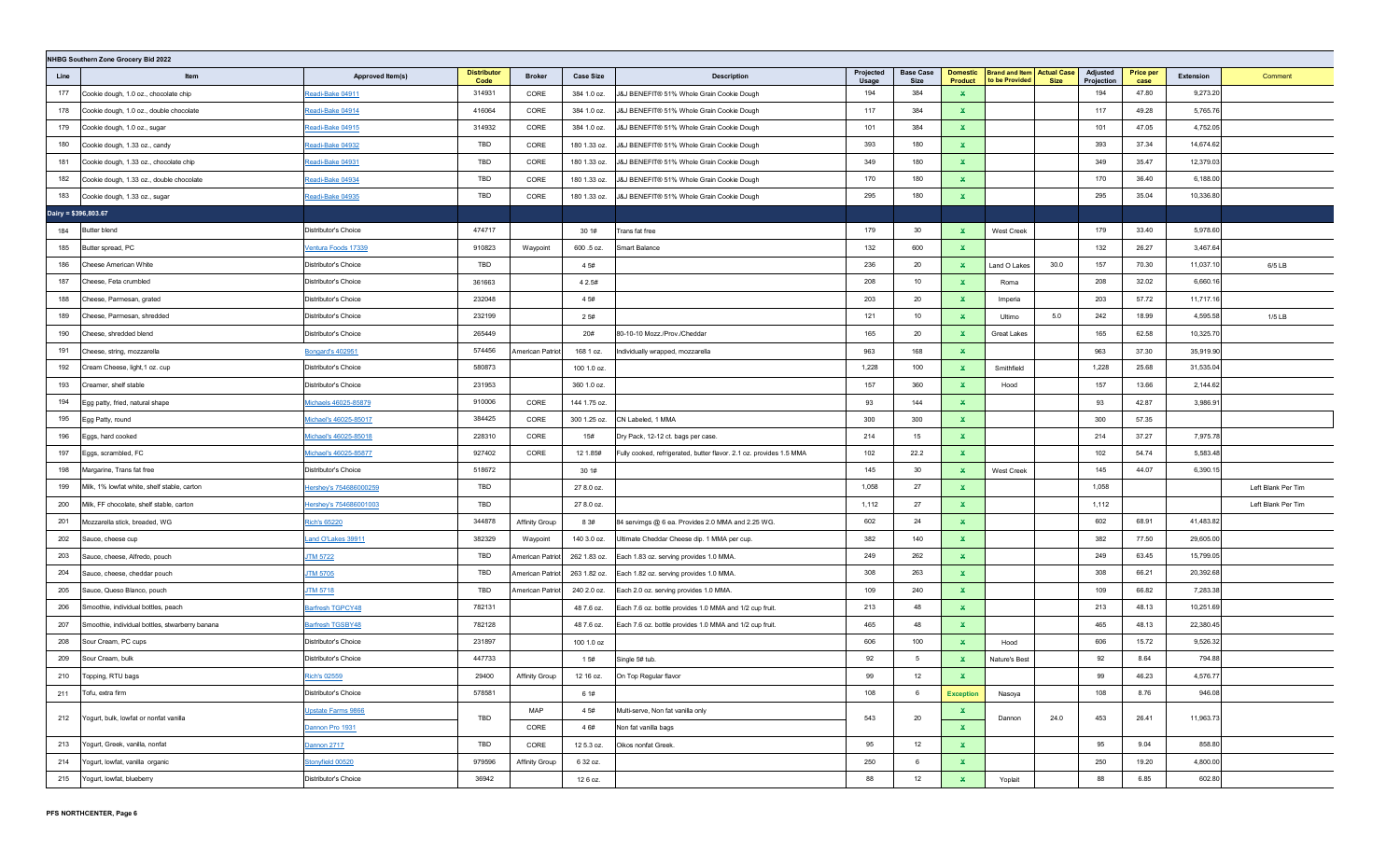|      | NHBG Southern Zone Grocery Bid 2022                            |                                     |                            |               |                  |                                                   |                    |                          |                                   |                                                     |             |                        |                          |           |                                        |
|------|----------------------------------------------------------------|-------------------------------------|----------------------------|---------------|------------------|---------------------------------------------------|--------------------|--------------------------|-----------------------------------|-----------------------------------------------------|-------------|------------------------|--------------------------|-----------|----------------------------------------|
| Line | Item                                                           | Approved Item(s)                    | <b>Distributor</b><br>Code | <b>Broker</b> | <b>Case Size</b> | <b>Description</b>                                | Projected<br>Usage | <b>Base Case</b><br>Size | <b>Domestic</b><br><b>Product</b> | <b>Brand and Item Actual Case</b><br>to be Provided | <b>Size</b> | Adjusted<br>Projection | <b>Price per</b><br>case | Extension | Comment                                |
| 216  | Yogurt, lowfat raspberry                                       | Distributor's Choice                | 997169                     |               | 12 6 oz.         |                                                   | 114                | 12                       | ×.                                | Yoplait                                             |             | 114                    | 6.85                     | 780.90    |                                        |
| 217  | Yogurt, lowfat, strawberry                                     | Distributor's Choice                | 997167                     |               | 12 6 oz.         |                                                   | 110                | 12                       | $\mathbf{x}$                      | Yoplait                                             |             | 110                    | 6.85                     | 753.50    |                                        |
| 218  | Yogurt, Parfait Pro, strawberry, lowfat                        | GM 16631000                         | 250546                     | GM            | 6 64 oz.         | Parfait Pro                                       | 143                | 6                        | ×.                                |                                                     |             | 143                    | 27.24                    | 3,895.32  |                                        |
| 219  | Yogurt, Parfait Pro, vanilla, lowfat                           | GM 16632000                         | 250545                     | GM            | 6 64 oz.         | Parfait Pro                                       | 507                | 6                        | ×.                                |                                                     |             | 507                    | 27.24                    | 13,810.68 |                                        |
| 220  | Yogurt, strawberry, lowfat, 4oz.                               | Dannon 2731                         | 273297                     | CORE          | 48 4.0 oz.       | <b>TFF</b>                                        | 1,047              | 48                       | ×.                                |                                                     |             | 1,047                  | 12.64                    | 13,234.08 |                                        |
| 221  | Yogurt, strawberry-banana, nonfat, 4oz.                        | Dannon 2732                         | 273298                     | CORE          | 48 4.0 oz.       | <b>TFF</b>                                        | 1,709              | 48                       | ×.                                |                                                     |             | 1,709                  | 12.64                    | 21,601.76 |                                        |
| 222  | Yogurt, vanilla, nonfat, 4oz.                                  | Dannon 2733                         | 340775                     | CORE          | 48 4.0 oz.       | TFF                                               | 1,119              | 48                       | ×.                                |                                                     |             | 1,119                  | 12.64                    | 14,144.16 |                                        |
|      | Dressings = \$128,608.38                                       |                                     |                            |               |                  |                                                   |                    |                          |                                   |                                                     |             |                        |                          |           |                                        |
| 223  | Dressing, balsamic lite, liters                                | Ken's 0636ZY                        | 242046                     | CORE          | 6 1 ltr.         |                                                   | 109                | 6                        | $\mathbf{x}$                      |                                                     |             | 109                    | 29.53                    | 3,218.77  |                                        |
| 224  | Dressing, balsamic vinaigrette, PC                             | Ken's 1057B3                        | 983022                     | CORE          | 60 1.5 oz.       | Pouch                                             | 137                | 60                       | $\mathbf{x}$                      |                                                     |             | 137                    | 18.21                    | 2,494.77  |                                        |
| 225  | Dressing, blue cheese, gallons                                 | <u>Ken's 0855</u>                   | 34977                      | CORE          | 4 gal.           |                                                   | 95                 | $\overline{4}$           | $\mathbf{x}$                      | Ken's 0865                                          |             | 95                     | 73.46                    | 6,978.70  | ALT ITEM APPROVED                      |
| 226  | Dressing, blue cheese, liters                                  | Ken's 0965ZY                        | 242082                     | CORE          | 6 1 ltr.         |                                                   | 103                | 6                        | $\mathbf{x}$                      |                                                     |             | 103                    | 40.90                    | 4,212.70  |                                        |
| 227  | Dressing, Caesar lite, gallons                                 | <b>Ken's 0808</b>                   | 29893                      | CORE          | 4 gal.           |                                                   | 172                | $\overline{4}$           | $\mathbf{x}$                      |                                                     |             | 172                    | 62.41                    | 10,734.52 |                                        |
| 228  | Dressing, Caesar, PC                                           | <u><en's 827b3<="" u=""></en's></u> | 61969                      | CORE          | 60 1.5 oz.       | Pouch                                             | 677                | 60                       | $\mathbf{x}$                      |                                                     |             | 677                    | 20.12                    | 13,621.24 |                                        |
| 229  | Dressing, golden Italian, gallons                              | <u> Ken's 0858</u>                  | 27317                      | CORE          | 4 gal.           |                                                   | 217                | $\overline{4}$           | $\mathbf{x}$                      |                                                     |             | 217                    | 48.70                    | 10,567.90 |                                        |
| 230  | Dressing, golden Italian, liters                               | <b>Ken's 0858ZY</b>                 | 242439                     | CORE          | 6 1 ltr.         |                                                   | 119                | 6                        | $\mathbf{x}$                      |                                                     |             | 119                    | 29.75                    | 3,540.25  |                                        |
| 231  | Dressing, Greek, PC                                            | <u><b>Cen's 788B3</b></u>           | 75705                      | CORE          | 60 1.5 oz.       | Pouch                                             | 151                | 60                       | $\mathbf{x}$                      |                                                     |             | 151                    | 18.74                    | 2,829.74  |                                        |
| 232  | Dressing, honey mustard, liters                                | Ken's 0552ZY                        | 242061                     | CORE          | 6 1 ltr.         |                                                   | 111                | 6                        | $\mathbf{x}$                      |                                                     |             | 111                    | 36.79                    | 4,083.69  |                                        |
| 233  | Dressing, honey mustard, PC                                    | Ken's 572B3                         | 81996                      | CORE          | 60 1.5 oz.       | Pouch                                             | 263                | 60                       | $\mathbf{x}$                      |                                                     |             | 263                    | 19.03                    | 5,004.89  |                                        |
| 234  | Dressing, Italian lite, 12 gram PC                             | Distributor's Choice                | 58716                      |               | 246 12 g.        | Pouch                                             | 106                | 246                      | $\mathbf{x}$                      | PPI                                                 | 200.0       | 130                    | 9.10                     | 1,183.00  |                                        |
| 235  | Dressing, Italian lite, PC                                     | Cen's 801B3                         | 66150                      | CORE          | 60 1.5 oz.       | Pouch                                             | 246                | 60                       | ×.                                |                                                     |             | 246                    | 14.63                    | 3,598.98  |                                        |
| 236  | Dressing, parmesan and peppercorn, PC                          | Ken's 031B3                         | 81909                      | CORE          | 60 1.5 oz.       | Pouch                                             | 94                 | 60                       | ×.                                |                                                     |             | 94                     | 20.36                    | 1,913.84  |                                        |
| 237  | Dressing, ranch lite, 12 gram PC                               | Distributor's Choice                | 333597                     |               | 246 12 g.        | Pouch                                             | 131                | 246                      | $\mathbf{x}$                      | PPI                                                 | 200.0       | 161                    | 11.20                    | 1,803.20  |                                        |
| 238  | Dressing, ranch lite, cup                                      | Ken's 0708A5                        | 439107                     | CORE          | 100 1.5 oz.      |                                                   | 755                | 100                      | $\mathbf{x}$                      |                                                     |             | 755                    | 23.97                    | 18,097.35 |                                        |
| 239  | Dressing, ranch lite, dispenser                                | Heinz 78004350                      | 867236                     | Kraft/Heinz   | 2 1.5 gallon     |                                                   | 89                 | $\overline{\mathbf{3}}$  | $\mathbf{x}$                      |                                                     |             | 89                     | 47.48                    | 4,225.72  | 78004350 Replaced w/<br>10013000980422 |
| 240  | Dressing, ranch lite, gallons                                  | <u>Ken's 0608</u>                   | 29888                      | CORE          | 4 gal.           |                                                   | 183                | $\overline{4}$           | $\mathbf{x}$                      |                                                     |             | 183                    | 52.18                    | 9,548.94  | ALT ITEM APPROVED                      |
| 241  | Dressing, ranch lite, liters                                   | Ken's 0708ZY                        | 242047                     | CORE          | 6 1 ltr.         |                                                   | 205                | 6                        | ×.                                |                                                     |             | 205                    | 30.14                    | 6,178.70  |                                        |
| 242  | Dressing, ranch, PC                                            | Ken's 789B3                         | 81989                      | CORE          | 60 1.5 oz.       | Pouch                                             | 448                | 60                       | ×.                                |                                                     |             | 448                    | 16.99                    | 7,611.52  |                                        |
| 243  | Dressing, raspberry vinaigrette, FF, PC                        | Ken's 630B3                         | 32936                      | CORE          | 60 1.5 oz.       | Pouch                                             | 99                 | 60                       | ×.                                |                                                     |             | 99                     | 17.88                    | 1,770.12  |                                        |
| 244  | Dressing, sesame Asian                                         | <u><en's 0619<="" u=""></en's></u>  | 26932                      | CORE          | 4 gal.           |                                                   | 89                 | $\overline{4}$           | $\mathbf{x}$                      |                                                     |             | 89                     | 60.56                    | 5,389.84  |                                        |
|      | Fruit and Vegetable = \$281,189.91                             |                                     |                            |               |                  |                                                   |                    |                          |                                   |                                                     |             |                        |                          |           |                                        |
| 245  | Apples, sliced, water packed, canned                           | Distributor's Choice                | 861854                     |               | 6#10             | USDA grade A                                      | 91                 | 6                        | ×.                                | Musselman's                                         |             | 91                     | 53.36                    | 4,855.76  |                                        |
| 246  | Applesauce, unsweetened, canned                                | Distributor's Choice                | 580858                     |               | 6#10             | USDA grade B                                      | 220                | 6                        | ×.                                | National Food<br>Group                              |             | 220                    | 31.20                    | 6,864.00  |                                        |
| 247  | Applesauce, unsweetened, cups, shelf stable                    | <b>National Food Group A3500</b>    | TBD                        |               | 72 4.50 oz.      | ZeeZee's. Each 4.5 oz. cup provides 1/2 cup fruit | 344                | 72                       | $\mathbf{x}$                      |                                                     |             | 344                    | 36.77                    | 12,648.88 |                                        |
| 248  | Applesauce, unsweetened, cups, shelf stable, cinnamon          | <b>National Food Group A1410</b>    | TBD                        |               | 72 4.50 oz.      | ZeeZee's. Each 4.5 oz. cup provides 1/2 cup fruit | 231                | 72                       | X.                                |                                                     |             | 231                    | 36.77                    | 8,493.87  |                                        |
| 249  | Applesauce, unsweetened, cups, shelf stable, strawberry        | National Food Group A1490           | TBD                        |               | 72 4.50 oz.      | ZeeZee's. Each 4.5 oz. cup provides 1/2 cup fruit | 267                | 72                       | $\mathbf{x}$                      |                                                     |             | 267                    | 36.77                    | 9,817.59  |                                        |
| 250  | Applesauce, unsweetened, cups, shelf stable, strawberry banana | National Food Group A3700           | 610520                     |               | 72 4.50 oz.      | ZeeZee's. Each 4.5 oz. cup provides 1/2 cup fruit | 161                | 72                       | $\mathbf{x}$                      |                                                     |             | 161                    | 36.77                    | 5,919.97  |                                        |
| 251  | Beans, green cuts, canned                                      | Distributor's Choice                | 863505                     |               | 6#10             | USDA grade B                                      | 101                | 6                        | $\mathbf{x}$                      |                                                     |             | 101                    | 34.65                    | 3,499.65  |                                        |
| 252  | Beans, green cuts, frozen                                      | Distributor's Choice                | 283228                     |               | 20#              | USDA grade B                                      | 386                | 20                       | $\mathbf{x}$                      | West Creek                                          | 24.0        | 322                    | 27.68                    | 8,912.96  | 12/2 LB                                |
| 253  | Beans, vegetarian, RS                                          | Bush's Best 1638                    | TBD                        | Waypoint      | 6 115 oz.        |                                                   | 357                | 6                        | $\mathbf{x}$                      |                                                     |             | 357                    | 45.50                    | 16,243.50 |                                        |
| 254  | Blueberries, IQF                                               | Distributor's Choice                | 305569                     |               | 30#              | USDA grade B                                      | 106                | 30                       | $\mathbf{x}$                      | Packer                                              |             | 106                    | 58.79                    | 6,231.74  |                                        |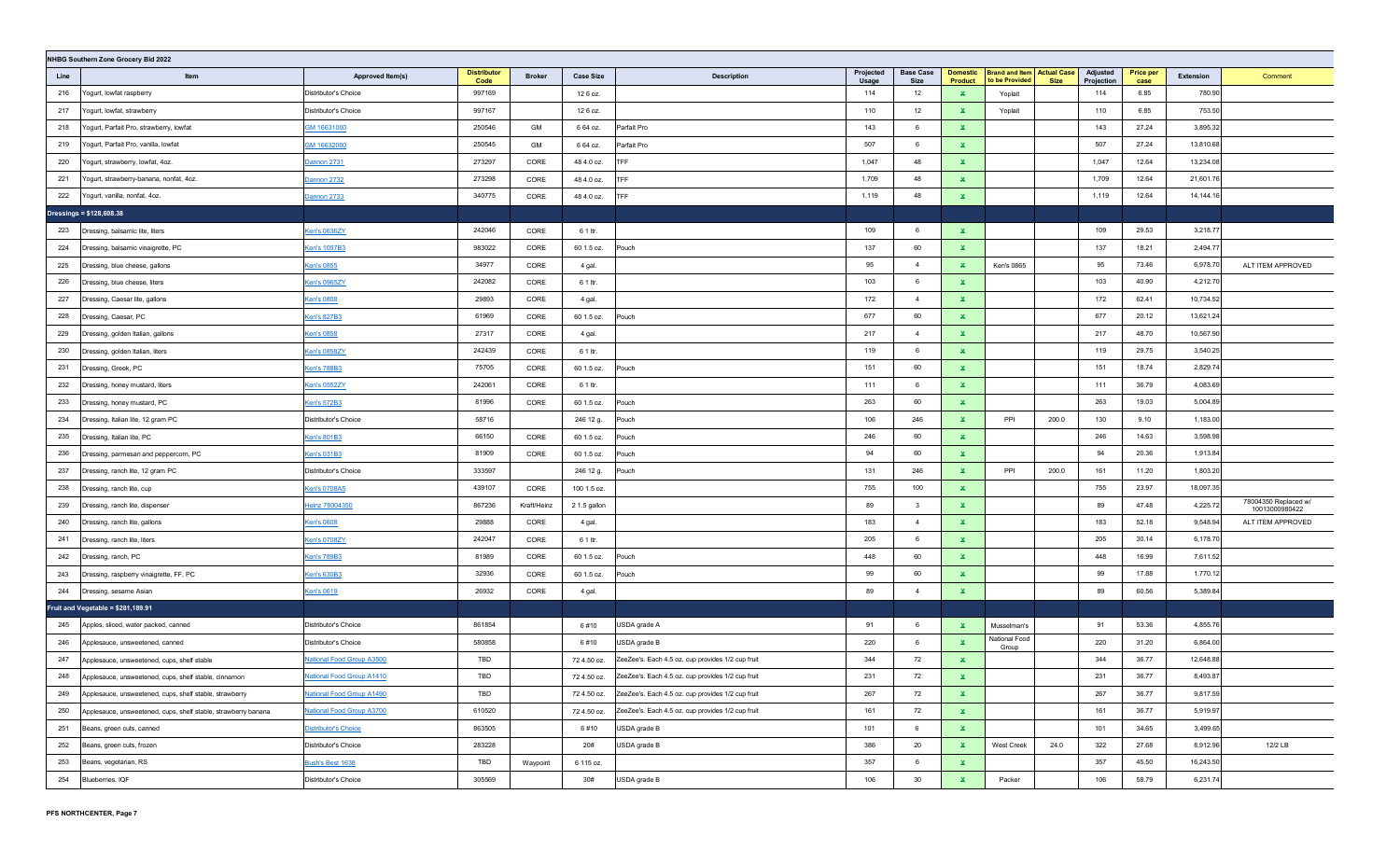|      | NHBG Southern Zone Grocery Bid 2022                         |                                |                            |                  |                  |                                                                             |                    |                          |                                   |                                                     |             |                        |                          |           |           |
|------|-------------------------------------------------------------|--------------------------------|----------------------------|------------------|------------------|-----------------------------------------------------------------------------|--------------------|--------------------------|-----------------------------------|-----------------------------------------------------|-------------|------------------------|--------------------------|-----------|-----------|
| Line | Item                                                        | Approved Item(s)               | <b>Distributor</b><br>Code | <b>Broker</b>    | <b>Case Size</b> | <b>Description</b>                                                          | Projected<br>Usage | <b>Base Case</b><br>Size | <b>Domestic</b><br><b>Product</b> | <b>Brand and Item Actual Case</b><br>to be Provided | <b>Size</b> | Adjusted<br>Projection | <b>Price per</b><br>case | Extension | Comment   |
| 255  | Broccoli, floret, frozen                                    | Distributor's Choice           | 433733                     |                  | 20#              | USDA grade B                                                                | 405                | 20                       | <b>Exception</b>                  | West Creek                                          | 24.0        | 338                    | 40.39                    | 13,651.82 | 12/2 LB   |
| 256  | Carrots, canned, sliced                                     | Distributor's Choice           | 863495                     |                  | 6#10             | USDA grade B                                                                | 210                | 6                        | ×.                                | <b>West Creek</b>                                   |             | 210                    | 33.92                    | 7,123.20  |           |
| 257  | Carrots, crinkle cut, frozen                                | Distributor's Choice           | 939306                     |                  | 20#              | USDA grade B                                                                | 350                | 20                       | ×.                                | <b>West Creek</b>                                   | 24.0        | 292                    | 25.88                    | 7,556.96  | 12/2 LB   |
| 258  | Corn, whole kernal, canned                                  | Distributor's Choice           | 863494                     |                  | 6#10             | USDA Grade B or equal                                                       | 105                | 6                        | ×.                                | <b>West Creek</b>                                   |             | 105                    | 37.45                    | 3,932.25  |           |
| 259  | Corn, whole kernel, frozen                                  | Distributor's Choice           | 254963                     |                  | 20#              | USDA grade B                                                                | 402                | 20                       | ×.                                | Packer                                              | 30.0        | 268                    | 27.13                    | 7,270.84  | 12/2.5 LB |
| 260  | Edamame, Shelled, frozen                                    | Simplot 10071179522768         | 558079                     |                  | 6 2.5#           | No substitute                                                               | 114                | 15                       | <b>Exception</b>                  |                                                     |             | 114                    | 64.51                    | 7,354.14  |           |
| 261  | Fruit, dried, Mixzees                                       | National Food Group 615789     | TBD                        |                  | 144 1.33 oz.     | ZeeZee's. Each 1.33 oz. box provides 1/2 cup fruit                          | 126                | 144                      | $\mathbf{x}$                      |                                                     |             | 126                    | 60.72                    | 7,650.72  |           |
| 262  | Fruit, mixed                                                | Distributor's Choice           | 25855                      |                  | 6#10             | Product of USA. Natural Juice or light syrup. Pears, Peaches and Pineapple. | 100                | 6                        | <b>Exception</b>                  | Dole                                                |             | 100                    | 54.80                    | 5,480.00  |           |
| 263  | Olives, black, pitted, sliced, canned, imported             | Distributor's Choice           | 342885                     |                  | 6#10             | Imported acceptable                                                         | 153                | 6                        | $\mathbf{x}$                      | Roma                                                |             | 153                    | 75.89                    | 11,611.17 |           |
| 264  | Olives, Kalamata, pitted large                              | Distributor's Choice           | 288570                     |                  | 62 KG            | Imported acceptable                                                         | 109                | 12                       | <b>Exception</b>                  | Roma                                                | 8.0         | 164                    | 61.83                    | 10,140.12 |           |
| 265  | Onion Rings, breaded, WG                                    | Tasty Brand 33504              | 385067                     | American Patriot | 6 5#             | 1 WG bread and 1/4 cup other per 5 pc serving. 178 Svgs per case.           | 311                | 30                       | ×.                                |                                                     |             | 311                    | 76.17                    | 23,688.87 |           |
| 266  | Oranges, mandarin, whole segments only, light syrup, canned | Distributor's Choice           | 548123                     |                  | 6#10             |                                                                             | 324                | 6                        | <b>Exception</b>                  | Asian Pride                                         |             | 324                    | 60.30                    | 19,537.20 |           |
| 267  | Peaches, diced, cling, light syrup, canned                  | Del Monte Foods 2001707        | TBD                        | Key Impact       | 6#10             | No substitute                                                               | 96                 | 6                        | ×.                                |                                                     |             | 96                     | 52.26                    | 5,016.96  |           |
| 268  | Pears, sliced, juice pack, canned                           | <u>Del Monte Foods 2002203</u> | 537967                     | Key Impact       | 6#10             | No substitute                                                               | 97                 | 6                        | $\mathbf{x}$                      |                                                     |             | 97                     | 45.47                    | 4,410.59  |           |
| 269  | Peas, frozen                                                | Distributor's Choice           | 283405                     |                  | 20#              | USDA grade B                                                                | 337                | 20                       | ×.                                | West Creek                                          | 30.0        | 225                    | 43.69                    | 9,830.25  | 12/2.5 LB |
| 270  | Pineapple, chunks, unsweetened, canned                      | Distributor's Choice           | 149868                     |                  | 6#10             | USDA grade B                                                                | 179                | 6                        | <b>Exception</b>                  | Dole                                                |             | 179                    | 56.80                    | 10,167.20 |           |
| 271  | Pineapple, tidbits, unsweetened, canned                     | Distributor's Choice           | 149871                     |                  | 6#10             | USDA grade B                                                                | 153                | 6                        | <b>Exception</b>                  | Dole                                                |             | 153                    | 56.80                    | 8,690.40  |           |
| 272  | Spinach, chopped IQF                                        | Distributor's Choice           | 397573                     |                  | 12 2# or 20#     | USDA Grade B or equal                                                       | 91                 | 24                       | <b>Exception</b>                  | West Creek                                          | 36.0        | 61                     | 51.47                    | 3,139.67  | 12/3 LB   |
| 273  | Strawberries, IQF                                           | Distributor's Choice           | 514448                     |                  | 30#              | USDA grade B                                                                | 286                | 30                       | <b>Exception</b>                  | Wyman's                                             |             | 286                    | 59.28                    | 16,954.08 |           |
| 274  | Tomatoes, diced                                             | Distributor's Choice           | 878218                     |                  | 6#10             | USDA grade B                                                                | 102                | 6                        | ×.                                | West Creek                                          |             | 102                    | 28.30                    | 2,886.60  |           |
| 275  | /egetable medley, broccoli, cauliflower, carrot, frozen     | Distributor's Choice           | 629011                     |                  | 20#              | USDA grade B                                                                | 401                | 20                       | <b>Exception</b>                  | Simplot                                             |             | 401                    | 28.95                    | 11,608.95 |           |
|      | Gluten Free = \$23,312.37                                   |                                |                            |                  |                  |                                                                             |                    |                          |                                   |                                                     |             |                        |                          |           |           |
| 276  | Bread, sandwich, multigran, GF                              | <b>Udis 80902</b>              | 569591                     | Waypoint         | 6 24 oz.         |                                                                             | 110                | 144                      | $\mathbf{x}$                      |                                                     |             | 110                    | 36.13                    | 3,974.30  |           |
| 277  | Chicken tender, GF                                          | Perdue Harvest Land 56203      | 333596                     | CORE             | 25#              |                                                                             | 97                 | 10                       | ×.                                |                                                     |             | 97                     | 61.17                    | 5,933.49  |           |
| 278  | Muffin, double chocolate, GF, IW                            | Udis 80646                     | 344716                     | Waypoint         | 36 3.0 oz.       |                                                                             | 91                 | 36                       | $\mathbf{x}$                      |                                                     |             | 91                     | 41.44                    | 3,771.04  |           |
| 279  | Penne, GF                                                   | Barilla 1000011509             | 488837                     | CORE             | 8 12 oz.         |                                                                             | 88                 | 96                       | $\mathbf{x}$                      |                                                     |             | 88                     | 20.61                    | 1,813.68  |           |
| 280  | Pizza crust, GF, 10 inch, IW                                | Udis 80643                     | 341073                     | Waypoint         | 10 2 ct.         |                                                                             | 96                 | 20                       | $\mathbf{x}$                      |                                                     |             | 96                     | 32.70                    | 3,139.20  |           |
| 281  | Roll, hamburger, GF, IW                                     | Udis 80644                     | 344720                     | Waypoint         | 24 3.2 oz.       |                                                                             | 108                | 24                       | $\mathbf{x}$                      |                                                     |             | 108                    | 21.91                    | 2,366.28  |           |
| 282  | Roll, hot dog, GF, IW                                       | Udis 80620                     | 344721                     | Waypoint         | 24 2.4 oz.       |                                                                             | 102                | 24                       | ×.                                |                                                     |             | 102                    | 22.69                    | 2,314.38  |           |
|      | Juice and Beverages = \$241,689.43                          |                                |                            |                  |                  |                                                                             |                    |                          |                                   |                                                     |             |                        |                          |           |           |
| 283  | Juice, apple cup, 6 oz.                                     | Distributor's Choice           | 146261                     |                  | 48 6.0 oz.       | 100% juice. Foil lid.                                                       | 555                | 48                       | <b>Exception</b>                  | Ardmore                                             |             | 555                    | 13.17                    | 7,309.35  |           |
| 284  | Juice, apple, 4 oz.                                         | Distributor's Choice           | 974897                     |                  | 96 4.0 oz.       | 100% juice. Foil lid.                                                       | 2,301              | 96                       | <b>Exception</b>                  | Ardmore                                             |             | 2,301                  | 16.47                    | 37,897.47 |           |
| 285  | Juice, box, apple, shelf stable                             | Apple & Eve 86000              | 905744                     | Letizio          | 40 4.23 oz.      | Straw attached. No substitute. 100% juice.                                  | 1,303              | 40                       | <b>Exception</b>                  |                                                     |             | 1,303                  | 7.52                     | 9,798.56  |           |
| 286  | Juice, box, orange and tangerine, shelf stable              | <u>Apple &amp; Eve 86003</u>   | 868703                     | Letizio          | 40 4.23 oz.      | Straw attached. No substitute. 100% juice.                                  | 1,044              | 40                       | <b>Exception</b>                  |                                                     |             | 1,044                  | 7.52                     | 7,850.88  |           |
| 287  | Juice, frozen cup, 4.4 oz. Cherrymoji                       | Indy's Homemade, LLC CHI0458   | TBD                        | Letizio          | 90 4.4 oz.       | Each 4.4 oz. cup provides 1/2 cup fruit.                                    | 138                | 90                       | X.                                |                                                     |             | 138                    | 32.09                    | 4,428.42  |           |
| 288  | Juice, frozen cup, 4.4 oz. Fruit punch                      | Lindy's Homemade, LLC FRP0175  | TBD                        | Letizio          | 90 4.4 oz.       | Each 4.4 oz. cup provides 1/2 cup fruit.                                    | 177                | 90                       | $\mathbf{x}$                      |                                                     |             | 177                    | 32.09                    | 5,679.93  |           |
| 289  | Juice, frozen cup, 4.4 oz. Strawberry                       | Lindy's Homemade, LLC STR0298  | TBD                        | Letizio          | 90 4.4 oz.       | Each 4.4 oz. cup provides 1/2 cup fruit.                                    | 132                | 90                       | $\mathbf{x}$                      |                                                     |             | 132                    | 32.09                    | 4,235.88  |           |
| 290  | Juice, fruit punch, 4 oz.                                   | Distributor's Choice           | 864575                     |                  | 96 4.0 oz.       | 100% juice. Foil lid.                                                       | 1,022              | 96                       | <b>Exception</b>                  | Ardmore                                             |             | 1,022                  | 16.59                    | 16,954.98 |           |
| 291  | Juice, grape cup, 6 oz.                                     | Distributor's Choice           | 867839                     |                  | 48 6.0 oz.       | 100% juice. Foil lid.                                                       | 100                | 48                       | <b>Exception</b>                  | Ardmore                                             |             | 100                    | 13.91                    | 1,391.00  |           |
| 292  | Juice, grape, 4 oz.                                         | Distributor's Choice           | 976006                     |                  | 96 4.0 oz.       | 100% juice. Foil lid.                                                       | 827                | 96                       | <b>Exception</b>                  | Ardmore                                             |             | 827                    | 18.85                    | 15,588.95 |           |
| 293  | Juice, orange cup, 6 oz.                                    | Distributor's Choice           | 71939                      |                  | 48 6.0 oz.       | 100% juice. Foil lid.                                                       | 100                | 48                       | <b>Exception</b>                  | Ardmore                                             |             | 100                    | 13.43                    | 1,343.00  |           |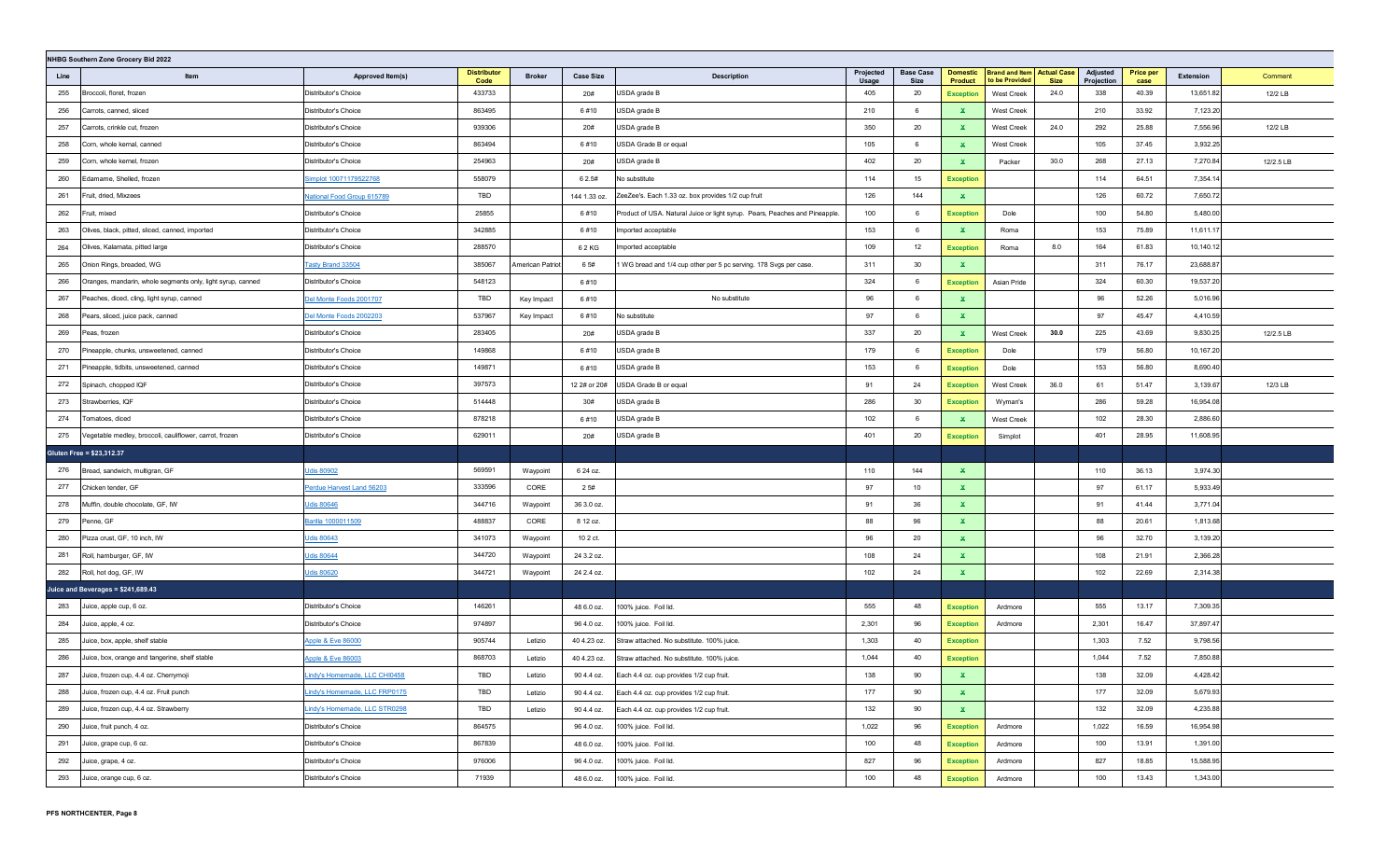|      | NHBG Southern Zone Grocery Bid 2022     |                             |                            |                       |                  |                                                                                                    |                    |                          |                                   |                                                     |             |                        |                          |           |                            |
|------|-----------------------------------------|-----------------------------|----------------------------|-----------------------|------------------|----------------------------------------------------------------------------------------------------|--------------------|--------------------------|-----------------------------------|-----------------------------------------------------|-------------|------------------------|--------------------------|-----------|----------------------------|
| Line | Item                                    | Approved Item(s)            | <b>Distributor</b><br>Code | <b>Broker</b>         | <b>Case Size</b> | <b>Description</b>                                                                                 | Projected<br>Usage | <b>Base Case</b><br>Size | <b>Domestic</b><br><b>Product</b> | <b>Brand and Item Actual Case</b><br>to be Provided | <b>Size</b> | Adjusted<br>Projection | <b>Price per</b><br>case | Extension | Comment                    |
| 294  | Juice, orange, 4 oz.                    | Distributor's Choice        | 976002                     |                       | 96 4.0 oz.       | 100% juice. Foil lid.                                                                              | 1,586              | 96                       | <b>Exception</b>                  | Ardmore                                             |             | 1,586                  | 18.28                    | 28,992.08 |                            |
| 295  | Juice, sparkling, can, acai berry       | <b>Envy 2039</b>            | 447818                     | MAP                   | 24 8.0 oz.       | 100% juice                                                                                         | 744                | 24                       | <b>Exception</b>                  |                                                     |             | 744                    | 18.05                    | 13,429.20 |                            |
| 296  | Juice, sparkling, can, apple            | <b>Envy 2008</b>            | 447816                     | MAP                   | 24 8.0 oz.       | 100% juice                                                                                         | 503                | 24                       | <b>Exception</b>                  |                                                     |             | 503                    | 18.05                    | 9,079.15  |                            |
| 297  | Juice, sparkling, can, fruit punch      | <b>Envy 2015</b>            | 447817                     | MAP                   | 24 8.0 oz.       | 100% juice                                                                                         | 442                | 24                       | <b>Exception</b>                  |                                                     |             | 442                    | 18.05                    | 7,978.10  |                            |
| 298  | Juice, sparkling, can, orange           | <b>Envy 2077</b>            | 585274                     | MAP                   | 24 8.0 oz.       | 100% juice                                                                                         | 648                | 24                       | <b>Exception</b>                  |                                                     |             | 648                    | 16.70                    | 10,821.60 |                            |
| 299  | Juice, sparkling, can, strawberry kiwi  | <b>Envy 2022</b>            | 580771                     | MAP                   | 24 8.0 oz.       | 100% juice                                                                                         | 399                | 24                       | <b>Exception</b>                  |                                                     |             | 399                    | 18.05                    | 7,201.95  |                            |
| 300  | Juice. Switch, Fruit Punch              | <b>Switch 00315</b>         | TBD                        | Letizio               | 24 8.0 oz.       | Sparkling. 100% juice provides 1 cup fruit per can.                                                | 306                | 24                       | <b>Exception</b>                  |                                                     |             | 306                    | 13.37                    | 4,091.22  |                            |
| 301  | Juice. Switch, Kiwi Berry               | <b>Switch 00317</b>         | TBD                        | Letizio               | 24 8.0 oz.       | Sparkling. 100% juice provides 1 cup fruit per can.                                                | 292                | 24                       | <b>Exception</b>                  |                                                     |             | 292                    | 13.37                    | 3,904.04  |                            |
| 302  | Juice. Switch, Orange Tangerine         | <b>Switch 00314</b>         | TBD                        | Letizio               | 24 8.0 oz.       | Sparkling. 100% juice provides 1 cup fruit per can.                                                | 247                | 24                       | <b>Exception</b>                  |                                                     |             | 247                    | 13.37                    | 3,302.39  |                            |
| 303  | Juice. Switch, Watermelon Strawberry    | Switch 003167               | TBD                        | Letizio               | 24 8.0 oz.       | Sparkling. 100% juice provides 1 cup fruit per can.                                                | 299                | 24                       | <b>Exception</b>                  |                                                     |             | 299                    | 13.37                    | 3,997.63  |                            |
| 304  | Tea, bags                               | Distributor's Choice        | 929282                     |                       | 100 ct.          |                                                                                                    | 109                | 100                      | <b>Exception</b>                  | Lipton                                              |             | 109                    | 4.78                     | 521.02    |                            |
| 305  | Water, bottled, 16.9 oz.                | Poland Spring 90452         | 489940                     |                       | 40 16.9 oz.      |                                                                                                    | 1,648              | 40                       | ×.                                |                                                     |             | 1,648                  | 5.45                     | 8,981.60  |                            |
| 306  | Water, bottled, 8 oz.                   | Vestle 68274-32228          | 266708                     |                       | 48 8 oz.         |                                                                                                    | 4,825              | 48                       | $\mathbf{x}$                      |                                                     |             | 4,825                  | 3.83                     | 18,479.75 |                            |
| 307  | Water, cups, 4.0 oz                     | <b>Glacier Valley 41351</b> | 238238                     | American Patriot      | 96 4.0 oz.       |                                                                                                    | 737                | 96                       | $\mathbf{x}$                      |                                                     |             | 737                    | 11.44                    | 8,431.28  |                            |
|      | Meat - Misc = \$266,103.47              |                             |                            |                       |                  |                                                                                                    |                    |                          |                                   |                                                     |             |                        |                          |           |                            |
| 308  | Bacon, precooked, layout                | Distributor's Choice        | 268381                     |                       | 300 slices       |                                                                                                    | 324                | 300                      | <b>Exception</b>                  | <b>West Creek</b>                                   |             | 324                    | 40.88                    | 13,245.12 |                            |
| 309  | Bacon, precooked round                  | Distributor's Choice        | 521286                     |                       | 192 slices       |                                                                                                    | 215                | 192                      | $\mathbf{x}$                      | Jone's Dairy                                        |             | 215                    | 42.02                    | 9,034.30  |                            |
| 310  | Bacon, turkey                           | Jennie-O 2711-06            | 897362                     | <b>Affinity Group</b> | 12 50 ct.        | Fully cooked. 5.6 slices provides 1.0 MMA                                                          | 94                 | 600                      | ×.                                |                                                     |             | 94                     | 101.28                   | 9,520.32  |                            |
| 311  | Bologna                                 | Meisterchef 2551            | 949121                     | American Patriot      | 2 7# avg.        |                                                                                                    | 95                 | 14                       | $\mathbf{x}$                      |                                                     |             | 95                     | 25.48                    | 2,420.60  | \$1.82 / LB                |
| 312  | Chicken, Buffalo style                  | Old Neighborhood 701        | $\sim$                     | Letizio               | 2 7# avg.        |                                                                                                    | 215                | 14                       | $\mathbf{x}$                      |                                                     |             | 215                    |                          |           | Left Blank Per Addendum #3 |
| 313  | Corn dog, chicken, WG                   | Foster Farms 95150          | 909561                     | Key Impact            | 72 4.0 oz.       | Each corn dog provides 2.0 MMA and 2.0 WG                                                          | 142                | 72                       | $\mathbf{x}$                      |                                                     |             | 142                    | 37.50                    | 5,325.00  |                            |
| 314  | Fish, pollack rectangle, WG, OR breaded | Highliner Foods 1089271     | TBD                        | CORE                  | 10#              | 46 3.6 oz. Each portion provides 2.0 MMA and 1.0 WG.                                               | 90                 | 10                       | $\mathbf{x}$                      |                                                     |             | 90                     | 47.47                    | 4,272.30  |                            |
| 315  | Fish, pollock stick, potato coating, FC | Highliner Foods 06591       | 418537                     | CORE                  | 10#              | 4 ea. @ 1.0 oz. provides 2.0 MMA and .75 WG                                                        | 93                 | 10                       | $\mathbf{x}$                      |                                                     |             | 93                     | 51.25                    | 4,766.25  |                            |
| 316  | Frankfurter, low sodium, beef, 8:1      | Amour 27815-48169           | 450963                     | Affinity Group        | 10#              | CN labeled. Provides 2 MMA ea.                                                                     | 879                | 10                       | $\mathbf{x}$                      |                                                     |             | 879                    | 34.09                    | 29,965.11 |                            |
| 317  | Frankfurter, turkey, RS, uncured        | Jennie-O 6126-20            | TBD                        | Affinity Group        | 20#              | CN labeled. Provides 2 MMA ea.                                                                     | 106                | 20                       | $\mathbf{x}$                      |                                                     |             | 106                    | 74.87                    | 7,936.22  |                            |
| 318  | Ham, 4x6 boneless.                      | Hormel 23941                | 325685                     | Self                  | 1 1 3 #          | Ham and water. Lower sodium. 2.0 oz. equals 1.50 MMA                                               | 148                | 26                       | $\mathbf{x}$                      |                                                     |             | 148                    | 59.55                    | 8,813.40  |                            |
|      |                                         | <b>Hormel 13507</b>         |                            | Self                  | 2 1 3 #          | Ham and water. 95% fat free.                                                                       |                    |                          | $\mathbf{x}$                      |                                                     |             |                        |                          |           |                            |
| 319  | Ham, baked, Thin 'n Trim                | Old Neighborhood 602        | 300784                     | Letizio               | 2 6# avg.        | 97% fat free                                                                                       | 305                | 12                       | $\mathbf{x}$                      |                                                     |             | 305                    | 60.00                    | 18,300.00 | \$5.00 / LB                |
| 320  | Pepperoni, sliced                       | Margarita 5220106           | TBD                        |                       | 1 12.5#          |                                                                                                    | 210                | 12.5                     | ×.                                |                                                     |             | 210                    | 75.40                    | 15,834.00 |                            |
|      |                                         | <b>Tyson 103112</b>         |                            |                       | 2 12.5#          | Pizzano® Pepperoni, Irregular Sliced                                                               |                    |                          | $\mathbf{x}$                      |                                                     |             |                        |                          |           |                            |
| 321  | Pork, rib Pattie                        | Tyson 10000013817           | 75207                      | Self                  | 20#              | Flamebroiled Rib Shaped Beef Pattie with Honey BBQ Sauce,. 2 MMA. 100<br>3.25 oz.                  | 95                 | 20                       | $\mathbf{x}$                      |                                                     |             | 95                     | 60.48                    | 5,745.60  |                            |
| 322  | Roast Beef, rare, Thin 'n Trim          | Old Neighborhood 579        | 267475                     | Letizio               | 1 15# avg.       | Made from 100% fresh domestic USDA Select or higher top rounds;<br>completely denuded; cap removed | 85                 | 15                       | $\mathbf{x}$                      |                                                     |             | 85                     | 112.65                   | 9,575.25  | \$7.51 / LB                |
| 323  | Salami, genoa                           | <b>Hormel 40634</b>         | 56057                      | Self                  | 25#              | Magnifico                                                                                          | 109                | 10                       | $\mathbf{x}$                      |                                                     |             | 109                    | 45.30                    | 4,937.70  | \$4.53 / LB                |
| 324  | Sausage, link, sweet Italian            | <b>Kayem 212</b>            | 863524                     | American Patriot      | 25#              |                                                                                                    | 89                 | 10                       | $\mathbf x$                       |                                                     |             | 89                     | 29.53                    | 2,628.17  |                            |
| 325  | Sausage links, .8 oz., CN               | Jones 18510                 | 57351                      | MAP                   | 10#              | 200 ct. Three 0.74 oz. Fully Cooked Sausage Links = 1.25 MMA                                       | 575                | 10                       | ×.                                |                                                     |             | 575                    | 31.55                    | 18,141.25 |                            |
| 326  | Sausage patties, 1 oz CN                | Jones 18755                 | 53043                      | MAP                   | 10#              | 160 ct. Two .95 oz. Fully Cooked Sausage Patty = 1 MMA                                             | 609                | 10                       | $\mathbf{x}$                      |                                                     |             | 609                    | 31.89                    | 19,421.01 |                            |
| 327  | Sausage patties, 2 oz CN                | <b>Jones 18750</b>          | 18750                      | MAP                   | 10#              | 80 ct. One 1.94 oz. Fully Cooked Sausage Patty = 1 MMA                                             | 609                | 10                       | $\mathbf{x}$                      |                                                     |             | 609                    | 31.89                    | 19,421.01 |                            |
| 328  | Tuna, water packed, cans                | Distributor's Choice        | 479250                     |                       | 6 66.5 oz.       | Tuna chuck light Skipjack in water                                                                 | 97                 | 6                        | <b>Exception</b>                  | Empire's<br>Treasure                                |             | 97                     | 73.01                    | 7,081.97  |                            |
| 329  | Turkey, breast, browned                 | Jennie-O 8469-02            | 318135                     | Affinity Group        | 1 15.6#          | All natural, whole muscle turkey. 97 2.7 oz. servings per unit.                                    | 288                | 15.6                     | $\mathbf{x}$                      |                                                     |             | 288                    | 82.06                    | 23,632.13 | \$5.26 / LB                |
| 330  | Turkey, breast, Thin 'n Trim            | Old Neighborhood 720        | 946567                     | Letizio               | 2 7# avg,        | 99% fat free; 2-piece breast                                                                       | 302                | 14                       | $\mathbf{x}$                      |                                                     |             | 302                    | 86.38                    | 26,086.76 | \$6.17 / LB                |
|      | Miscellaneous = $$372,339.98$           |                             |                            |                       |                  |                                                                                                    |                    |                          |                                   |                                                     |             |                        |                          |           |                            |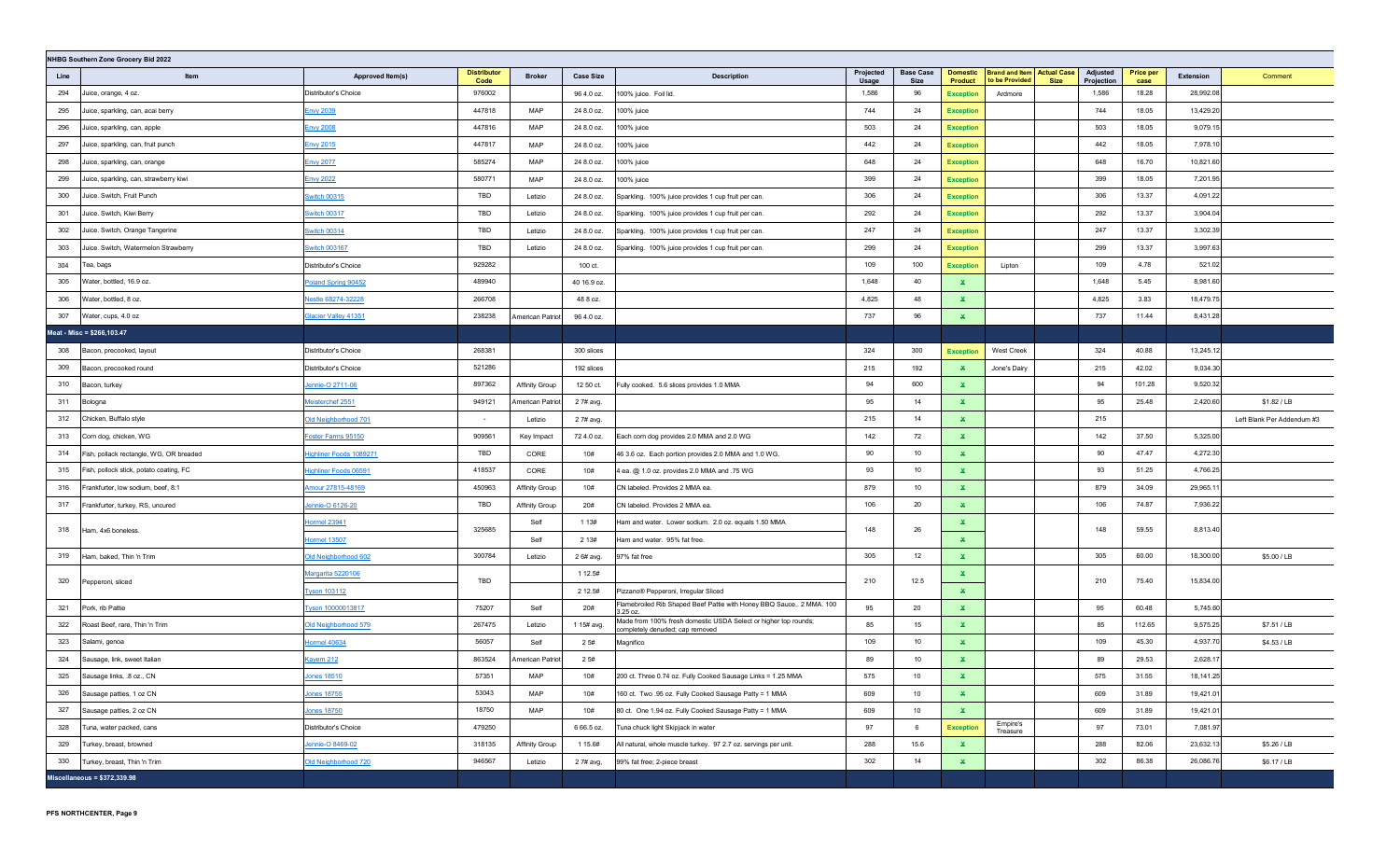|      | NHBG Southern Zone Grocery Bid 2022        |                                     |                            |                       |                       |                                                                                                                                                        |                    |                          |                                   |                                                     |             |                        |                          |           |                                                    |
|------|--------------------------------------------|-------------------------------------|----------------------------|-----------------------|-----------------------|--------------------------------------------------------------------------------------------------------------------------------------------------------|--------------------|--------------------------|-----------------------------------|-----------------------------------------------------|-------------|------------------------|--------------------------|-----------|----------------------------------------------------|
| Line | Item                                       | Approved Item(s)                    | <b>Distributor</b><br>Code | <b>Broker</b>         | <b>Case Size</b>      | <b>Description</b>                                                                                                                                     | Projected<br>Usage | <b>Base Case</b><br>Size | <b>Domestic</b><br><b>Product</b> | <b>Brand and Item Actual Case</b><br>to be Provided | <b>Size</b> | Adjusted<br>Projection | <b>Price per</b><br>case | Extension | Comment                                            |
| 331  | Bacon bits, real                           | <b>Cudahy 12254</b>                 | 442325                     | <b>Affinity Group</b> | 10#                   | 1/4 inch                                                                                                                                               | 91                 | 10                       | $\mathbf{x}$                      | Armour                                              |             | 91                     | 76.77                    | 6,986.07  | 12254 No Longer Available<br>Dist. Choice Approved |
| 332  | Bread crumbs, seasoned                     | Distributor's Choice                | 334491                     |                       | 4 5#                  |                                                                                                                                                        | 104                | 20                       | ×.                                | Imperia                                             |             | 104                    | 18.27                    | 1,900.08  |                                                    |
| 333  | Burger, black bean                         | Morningstar Farms 28989-49938       | 276607                     | <b>Affinity Group</b> | 48 2.9 oz.            | Provides 2.0 MMA                                                                                                                                       | 100                | 48                       | $\mathbf{x}$                      |                                                     |             | 100                    | 41.18                    | 4,118.00  |                                                    |
|      |                                            | <b>Vestle Professional 11250190</b> | TBD                        | CORE                  | 8 16 oz.              | Trio.                                                                                                                                                  | 101                | 128                      | <b>Exception</b>                  |                                                     | 96.0        | 135                    | 38.62                    | 5,213.70  |                                                    |
| 334  | Cheese sauce, Alfredo dry mix              | <u>Pioneer 94341</u>                |                            | Key Impact            | 6 16 oz.              |                                                                                                                                                        |                    |                          | $\mathbf{x}$                      | Pioneer                                             |             |                        |                          |           |                                                    |
| 335  |                                            | Nestle Professional 11250763        | TBD                        | CORE                  | 8 32 oz.              | Trio.                                                                                                                                                  | 88                 | 256                      | <b>Exception</b>                  | Pioneer                                             |             | 88                     | 49.20                    | 4,329.60  |                                                    |
|      | Cheese sauce, dry mix                      | Pioneer 94335                       |                            | Key Impact            | 8 32 oz.              |                                                                                                                                                        |                    |                          | $\mathbf{x}$                      |                                                     |             |                        |                          |           |                                                    |
| 336  | Cheese sauce, nacho, canned                | Distributor's Choice                | 911781                     |                       | 6#10                  |                                                                                                                                                        | 88                 | 6                        | $\mathbf{x}$                      | Trenton                                             |             | 88                     | 51.69                    | 4,548.72  |                                                    |
| 337  | Cranberry sauce                            | Distributor's Choice                | 57039                      |                       | 6#10                  |                                                                                                                                                        | 106                | 6                        | $\mathbf x$                       | Ocean Spray                                         |             | 106                    | 41.38                    | 4,386.28  |                                                    |
| 338  | Croutons, bulk, WG                         | Distributor's Choice                | 424456                     |                       | 10#                   | Whole Grain only.                                                                                                                                      | 148                | 10                       | ×.                                | Fresh Gourmet                                       |             | 148                    | 26.22                    | 3,880.56  |                                                    |
| 339  | Croutons, PC, WG                           | Distributor's Choice                | 432884                     |                       | 250 .25 oz.           | Whole Grain only.                                                                                                                                      | 306                | 250                      | $\mathbf{x}$                      | Fresh Gourme                                        |             | 306                    | 28.31                    | 8,662.86  |                                                    |
| 340  | Dumpling, Chicken and vegetable, WG        | Schwan's 60585                      | 635178                     |                       | 64 4.76 oz (6<br>ea.) | Chef One. Whole wheat flour dumpling wrapper filled with a traditional filling of<br>chicken, cabbage, and green onion. 6 ea. Provides 2 MMA and 2 WG. | 143                | 64                       | ×                                 |                                                     |             | 143                    | 75.91                    | 10,855.13 |                                                    |
| 341  | Food release spray                         | <u>Par way Tryson 17021</u>         | 694592                     | Key Impact            | 6 16.5 oz.            | Vegaline, trans fat free                                                                                                                               | 156                | 99                       | $\mathbf x$                       |                                                     |             | 156                    | 29.58                    | 4,614.48  | Par Way #17021 Disco'd<br>Replacement Bid          |
| 342  | Food release spray, butter                 | Butter Mist 56217                   | 428831                     |                       | 6 17.0 oz.            | Trans fat free                                                                                                                                         | 110                | 102                      | $\mathbf{x}$                      |                                                     |             | 110                    | 25.38                    | 2,791.80  |                                                    |
| 343  | Gravy mix, brown, RS                       | Major 81501                         | TBD                        | American Patriot      | 8 16 oz.              |                                                                                                                                                        | 103                | 128                      | $\mathbf{x}$                      | Major                                               |             | 103                    | 29.16                    | 3,003.48  |                                                    |
|      |                                            | <u>Conestoga 99486</u>              |                            | Key Impact            | 12 7.5 oz.            |                                                                                                                                                        |                    |                          | $\mathbf{x}$                      |                                                     |             |                        |                          |           |                                                    |
| 344  | Gravy mix, poultry, RS                     | <u>Major 81901</u>                  | TBD                        | American Patriot      | 8 16 oz.              |                                                                                                                                                        | 209                | 128                      | ×                                 |                                                     |             | 209                    | 35.32                    | 7,381.88  |                                                    |
|      |                                            | Conestoga 99488                     |                            | Key Impact            | 12 6.5 oz.            |                                                                                                                                                        |                    |                          | $\mathbf{x}$                      | Major                                               |             |                        |                          |           |                                                    |
| 345  | Gravy mix, turkey, RS                      | Major 83241                         | TBD                        | American Patriot      | 8 16 oz.              |                                                                                                                                                        | 96                 | 128                      | ×                                 | Major                                               |             | 96                     | 38.33                    | 3,679.68  |                                                    |
|      |                                            | Conestoga 212644                    |                            | Key Impact            | 8 11.3 oz.            |                                                                                                                                                        |                    |                          | $\mathbf{x}$                      |                                                     |             |                        |                          |           |                                                    |
| 346  | Juice, lemon                               | Distributor's Choice                | 274455                     |                       | 148 oz.               |                                                                                                                                                        | 105                | 48                       | $\mathbf{x}$                      | Real Lemon                                          |             | 105                    | 3.41                     | 358.05    |                                                    |
| 347  | Juice, lime                                | Distributor's Choice                | 476696                     |                       | 1 gallon              |                                                                                                                                                        | 110                | $\overline{1}$           | <b>Exception</b>                  | Badia                                               | 4.0         | 28                     | 27.75                    | 777.00    | 4/1 GA                                             |
| 348  | Marshmallow fluff                          | <b>Durkee Mower</b>                 | 581469                     |                       | 4.5#                  |                                                                                                                                                        | 100                | 4.5                      | ×.                                |                                                     |             | 100                    | 7.54                     | 754.00    |                                                    |
| 349  | Noodles, chow mein                         | Distributor's Choice                | 49712                      |                       | 6#10                  |                                                                                                                                                        | 82                 | 6                        | $\mathbf x$                       | La Choy                                             |             | 82                     | 34.69                    | 2,844.58  |                                                    |
| 350  | Oats, quick                                | Distributor's Choice                | 975860                     |                       | 12 42 oz.             |                                                                                                                                                        | 89                 | 12                       | $\mathbf{x}$                      | Malt-o-Meal                                         |             | 89                     | 34.36                    | 3,058.04  |                                                    |
| 351  | Oil, canola                                | Distributor's Choice                | 861372                     |                       | 6 1 gal.              |                                                                                                                                                        | 94                 | 6                        | <b>Exception</b>                  | Catania                                             |             | 94                     | 75.28                    | 7,076.32  |                                                    |
| 352  | Oil, olive                                 | Distributor's Choice                | 648216                     |                       | 6 1 ltr.              |                                                                                                                                                        | 109                | 6                        | <b>Exception</b>                  | Assoluti                                            | 3.0         | 218                    | 42.95                    | 9,363.10  |                                                    |
| 353  | Oil, vegetable                             | Distributor's Choice                | 263008                     |                       | 6 1 gal.              |                                                                                                                                                        | 98                 | 6                        | <b>Exception</b>                  | Catania                                             |             | 98                     | 73.08                    | 7,161.84  |                                                    |
| 354  | Peanut butter, smooth                      | Distributor's Choice                | 308156                     |                       | 64-5#                 |                                                                                                                                                        | 102                | 27                       | $\mathbf{x}$                      | West Creek                                          | 30.0        | 92                     | 57.40                    | 5,280.80  | 6/5 LB                                             |
| 355  | Pudding, RTS, chocolate, TFF               | Distributor's Choice                | 533540                     |                       | 6#10                  | RTS. Trans fat free                                                                                                                                    | 108                | 6                        | ×.                                | West Creek                                          |             | 108                    | 38.24                    | 4,129.92  |                                                    |
| 356  | Pudding, RTS, vanilla, TFF                 | Distributor's Choice                | 533541                     |                       | 6#10                  | RTS. Trans fat free                                                                                                                                    | 82                 | 6                        | ×.                                | West Creek                                          |             | 82                     | 35.64                    | 2,922.48  |                                                    |
| 357  | Sandwich, turkey and cheese, WG, IW        | Bakecrafter 6648                    | 610159                     | At Your Service       | 80.4.50 oz.           | Each 4.50 oz. sandwich provides 2.0 MMA and 2.0 WG.                                                                                                    | 130                | 80                       | $\mathbf{x}$                      |                                                     |             | 130                    | 122.42                   | 15,914.60 |                                                    |
| 358  | Sandwich, turkey ham and cheese, WG, IW    | <u>Bakecrafter 6654</u>             | 624411                     | At Your Service       | 80.5.0 oz.            | Each 5.0 oz. sandwich provides 2.0 MMA and 2.0 WG.                                                                                                     | 186                | 80                       | $\mathbf{x}$                      |                                                     |             | 186                    | 107.98                   | 20,084.28 |                                                    |
| 359  | Sandwich, Grilled cheese, WG, IW           | BakeCrafter 6659                    | 610158                     | At Your Service       | 108.4.15 oz.          | Each 4.15 oz. sandwich provides 2.0 MMA and 2.0 WG.                                                                                                    | 419                | 108                      | ×.                                | Bakecrafter                                         |             | 419                    | 118.37                   | 49,597.03 |                                                    |
|      |                                            | tegrated 134000                     |                            | CORE                  | 72 4.19 oz.           | Each 4.19 oz. sandwich provides 2.0 MMA and 2.0 WG.                                                                                                    |                    |                          | $\mathbf{x}$                      |                                                     |             |                        |                          |           |                                                    |
| 360  | Sandwich, PBJ strawberry, crustless, IW    | Smucker's 5150006961                | 381503                     | CORE                  | 72 2.6 oz.            | Peanut Butter and strawberry sandwich on wheat bread. 1 MMA and 1 WG.                                                                                  | 167                | 72                       | $\mathbf{x}$                      |                                                     |             | 167                    | 47.90                    | 7,999.30  |                                                    |
| 361  | Sandwich, PBJ, grape, crustless, IW        | Smucker's 5150006960                | 381518                     | CORE                  | 72 2.6 oz.            | Peanut butter and grape sandwich on wheat bread. 1 MMA and 1 WG.                                                                                       | 620                | 72                       | $\mathbf{x}$                      |                                                     |             | 620                    | 45.88                    | 28,445.60 |                                                    |
| 362  | Sandwich, PBJ, grape, crustless, IW, large | Smucker's 5150021027                | 459388                     | CORE                  | 72 5.3 oz.            | Peanut butter and grape sandwich on wheat bread. 2 MMA and 2 WG.                                                                                       | 167                | 72                       | $\mathbf{x}$                      |                                                     |             | 167                    | 83.24                    | 13,901.08 |                                                    |
| 363  | Sauce, marinara                            | Red Gold RPKNA99                    | TBD                        | Key Impact            | 6#10                  | Red Pack. 3.0 oz = 1/2 cup serving of Red/Orange Vegetable.                                                                                            | 143                | $6\phantom{.}6$          | $\mathbf{x}$                      |                                                     |             | 143                    | 42.21                    | 6,036.03  |                                                    |
| 364  | Sauce, pizza                               | <b>Red Gold RPKIL9R</b>             | TBD                        | Key Impact            | 6#10                  | Red Pack. 3.0 oz = 1/2 cup serving of Red/Orange Vegetable.                                                                                            | 204                | 6                        | $\mathbf{x}$                      |                                                     |             | 204                    | 40.26                    | 8,213.04  |                                                    |
| 365  | Sauce, Siracha hot chili                   | <b>Huy Fong Foods 60010</b>         | 454351                     |                       | 12 28 oz.             |                                                                                                                                                        | 106                | 12                       | $\mathbf{x}$                      |                                                     |             | 106                    | 47.90                    | 5,077.40  |                                                    |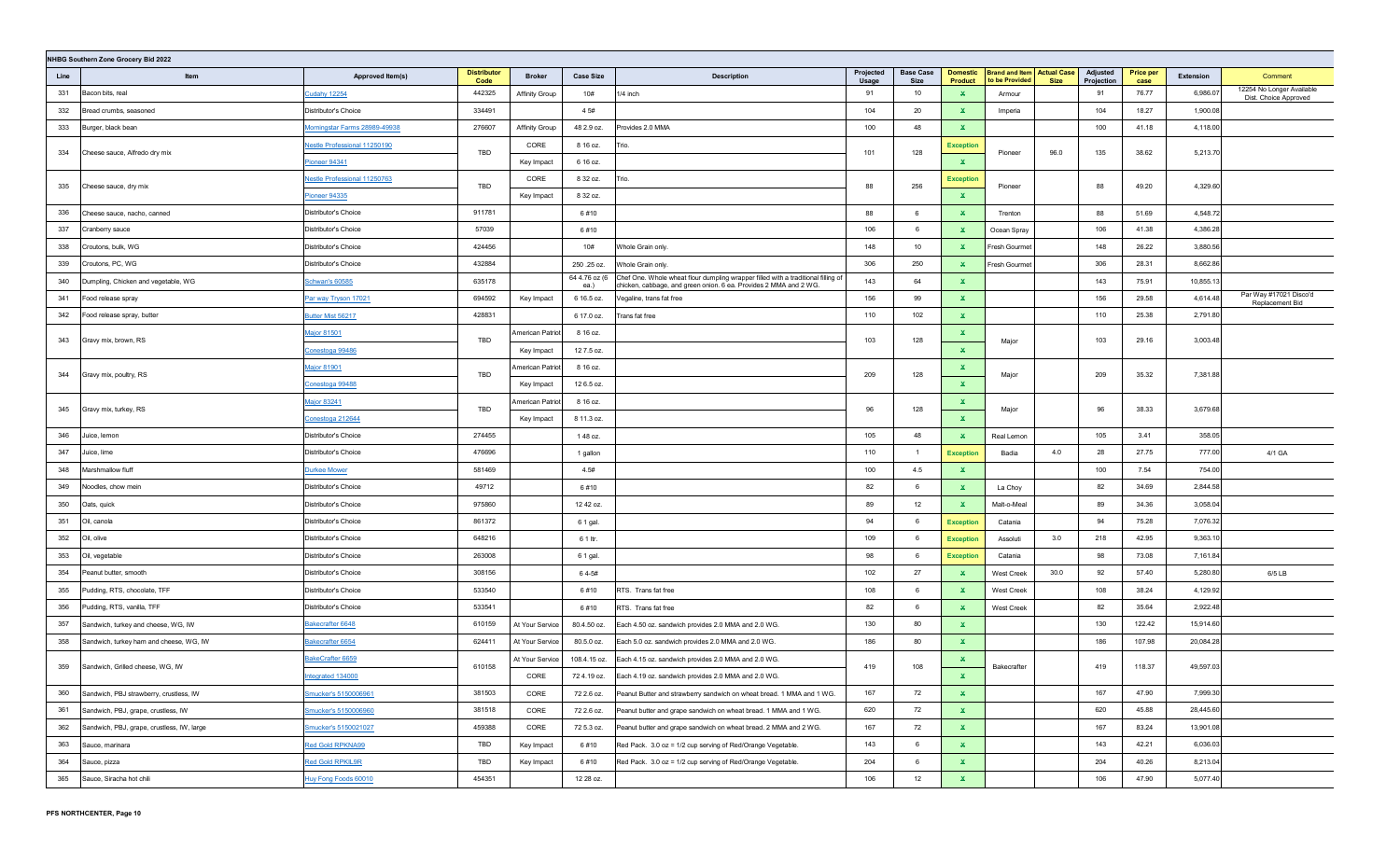|      | NHBG Southern Zone Grocery Bid 2022                |                               |                            |                  |                  |                                                                                                                                                |                           |                          |                                   |                                                     |             |                        |                          |           |                                                       |
|------|----------------------------------------------------|-------------------------------|----------------------------|------------------|------------------|------------------------------------------------------------------------------------------------------------------------------------------------|---------------------------|--------------------------|-----------------------------------|-----------------------------------------------------|-------------|------------------------|--------------------------|-----------|-------------------------------------------------------|
| Line | Item                                               | Approved Item(s)              | <b>Distributor</b><br>Code | <b>Broker</b>    | <b>Case Size</b> | <b>Description</b>                                                                                                                             | Projected<br><b>Usage</b> | <b>Base Case</b><br>Size | <b>Domestic</b><br><b>Product</b> | <b>Brand and Item Actual Case</b><br>to be Provided | <b>Size</b> | Adjusted<br>Projection | <b>Price per</b><br>case | Extension | Comment                                               |
| 366  | Sauce, soy                                         | Distributor's Choice          | 57615                      |                  | 1 gal.           |                                                                                                                                                | 106                       | $\overline{1}$           | $\mathbf{x}$                      | Kikkoman                                            |             | 106                    | 10.74                    | 1,138.44  |                                                       |
| 367  | Sauce, Worcestershire                              | Distributor's Choice          | 924962                     |                  | 1 gal.           |                                                                                                                                                | 105                       | $\overline{1}$           | ×.                                | French's                                            |             | 105                    | 7.67                     | 805.35    |                                                       |
| 368  | Seasoning, taco, RS                                | Foothill V413-05190           | 315525                     | CORE             | 5#               |                                                                                                                                                | 171                       | 5                        | $\mathbf x$                       |                                                     |             | 171                    | 16.76                    | 2,865.96  |                                                       |
| 369  | Soup base, beef LS                                 | Major 90416                   | TBD                        |                  | 6 1#             | Low sodium, no MSG                                                                                                                             | 107                       | 6                        | $\mathbf{x}$                      |                                                     |             | 107                    | 34.64                    | 3,706.48  | 6/1 LB                                                |
|      |                                                    | Major 90410                   |                            | American Patriot | 2 2.5#           | Low sodium, no MSG                                                                                                                             |                           |                          | $\mathbf{x}$                      | Major                                               |             |                        |                          |           | (2/2.5 LB No Longer Available)                        |
| 370  | Soup base, chicken, LS                             | Major 90366                   | TBD                        |                  | 6 1#             | Low sodium, no MSG                                                                                                                             | 92                        | 6                        | ×.                                |                                                     |             | 92                     | 27.75                    | 2,553.00  | 6/1 LB                                                |
|      |                                                    | <b>Aajor 90360</b>            |                            | American Patriot | 2 2.5#           | Low sodium, no MSG                                                                                                                             |                           |                          | $\mathbf x$                       | Major                                               |             |                        |                          |           | (2/2.5 LB No Longer Available)                        |
| 371  | Soup base, vegetable, LS                           | Major 90546                   | TBD                        | American Patriot | 6 1#             | Low sodium, no MSG                                                                                                                             | 97                        | 6                        | $\mathbf x$                       |                                                     |             | 97                     | 36.19                    | 3,510.43  |                                                       |
| 372  | Soup, chicken noodle, Healthy Request              | Campbell's 04142              | 80183                      | CORE             | 12 50 oz.        |                                                                                                                                                | 101                       | 12                       | $\mathbf x$                       |                                                     |             | 101                    | 42.43                    | 4,285.43  |                                                       |
| 373  | Soup, tomato, Healthy Request                      | Campbell's 04145              | 339753                     | CORE             | 12 50 oz.        | 1 cup provides 5/8 cup R/O veg.                                                                                                                | 228                       | 12                       | $\mathbf{x}$                      |                                                     |             | 228                    | 39.21                    | 8,939.88  |                                                       |
| 374  | Soybean butter                                     | <b>Nowbutter 70770</b>        | TBD                        | Letizio          | 22#              | .12 oz provides 1.0 MMA                                                                                                                        | 92                        | 22                       | <b>Exception</b>                  |                                                     |             | 92                     | 54.55                    | 5,018.60  |                                                       |
| 375  | Splenda, pc                                        | Splenda 19098-20004           | 395209                     |                  | 2000 ct.         |                                                                                                                                                | 97                        | 2000                     | $\mathbf{x}$                      |                                                     |             | 97                     | 32.64                    | 3,166.08  |                                                       |
| 376  | Spread, creamy chickpea, chocolate, 1.25 oz. cups. | The Amazing Chickpea F9030    | TBD                        | American Patriot | 72 1.25 oz.      | Each 1.25 oz. cup provides 1.0 MMA.                                                                                                            | 199                       | 72                       | ×.                                |                                                     |             | 199                    | 33.69                    | 6,704.31  |                                                       |
| 377  | Stevia, pc                                         | <u>Purevia 91031</u>          | 276423                     |                  | 1000 ct.         |                                                                                                                                                | 88                        | 1000                     | <b>Exception</b>                  |                                                     |             | 88                     | 20.22                    | 1,779.36  |                                                       |
| 378  | Stuffing mix, chicken flavor                       | Craft 80705                   | 26797                      | Kraft/Heinz      | 648 oz.          | Stove Top. No substitute                                                                                                                       | 103                       | 288                      | $\mathbf{x}$                      |                                                     |             | 103                    | 62.70                    | 6,458.10  |                                                       |
| 379  | Sugar, brown                                       | Distributor's Choice          | 994414                     |                  | 12 2#            |                                                                                                                                                | 108                       | 24                       | $\mathbf{x}$                      | Domino                                              |             | 108                    | 32.08                    | 3,464.64  |                                                       |
| 380  | Sugar, white PC                                    | Distributor's Choice          | 413339                     |                  | 2000 ct.         |                                                                                                                                                | 107                       | 2000                     | <b>Exception</b>                  | Delectables                                         | 3000.0      | 71                     | 24.10                    | 1,711.10  |                                                       |
| 381  | Sugar, white granulated bulk                       | Distributor's Choice          | 452739                     |                  | 85#              |                                                                                                                                                | 110                       | 40                       | <b>Exception</b>                  | <b>West Creek</b>                                   |             | 110                    | 37.91                    | 4,170.10  |                                                       |
| 382  | Sunflower butter                                   | Sunbutter 19212               | 339768                     |                  | 25#              | 2 Tbsp. provides 1.0 MMA                                                                                                                       | 102                       | 10                       | ×.                                |                                                     |             | 102                    | 39.00                    | 3,978.00  |                                                       |
| 383  | Taco shell, 5 inch                                 | Distributor's Choice          | 571326                     |                  | 200 ct.          |                                                                                                                                                | 214                       | 200                      | ×.                                | Ortega                                              |             | 214                    | 20.10                    | 4,301.40  |                                                       |
| 384  | Taquito, Chicken and cheese, WG                    | <b>Ruiz 40818</b>             | 578140                     | Key Impact       | 140 2.75 oz.     | El Monterey. Provides 1.0 MMA and 1.0 WG                                                                                                       | 235                       | 140                      | ×.                                |                                                     |             | 235                    | 86.82                    | 20,402.70 |                                                       |
| 385  | Tomato paste                                       | Distributor's Choice          | 231869                     |                  | 6#10             |                                                                                                                                                | 100                       | 6                        | $\mathbf{x}$                      | Roma                                                |             | 100                    | 44.66                    | 4,466.00  |                                                       |
| 386  | Vinegar, balsamic                                  | Distributor's Choice          | 288489                     |                  | 5 liters         |                                                                                                                                                | 89                        | 5                        | <b>Exception</b>                  | Roma                                                | 10.0        | 45                     | 30.07                    | 1,353.15  | 2/5 LT                                                |
| 387  | Vinegar, red wine                                  | Distributor's Choice          | 301741                     |                  | 4 1 gal.         |                                                                                                                                                | 92                        | $\overline{4}$           | ×.                                | West Creek                                          |             | 92                     | 12.28                    | 1,129.76  |                                                       |
| 388  | Vinegar, white                                     | Distributor's Choice          | 941855                     |                  | 4 1 gal.         |                                                                                                                                                | 95                        | $\overline{4}$           | $\mathbf{x}$                      | Packer                                              |             | 95                     | 11.42                    | 1,084.90  |                                                       |
|      | Pasta, Rice = \$187,628.43                         |                               |                            |                  |                  |                                                                                                                                                |                           |                          |                                   |                                                     |             |                        |                          |           |                                                       |
| 389  | Lasagna roll up, cheese, WG                        | <b>Tasty Brands 00801WG</b>   | 590357                     | American Patriot | 110 4.3 oz.      | 1 ea. provides 2.0 MMA and 1.0 WG                                                                                                              | 271                       | 110                      | ×.                                |                                                     |             | 271                    | 93.56                    | 25,354.76 |                                                       |
| 390  | Macaroni, elbow, white WG                          | <b>Dakota Growers 92109</b>   | 921091                     | Waypoint         | 20#              | Whole Lot Better™                                                                                                                              | 191                       | 20                       | $\mathbf x$                       |                                                     |             | 191                    | 21.45                    | 4,096.95  |                                                       |
| 391  | Macaroni, elbow, white                             | Distributor's Choice          | 539921                     |                  | 20#              |                                                                                                                                                | 186                       | 20                       | $\mathbf{x}$                      | Zerega                                              |             | 186                    | 21.05                    | 3,915.30  |                                                       |
| 392  | Macaroni, whole grain                              | Barilla 1000-013342           | 468695                     | CORE             | 20#              |                                                                                                                                                | 98                        | 20                       | $\mathbf{x}$                      |                                                     |             | 98                     | 29.56                    | 2,896.88  |                                                       |
| 393  | Macaroni and cheese bowls                          | <b>JTM 5782</b>               | 634137                     | American Patriot | 30 6.0 oz.       | Each 6.0 oz. bowl provides 2.0 MMA and 1.0 WG.                                                                                                 | 104                       | 30                       | $\mathbf{x}$                      |                                                     |             | 104                    | 40.17                    | 4,177.68  |                                                       |
| 394  | Noodles, chow mein, WG                             | Yang's 5th Taste 00301-6      | TBD                        | Letizio          | 10#              | 1 cup noodles provides 2.0 WG. 80 servings per case.                                                                                           | 108                       | 10                       | $\mathbf{x}$                      |                                                     |             | 108                    | 35.96                    | 3,883.68  |                                                       |
| 395  | Pasta Roll, Double Stuffed, WG                     | Tasty Brands 00825WG          | TBD                        | American Patriot | 130 4.30 oz.     | Each serving (one 4 30 oz unit) of Whole Grain Double Stuffed Pasta Rolls<br>provides 2.00 oz equivalent meat alternate and 1 25 oz eq grains. | 182                       | 130                      | $\mathbf x$                       |                                                     |             | 182                    | 91.45                    | 16,643.90 |                                                       |
| 396  | Penne rigate, white WG                             | <u>Dakota Growers 92010</u>   | 388686                     | Waypoint         | 20#              | Whole Lot Better™                                                                                                                              | 159                       | 20                       | $\mathbf x$                       |                                                     |             | 159                    | 21.45                    | 3,410.55  |                                                       |
| 397  | Penne rigate, white                                | Distributor's Choice          | 235758                     |                  | 20#              |                                                                                                                                                | 234                       | 20                       |                                   | Luigi                                               |             | 234                    | 21.03                    | 4,921.02  |                                                       |
| 398  | Penne rigate, whole grain                          | Barilla 1000-013339           | 468690                     | CORE             | 20#              |                                                                                                                                                | 148                       | 20                       | $\mathbf{x}$                      |                                                     |             | 148                    | 29.56                    | 4,374.88  |                                                       |
| 399  | Quinoa, white                                      | Schreiber 34415               | 553558                     |                  | 2 5#             | Ambrosia                                                                                                                                       | 99                        | 10                       | <b>Exception</b>                  |                                                     |             | 99                     | 28.66                    | 2,837.34  | Ambrosia Discontinued by MFG<br>Bid PFG Brand Per Tim |
| 400  | Ravioli, cheese, mini WG                           | Tasty Brands 00837WG          | TBD                        | American Patriot | 221 2.17 oz.     | Each 2.17 oz serving (5 pieces) of Whole Grain Mini Cheese Ravioli provides<br>1.00 oz equivalent meat alternate and 0.50 oz eq grains.        | 412                       | 221                      | $\mathbf{x}$                      |                                                     |             | 412                    | 93.47                    | 38,509.64 |                                                       |
| 401  | Ravioli, breaded, mini WG                          | <b>Tasty Brands 41837</b>     | TBD                        | American Patriot | 151 3.17 oz.     | Each 3.17 oz. serving (5 pieces) of Breaded Mini Cheese Ravioli provides 1.00<br>oz equivalent meat alternate and 1.50 oz-eq grains.           | 234                       | 151                      | $\mathbf{x}$                      |                                                     |             | 234                    | 107.13                   | 25,068.42 |                                                       |
| 402  | Rice, Spanish style                                | Ben's Original 10054800424198 | TBD                        | Waypoint         | 6 36 oz.         | NOT Whole Grain                                                                                                                                | 111                       | 216                      | $\mathbf{x}$                      |                                                     |             | 111                    | 43.05                    | 4,778.55  |                                                       |
| 403  | Rice, white, parboiled                             | Distributor's Choice          | 194607                     |                  | 50#              |                                                                                                                                                | 87                        | 50                       | $\mathbf{x}$                      | West Creek                                          |             | 87                     | 32.95                    | 2,866.65  |                                                       |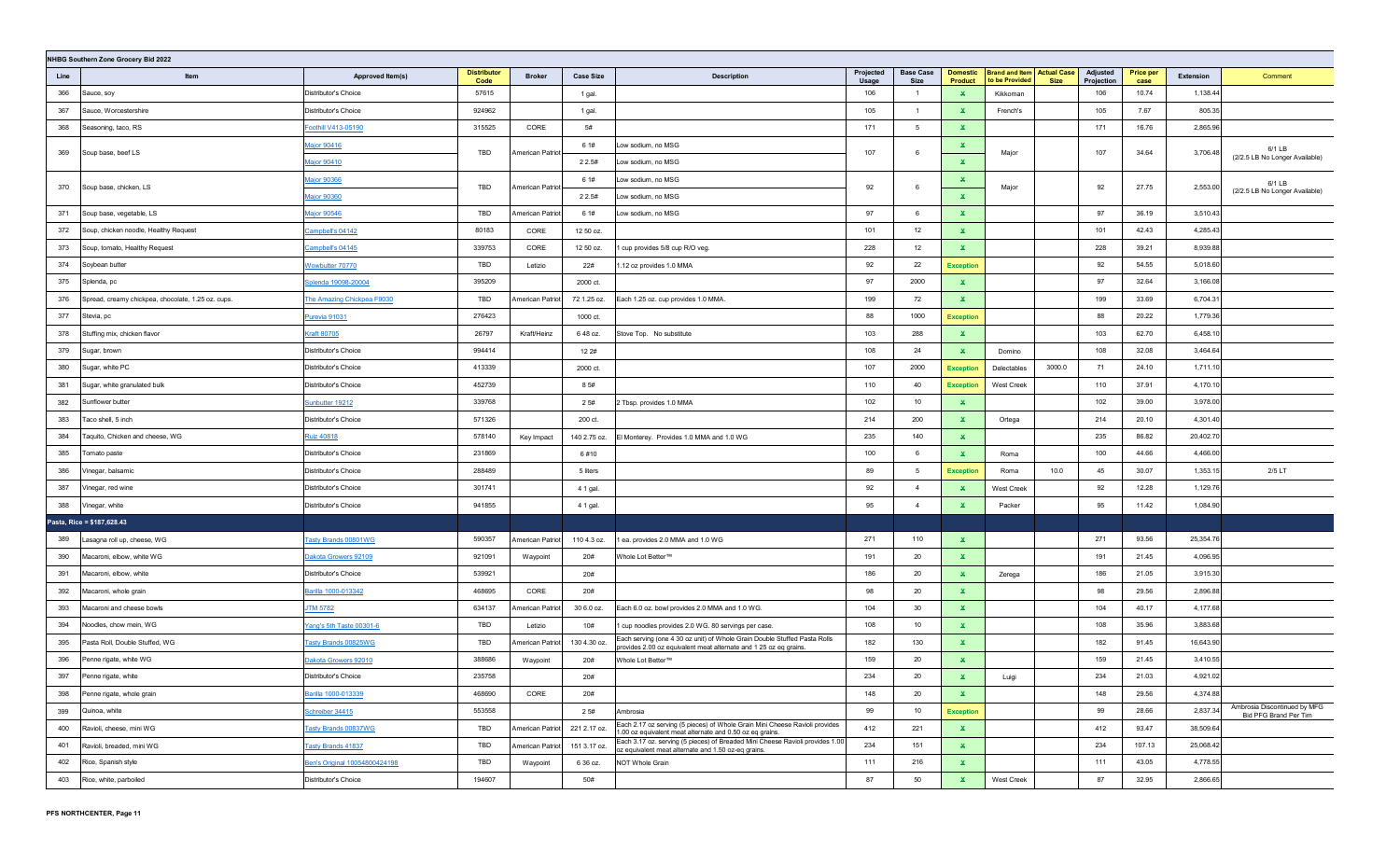|      | NHBG Southern Zone Grocery Bid 2022                             |                               |                            |                         |                  |                                                          |                    |                                 |                                   |                                                                    |                        |                          |            |                   |
|------|-----------------------------------------------------------------|-------------------------------|----------------------------|-------------------------|------------------|----------------------------------------------------------|--------------------|---------------------------------|-----------------------------------|--------------------------------------------------------------------|------------------------|--------------------------|------------|-------------------|
| Line | Item                                                            | Approved Item(s)              | <b>Distributor</b><br>Code | <b>Broker</b>           | <b>Case Size</b> | <b>Description</b>                                       | Projected<br>Usage | <b>Base Case</b><br><b>Size</b> | <b>Domestic</b><br><b>Product</b> | <b>Brand and Item Actual Case</b><br>to be Provided<br><b>Size</b> | Adjusted<br>Projection | <b>Price per</b><br>case | Extension  | Comment           |
| 404  | Rice, WG, brown                                                 | Ben's Original 054800423682   | 43257                      | Waypoint                | 1 2 5 #          | 1/2 cup cooked provides 1.0 WG                           | 267                | 25                              | $\mathbf x$                       |                                                                    | 267                    | 26.95                    | 7,195.65   |                   |
| 405  | Rice, WG, chicken flavor                                        | Ben's Original 10054800424211 | TBD                        | Waypoint                | 6 24.4 oz.       | 1/2 cup cooked provides .75 WG                           | 118                | 146.4                           | ×.                                |                                                                    | 118                    | 35.99                    | 4,246.82   |                   |
| 406  | Rotini, white WG                                                | Dakota Growers 92021          | 388687                     | Waypoint                | 20#              | Whole Lot Better™                                        | 159                | 20                              | $\mathbf{x}$                      |                                                                    | 159                    | 21.45                    | 3,410.55   |                   |
| 407  | Rotini, white                                                   | Distributor's Choice          | 233339                     |                         | 20#              |                                                          | 90                 | 20                              | $\mathbf{x}$                      | Assoluti                                                           | 90                     | 24.51                    | 2,205.90   |                   |
| 408  | Rotini, whole grain                                             | Barilla 1000-013341           | 468694                     | CORE                    | 20#              |                                                          | 104                | 20                              | $\mathbf{x}$                      |                                                                    | 104                    | 29.56                    | 3,074.24   |                   |
| 409  | Spaghetti, white WG                                             | Dakota Growers 91322          | 388684                     | Waypoint                | 20#              | Whole Lot Better™                                        | 84                 | 20                              | $\mathbf{x}$                      |                                                                    | 84                     | 21.45                    | 1,801.80   |                   |
| 410  | Spaghetti, white                                                | Distributor's Choice          | 233386                     |                         | 20#              |                                                          | 81                 | 20                              | $\mathbf{x}$                      | Assoluti                                                           | 81                     | 24.22                    | 1,961.82   |                   |
| 411  | Spaghetti, whole grain                                          | Barilla 1000-013340           | 468693                     | CORE                    | 20#              |                                                          | 97                 | 20                              | $\mathbf{x}$                      |                                                                    | 97                     | 29.57                    | 2,868.29   |                   |
| 412  | Tortellini, WG, 4 cheese                                        | Tasty Brands 00830WG          | 608959                     | American Patrio         | 30#              | 14 pieces provides 1.0 MMA and 1.0 WG. 211 svgs per case | 139                | 30                              | $\mathbf{x}$                      |                                                                    | 139                    | 94.44                    | 13,127.16  |                   |
|      | Pizza = $$540,613.13$                                           |                               |                            |                         |                  |                                                          |                    |                                 |                                   |                                                                    |                        |                          |            |                   |
| 413  | Breadstick, cheese filled, MaxStix, WG                          | Con Agra 77387-12685          | 872368                     | Waypoint                | 192 1.93 oz.     | One stick provides 1.0 MMA and .75 WG.                   | 471                | 192                             | $\mathbf{x}$                      |                                                                    | 471                    | 57.38                    | 27,025.98  |                   |
| 414  | Breadstick, mozzarella filled, twisted, topped                  | <b>Tasty Brands 62001</b>     | 475239                     | <b>American Patriot</b> | 144 2.0 oz.      | Provides 1.0 MMA and 1.0 WG                              | 177                | 144                             | $\mathbf{x}$                      |                                                                    | 177                    | 69.52                    | 12,305.04  |                   |
| 415  | Cheese bites, WG                                                | SA Piazza 11003               | 522319                     | American Patriot        | 240 1.0 oz.      | Wild Mike's. Provides .50 MMA and .50 WG.                | 667                | 240                             | $\mathbf x$                       |                                                                    | 667                    | 71.18                    | 47,477.06  |                   |
| 416  | Cheese bites, jalapeno, WG                                      | <b>SA Piazza 11008</b>        | 749875                     | American Patriot        | 240 1.0 oz.      | Wild Mike's. Provides .50 MMA and .50 WG.                | 609                | 240                             | $\mathbf{x}$                      |                                                                    | 609                    | 72.50                    | 44,152.50  |                   |
| 417  | Dough, pizza, 16 oven rising, WG                                | Rich's 17015                  | 557543                     | <b>Affinity Group</b>   | 20 ct.           | 1/8 shell provides 2.0 WG.                               | 286                | 20                              | $\mathbf x$                       |                                                                    | 286                    | 51.74                    | 14,797.64  |                   |
| 418  | Dough, pizza, 7 inch, white, presheeted                         | <b>Rich's 16387</b>           | 51881                      | <b>Affinity Group</b>   | 96 ct.           | NOT Whole Grain                                          | 99                 | 96                              | $\mathbf{x}$                      |                                                                    | 99                     | 52.16                    | 5,163.84   |                   |
| 419  | Pizza Boli, WG, IW                                              | Tasty Brands 53206            | 635201                     | American Patrio         | 96 5.0 oz.       | Each 5.0 oz. serving provides 2.0 MMA and 2.0 WG.        | 409                | 96                              | $\mathbf x$                       |                                                                    | 409                    | 97.39                    | 39,832.51  |                   |
| 420  | Pizza, 4 cheese, Big Daddy Primo, rising crust, WG              | Schwan's 78637                | 406775                     |                         | 9 16"            | Provides 2.0 MMA, 2.0 WG and 1/8 cup RO per slice        | 106                | 9                               | $\mathbf{x}$                      |                                                                    | 106                    | 86.14                    | 9,130.84   |                   |
| 421  | Pizza, Cheese Crunchers, WG                                     | Rich's 65225                  | 254399                     | <b>Affinity Group</b>   | 73 5.48 oz.      | 4 ea. (5.48 oz.) provides 2.25 MMA and 2.0 WG            | 250                | 73                              | $\mathbf{x}$                      |                                                                    | 250                    | 76.03                    | 19,007.50  |                   |
| 422  | Pizza, cheese, Big Daddy Bold, rolled edge, WG                  | <b>Schwan's 78985</b>         | 344207                     |                         | 9 16"            | Provides 2.0 MMA, 3.0 WG and 1/8 cup RO per slice        | 689                | 9                               | $\mathbf{x}$                      |                                                                    | 689                    | 83.53                    | 57,552.17  |                   |
| 423  | Pizza, cheese, Deep Dish, 5" round WG bulk                      | SA Piazza 80550               | 524041                     | American Patriot        | 80 5.49 oz.      | Provides 2.0 MMA, 2.0 WG and 1/8 cup RO per slice.       | 161                | 80                              | $\mathbf x$                       |                                                                    | 161                    | 84.07                    | 13,535.27  |                   |
| 424  | Pizza, cheese, The Max Stuffed Crust, WG                        | Con Agra 77387-12671          | 868673                     | Waypoint                | 72 4.84 oz.      | Provides 2.0 MMA, 2.0 WG and 1/8 cup RO per slice.       | 720                | 72                              | $\mathbf{x}$                      |                                                                    | 720                    | 50.81                    | 36,583.20  |                   |
| 425  | Pizza, cheese, Tony's 5" Round, Deep Dish, 100% Mozz., WG       | <b>Schwan's 78368</b>         | 333678                     |                         | 60 4.98 oz.      | Provides 2.0 MMA, 2.0 WG and 1/8 cup RO per slice.       | 1,580              | 60                              | $\mathbf{x}$                      |                                                                    | 1,580                  | 68.57                    | 108,340.60 |                   |
| 426  | Pizza, cheese\cheese sub, French Bread, 6", WG                  | Schwan's 78356                | 349291                     |                         | 60 4.94 oz.      | Provides 2.0 MMA, 2.0 WG and 1/8 cup RO per slice.       | 1,030              | 60                              | $\mathbf{x}$                      |                                                                    | 1,030                  | 59.06                    | 60,831.80  |                   |
| 427  | Pizza, MultiCheese garlic, cheese\cheese sub FB, 6", WG         | Schwan's 78359                | 368525                     |                         | 60 4.29 oz.      | Provides 2.0 MMA and 2.0 WG per slice                    | 176                | 60                              | $\mathbf{x}$                      |                                                                    | 176                    | 62.31                    | 10,966.56  |                   |
| 428  | Pizza, Tony's, cheese\cheese sub 50/50 blend, 4x6, WG           | Schwan's 78673                | 869643                     |                         | 96 4.60 oz.      | Provides 2.0 MMA, 2.0 WG and 1/8 cup RO per slice        | 106                | 96                              | x                                 |                                                                    | 106                    | 60.65                    | 6,428.90   |                   |
| 429  | Pizza, Wild Mike's, cheesy bottom, 10 cut, precut, 4 cheese, WG | SA Piazza 20211               | TBD                        | American Patriot        | 90 5.49 oz.      | Provides 2.0 MMA, 2.0 WG and 1/8 cup RO per slice.       | 106                | 90                              | $\mathbf x$                       |                                                                    | 106                    | 85.37                    | 9,049.22   |                   |
| 430  | Pizza, Wild Mike's, cheesy bottom, 8 cut, precut, 4 cheese, WG  | <b>SA Piazza 20311</b>        | 522727                     | American Patriot        | 72 5.49 oz.      | Provides 2.0 MMA, 2.0 WG and 1/8 cup RO per slice.       | 250                | 72                              | $\mathbf x$                       |                                                                    | 250                    | 73.73                    | 18,432.50  |                   |
|      | Potato = \$411,255.51                                           |                               |                            |                         |                  |                                                          |                    |                                 |                                   |                                                                    |                        |                          |            |                   |
| 431  | French fries, 3/8", KK, bakeable                                | McCain MCF03761               | 64965                      | Key Impact              | 6 5#             | One 2.06 oz. serving provides .5 cup starchy vegetable.  | 2,674              | 30                              | ×.                                | McCain SNO63                                                       | 2,674                  | 39.79                    | 106,398.46 | Alt Item Approved |
| 432  | French fries, deep groove, bakeable                             | McCain 1000007470             | 602150                     | Key Impact              | 65#              | One 2.10 oz. serving provides .5 cup starchy vegetable.  | 222                | 30                              | ×.                                |                                                                    | 222                    | 48.90                    | 10,855.80  |                   |
| 433  | French fries, RS, straight cut, bakeableble                     | McCain MCF03762               | TBD                        | Key Impact              | 6 5#             | One 2.37 oz. serving provides .5 cup starchy vegetable.  | 284                | 30                              | $\mathbf{x}$                      |                                                                    | 284                    | 43.94                    | 12,478.96  |                   |
| 434  | French fries, seasoned spiral, RS, bakeable                     | McCain 1000004108             | TBD                        | Key Impact              | 24#              | One 2.06 oz. serving provides .5 cup starchy vegetable.  | 798                | 24                              | $\mathbf{x}$                      |                                                                    | 798                    | 39.30                    | 31,361.40  |                   |
| 435  | French fries, seasoned, bakeable                                | McCain MCX04717               | 237598                     | Key Impact              | 6 5#             | One 2.40 oz. serving provides .5 cup starchy vegetable.  | 721                | 30                              | $\mathbf{x}$                      |                                                                    | 721                    | 48.06                    | 34,651.26  |                   |
| 436  | French fries, Sidewinder                                        | Simplot 10071179032168        | 451295                     |                         | 64#              | One 3.17 oz. serving provides .5 cup starchy vegetable.  | 126                | 24                              | x                                 |                                                                    | 126                    | 30.65                    | 3,861.90   |                   |
| 437  | French fries, Sidewinder, Smokey BBQ                            | Simplot 10071179032182        | TBD                        |                         | 64#              | One 3.32 oz. serving provides .5 cup starchy vegetable.  | 94                 | 24                              | $\mathbf{x}$                      |                                                                    | 94                     | 38.89                    | 3,655.66   |                   |
| 438  | French fries, sweet potato, 5/16, straight cut                  | McCain 1000004309             | TBD                        | Key Impact              | 6 2.5#           | One 3.09 oz. serving provides .5 cup starchy vegetable.  | 541                | 15                              | $\mathbf{x}$                      |                                                                    | 541                    | 34.89                    | 18,875.49  |                   |
| 439  | French fries, sweet potato, Cross Trax                          | McCain MCF05074               | 312034                     | Key Impact              | 6 2.5#           | One 3.02 oz. serving provides .5 cup RO vegetable.       | 268                | 15                              | $\mathbf{x}$                      |                                                                    | 268                    | 35.63                    | 9,548.84   |                   |
| 440  | French fries, sweet potato, thin ridge, 10 cut                  | McCain MCF04712               | 241419                     | Key Impact              | 6 2.5#           | One 3.78 oz. serving provides .5 cup RO vegetable.       | 110                | 15                              | $\mathbf{x}$                      |                                                                    | 110                    | 34.38                    | 3,781.80   |                   |
| 441  | Potato SMILES, RS                                               | McCain OIF03456               | 384399                     | Key Impact              | 64#              | One 2.41 oz. serving provides .5 cup RO vegetable.       | 622                | 24                              | $\mathbf{x}$                      |                                                                    | 622                    | 41.69                    | 25,931.18  |                   |
| 442  | Potato, chopped, seasoned skin on                               | McCain MCF03927               | 874822                     | Key Impact              | 6 5#             | One 3.05 oz. serving provides .5 cup starchy egetable.   | 219                | 30                              | $\mathbf{x}$                      |                                                                    | 219                    | 45.59                    | 9,984.21   |                   |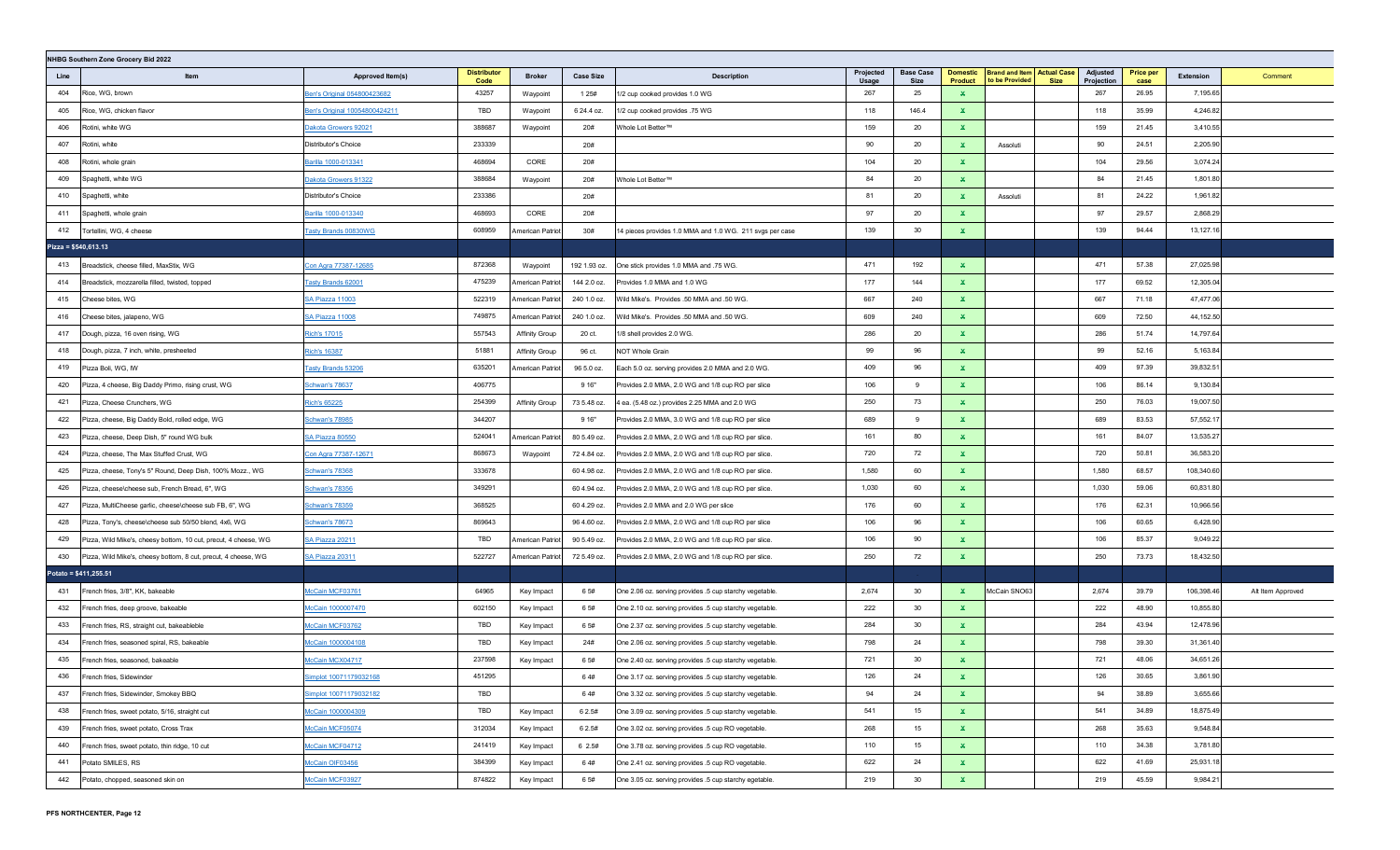| NHBG Southern Zone Grocery Bid 2022 |                                                   |                        |                            |                       |                  |                                                              |                    |                          |                                   |                                                                    |                        |                          |           |                            |
|-------------------------------------|---------------------------------------------------|------------------------|----------------------------|-----------------------|------------------|--------------------------------------------------------------|--------------------|--------------------------|-----------------------------------|--------------------------------------------------------------------|------------------------|--------------------------|-----------|----------------------------|
| Line                                | Item                                              | Approved Item(s)       | <b>Distributor</b><br>Code | <b>Broker</b>         | <b>Case Size</b> | <b>Description</b>                                           | Projected<br>Usage | <b>Base Case</b><br>Size | <b>Domestic</b><br><b>Product</b> | <b>Brand and Item Actual Case</b><br>to be Provided<br><b>Size</b> | Adjusted<br>Projection | <b>Price per</b><br>case | Extension | Comment                    |
| 443                                 | Potato, instant                                   | dahoan 29700 00313     | 32810                      | Key Impact            | 12 26 oz.        | One .681 oz. serving provides .5 cup starchy egetable.       | 519                | 312                      | $\mathbf{x}$                      |                                                                    | 519                    | 48.47                    | 25,155.93 |                            |
| 444                                 | Potatoes, hash brown patty                        | Simplot 10071179280224 | TBD                        |                       | 240 2 oz.        | One 4.50 oz. serving provides 1/2 cup starchy vegetable.     | 371                | 240                      | ×.                                |                                                                    | 371                    | 34.66                    | 12,858.86 |                            |
| 445                                 | Potatoes, hash brown rounds                       | McCain 1000006188      | 571808                     | Key Impact            | 65#              | One 2.54 oz. serving provides 1/2 cup starchy vegetable.     | 338                | 30                       | ×.                                |                                                                    | 338                    | 51.81                    | 17,511.78 |                            |
| 446                                 | Potatoes, Spudsters, mashed potato bites          | Simplot 10071179299028 | 64937                      |                       | 4 5#             | One 3.78 oz. serving provides .5 cup starchy vegetable.      | 109                | 20                       | $\mathbf x$                       |                                                                    | 109                    | 28.85                    | 3,144.65  |                            |
| 447                                 | Potatoes, sweet puffs, bakeable                   | Simplot 10071179024361 | 329065                     |                       | 6 2.5#           | One 2.52 oz. serving provides .5 cup RO vegetable.           | 194                | 15 <sub>15</sub>         | $\mathbf{x}$                      |                                                                    | 194                    | 28.39                    | 5,507.66  |                            |
| 448                                 | Potatoes, tater tots, bakeable                    | McCain OIF00215A       | 284787                     | Key Impact            | 6 5#             | One 2.52 oz. serving provides .5 cup starchy vegetable.      | 887                | 30                       | ×.                                |                                                                    | 887                    | 44.55                    | 39,515.85 |                            |
| 449                                 | Potatoes, wedge, bakeable, 8 cut                  | McCain OIF00024A       | 536698                     | Key Impact            | 65#              | One 2.69 oz. serving provides .5 cup starchy vegetable.      | 289                | 30                       | $\mathbf x$                       |                                                                    | 289                    | 41.66                    | 12,039.74 |                            |
| 450                                 | Potatoes, wedge, seasoned, bakeable 8 cut         | McCain 1000000496      | 427959                     | Key Impact            | 65#              | One 2.89 oz. serving provides .5 cup starchy vegetable.      | 474                | 30                       | $\mathbf{x}$                      |                                                                    | 474                    | 50.92                    | 24,136.08 |                            |
|                                     | Snacks, Frito Lay = \$224,848.08                  |                        |                            |                       |                  |                                                              |                    |                          |                                   |                                                                    |                        |                          |           |                            |
| 451                                 | Cheetos, Baked Hot and Spicy                      | Frito Lay 62984        |                            | Pepsico               | 104.875 oz.      | BakedCheetos® WGR - Flamin' Hot. 1.25 WG.                    | 103                | 104                      | x                                 |                                                                    | 103                    |                          |           | Left Blank Per Addendum #3 |
|                                     |                                                   | Frito Lay 43578        |                            |                       | 104 1.0 oz.      | Cheetos® Fantastix® Flamin' Hot Snacks. 1.25 WG              |                    |                          | $\mathbf{x}$                      |                                                                    |                        |                          |           |                            |
| 452                                 | Cheetos, Fantastix, Chili Cheese                  | Frito Lay 36098        | 888962                     | Pepsico               | 104 1.0 oz.      | Provides 1.25 WG                                             | 88                 | 104                      | ×.                                |                                                                    | 88                     | 34.02                    | 2,993.76  |                            |
| 453                                 | Cheetos, Baked, Flamin' Hot                       | Frito Lay 62984        | 521986                     | Pepsico               | 104.875 oz.      | Provides 1.25 WG.                                            | 190                | 104                      | $\mathbf{x}$                      |                                                                    | 190                    | 34.02                    | 6,463.80  |                            |
| 454                                 | Cheetos, Baked, Crunchy Cheese                    | <u>Frito Lay 62933</u> | 518261                     | Pepsico               | 104.875 oz.      | Provides 1.25 WG.                                            | 333                | 104                      | $\mathbf{x}$                      |                                                                    | 333                    | 34.02                    | 11,328.66 |                            |
| 455                                 | Chips, RF, kettle cooked, smoky BBQ, LSS          | Frito Lay 09598        | 335917                     | Pepsico               | 64 1.375 oz.     |                                                              | 214                | 64                       | ×.                                |                                                                    | 214                    | 31.23                    | 6,683.22  |                            |
| 456                                 | Chips, RF, kettle cooked, jalapeno cheddar, LSS   | Frito Lay 25111        | 411284                     | Pepsico               | 64 1.375 oz.     |                                                              | 109                | 64                       | ×.                                |                                                                    | 109                    | 31.23                    | 3,404.07  |                            |
| 457                                 | Chips, RF, kettle cooked, original, LSS           | Frito Lay 25115        | 411274                     | Pepsico               | 64 1.375 oz.     |                                                              | 308                | 64                       | $\mathbf{x}$                      |                                                                    | 308                    | 31.23                    | 9,618.84  |                            |
| 458                                 | Chips, RF, kettle cooked, sea salt & vinegar, LSS | Frito Lay 25113        | 411275                     | Pepsico               | 64 1.375 oz.     |                                                              | 88                 | 64                       | $\mathbf{x}$                      |                                                                    | 88                     | 31.23                    | 2,748.24  |                            |
| 459                                 | Chips, SS, Baked Lays, BBQ                        | Frito Lay 32078        | 931850                     | Pepsico               | 60 0.875 oz.     |                                                              | 481                | 60                       | $\mathbf{x}$                      |                                                                    | 481                    | 19.63                    | 9,442.03  |                            |
| 460                                 | Chips, SS, Baked Lays, original                   | Frito Lay 33625        | 912552                     | Pepsico               | 60 0.875 oz.     |                                                              | 1,325              | 60                       | ×.                                |                                                                    | 1,325                  | 19.63                    | 26,009.75 |                            |
| 461                                 | Chips, SS, Baked Lays, SCO                        | Frito Lay 33627        | 898146                     | Pepsico               | 60 0.875 oz.     |                                                              | 293                | 60                       | ×.                                |                                                                    | 293                    | 19.63                    | 5,751.59  |                            |
| 462                                 | Chips, SS, baked, Ruffles, cheddar & sour cream   | Frito Lay 56882        | 448540                     | Pepsico               | 60.80 oz.        |                                                              | 217                | 60                       | $\mathbf{x}$                      |                                                                    | 217                    | 19.63                    | 4,259.7'  |                            |
| 463                                 | Chips, Sunchips, garden salsa, WG                 | Frito Lay 36445        | 892295                     | Pepsico               | 104 1.0 oz.      | Provides 1.25 WG.                                            | 201                | 104                      | ×.                                |                                                                    | 201                    | 34.02                    | 6,838.02  |                            |
| 464                                 | Chips, Sunchips, harvest cheddar, WG              | Frito Lay 11152        | 985665                     | Pepsico               | 104 1.0 oz.      | Provides 1.25 WG.                                            | 446                | 104                      | $\mathbf{x}$                      |                                                                    | 446                    | 34.02                    | 15,172.92 |                            |
| 465                                 | Chips, tortilla, round, whole grain, bulk         | Frito Lay 62339        | 519491                     | Pepsico               | 8 16 oz.         | Whole grain rich Crispy Rounds. 1.0 oz. (13 chips) = 1.25 WG | 856                | 128                      | $\mathbf{x}$                      |                                                                    | 856                    | 15.61                    | 13,362.16 |                            |
| 466                                 | Cookies Grandmas, chocolate chip mini, WG         | Frito Lay 66154        | 552024                     | Pepsico               | 80 1.22 oz       | Provides 1.0 WG                                              | 261                | 80                       | $\mathbf{x}$                      |                                                                    | 261                    | 25.43                    | 6,637.23  |                            |
| 467                                 | Cookies, Grandmas, blueberry vanilla bites, WG    | Frito Lay 22642        | 619149                     | Pepsico               | 80 1.0 oz.       | Provides 1.0 WG                                              | 104                | 80                       | $\mathbf{x}$                      |                                                                    | 104                    | 25.43                    | 2,644.72  |                            |
| 468                                 | Doritos, Cool Ranch, RF                           | Frito Lay 36096        | 890635                     | Pepsico               | 72 1.0 oz.       | Provides 1.5 WG                                              | 784                | 72                       | $\mathbf{x}$                      |                                                                    | 784                    | 23.55                    | 18,463.20 |                            |
| 469                                 | Doritos, Flamas, RF                               | Frito Lay 62829        | 522304                     | Pepsico               | 72 1.0 oz.       | Provides 1.5 WG                                              | 122                | 72                       | $\mathbf{x}$                      |                                                                    | 122                    | 23.55                    | 2,873.10  |                            |
| 470                                 | Doritos, Nacho, RF                                | Frito Lay 31748        | 965539                     | Pepsico               | 72 1.0 oz.       | Provides 1.5 WG                                              | 548                | 72                       | $\mathbf{x}$                      |                                                                    | 548                    | 23.55                    | 12,905.40 |                            |
| 471                                 | Doritos, Sweet & Spicy Chili, RF                  | <u>Frito Lay 49093</u> | 251546                     | Pepsico               | 72 1.0 oz.       | Provides 1.5 WG                                              | 351                | 72                       | ×.                                |                                                                    | 351                    | 23.55                    | 8,266.05  |                            |
| 472                                 | Doritos, Wild White, RF                           | Frito Lay 67609        | 552026                     | Pepsico               | 72 1.0 oz.       | Provides 1.5 WG                                              | 99                 | 72                       | $\mathbf{x}$                      |                                                                    | 99                     | 23.91                    | 2,367.09  |                            |
| 473                                 | Funvuns, baked not fried                          | Frito Lay 66689        | 552023                     | Pepsico               | 104 .75 oz.      | Provides 1.0 WG                                              | 143                | 104                      | $\mathbf{x}$                      |                                                                    | 143                    | 34.02                    | 4,864.86  |                            |
| 474                                 | Munchies. Flamin' Hot sweet snack mix             | Frito Lay 30921        | N/A                        | Pepsico               | 104 .874 oz      | Provides .75 WG                                              | 88                 | 104                      | $\mathbf{x}$                      |                                                                    | 88                     |                          |           | Discontinued by MFG        |
| 475                                 | Popcorn, Smartfood White Cheddar RF               | Frito Lay 30900        | 611460                     | Pepsico               | 72 0.5 oz.       | Provides .25 WG                                              | 277                | 72                       | $\mathbf{x}$                      |                                                                    | 277                    | 23.55                    | 6,523.35  |                            |
| 476                                 | Pretzels, Heartzels, WG                           | Frito Lay 15940        | 353994                     | Pepsico               | 104 0.7 oz.      | Provides 1.0 WG                                              | 209                | 104                      | $\mathbf{x}$                      |                                                                    | 209                    | 34.02                    | 7,110.18  |                            |
|                                     | 477 Pretzels, Tiny Twist, NOT WG, Peanut free     | Frito Lay 19132        | 144369                     | Pepsico               | 120 0.5 oz.      | NOT WG                                                       | 179                | 120                      | $\mathbf{x}$                      |                                                                    | 179                    | 20.30                    | 3,633.70  |                            |
| 478                                 | Snack mix, Munch Mix, WG                          | Frito Lay 36308        | 892553                     | Pepsico               | 104 .875 oz.     | Provides 1.0 WG                                              | 269                | 104                      | $\mathbf{x}$                      |                                                                    | 269                    | 34.02                    | 9,151.38  |                            |
| 479                                 | Tortilla chips, Tostitos scoops, individual, WG   | Frito Lay 42537        | 858983                     | Pepsico               | 72 0.875 oz.     | Provides 1.25 WG.                                            | 651                | 72                       | $\mathbf{x}$                      |                                                                    | 651                    | 23.55                    | 15,331.05 |                            |
|                                     | Snacks, Misc = \$456,955.71                       |                        |                            |                       |                  |                                                              |                    |                          |                                   |                                                                    |                        |                          |           |                            |
|                                     | 480 Beef Jerky, original                          | Jack Links 10000007721 | 460269                     | <b>Affinity Group</b> | 48.85 oz.        |                                                              | 91                 | 48                       | $\mathbf{x}$                      |                                                                    | 91                     | 60.43                    | 5,499.13  |                            |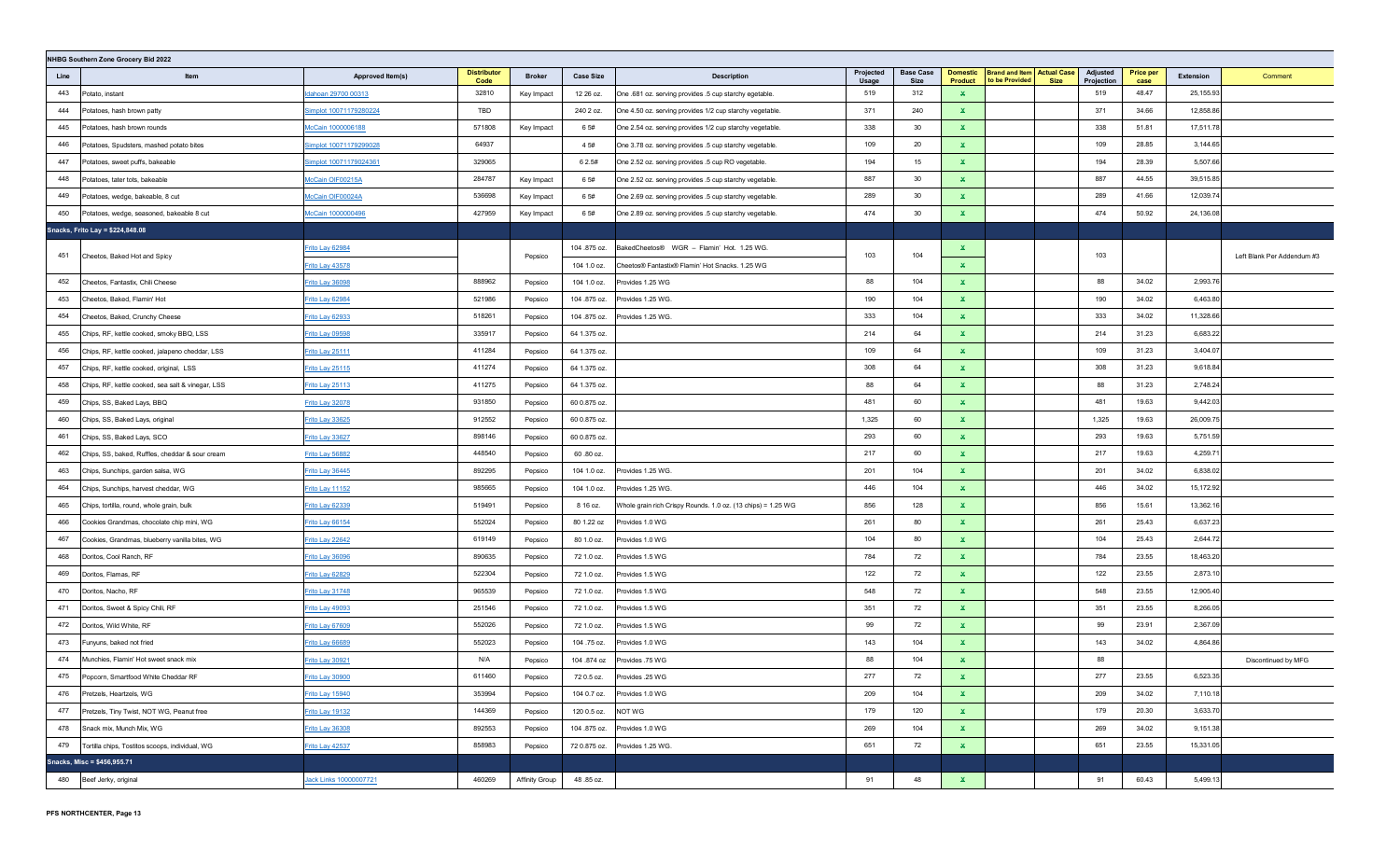| NHBG Southern Zone Grocery Bid 2022 |                                               |                                                                                                                                                                                                                                                      |                            |                       |                  |                                    |                    |                          |                            |                                                     |             |                        |                          |           |                     |
|-------------------------------------|-----------------------------------------------|------------------------------------------------------------------------------------------------------------------------------------------------------------------------------------------------------------------------------------------------------|----------------------------|-----------------------|------------------|------------------------------------|--------------------|--------------------------|----------------------------|-----------------------------------------------------|-------------|------------------------|--------------------------|-----------|---------------------|
| Line                                | Item                                          | Approved Item(s)                                                                                                                                                                                                                                     | <b>Distributor</b><br>Code | <b>Broker</b>         | <b>Case Size</b> | <b>Description</b>                 | Projected<br>Usage | <b>Base Case</b><br>Size | <b>Domestic</b><br>Product | <b>Brand and Item Actual Case</b><br>to be Provided | <b>Size</b> | Adjusted<br>Projection | <b>Price per</b><br>case | Extension | Comment             |
| 481                                 | Beef Jerky, teriyaki                          | Jack Links 10000007717                                                                                                                                                                                                                               | 447913                     | <b>Affinity Group</b> | 48.85 oz.        |                                    | 141                | 48                       | $\mathbf{x}$               |                                                     |             | 141                    | 60.43                    | 8,520.63  |                     |
| 482                                 | Cereal Bar, Cinnamon Toast Crunch             | GM 455760000                                                                                                                                                                                                                                         | 370859                     | GM                    | 96 1.42 oz.      | Provides 1 WG                      | 363                | 96                       | ×.                         |                                                     |             | 363                    | 31.64                    | 11,485.32 |                     |
| 483                                 | Cereal Bars, Golden Graham                    | GM 31913000                                                                                                                                                                                                                                          | 370886                     | GM                    | 96 1.42 oz.      | Provides 1 WG                      | 238                | 96                       | $\mathbf x$                |                                                     |             | 238                    | 31.64                    | 7,530.32  |                     |
| 484                                 | Cereal Bars, Trix                             | GM 31915000                                                                                                                                                                                                                                          | 370910                     | GM                    | 96 1.42 oz.      | Provides 1 WG                      | 357                | 96                       | $\mathbf{x}$               |                                                     |             | 357                    | 31.64                    | 11,295.48 |                     |
| 485                                 | Cheez It, Baked, WG, Original                 | Sunshine 24100-79263                                                                                                                                                                                                                                 | 369584                     | Affinity Group        | 175.75 oz.       | Provides 1.0 WG                    | 548                | 175                      | $\mathbf{x}$               |                                                     |             | 548                    | 35.73                    | 19,580.04 |                     |
| 486                                 | Cheez-its, Cheddar, WG bulk                   | Kellogg's 24100 10971                                                                                                                                                                                                                                | N/A                        | Affinity Group        | 4 3# bags        | 29 crackers = 1.5 WG.              | 100                | 12                       | $\mathbf{x}$               |                                                     |             | 100                    |                          |           | Discontinued by MFG |
| 487                                 | Chex, Simply Chex, cheddar, WG                | GM 31932000                                                                                                                                                                                                                                          | 370911                     | GM                    | 60 0.92 oz.      | Provides 1.0 WG                    | 95                 | 60                       | $\mathbf x$                |                                                     |             | 95                     | 22.71                    | 2,157.45  |                     |
| 488                                 | Chex, Simply Chex, chocolate & caramel, WG    | GM 31933000                                                                                                                                                                                                                                          | TBD                        | GM                    | 60 1.03 oz.      | Provides 1.0 WG                    | 100                | 60                       | $\mathbf{x}$               |                                                     |             | 100                    | 24.90                    | 2,490.00  |                     |
| 489                                 | Cookies, Fortune                              | Distributor's Choice                                                                                                                                                                                                                                 | 921744                     |                       | 300 ct.          |                                    | 174                | 300                      | $\mathbf{x}$               | Packer                                              | 350.0       | 149                    | 18.83                    | 2,805.67  |                     |
| 490                                 | Crackers, animal, WG, IW                      | Ceebler 98375                                                                                                                                                                                                                                        | 54090                      | Affinity Group        | 150 1.0 oz.      | <b>TFF</b>                         | 333                | 150                      | $\mathbf{x}$               |                                                     |             | 333                    | 33.16                    | 11,042.28 |                     |
| 491                                 | Crackers, cinnamon, Bug Bites                 | Kellogg's 55644                                                                                                                                                                                                                                      | 298113                     | Affinity Group        | 210 1.0 oz.      | Provides 1.0 WG.                   | 291                | 210                      | $\mathbf{x}$               |                                                     |             | 291                    | 46.79                    | 13,615.89 |                     |
| 492                                 |                                               | Kellogg's 3010030074                                                                                                                                                                                                                                 | 29744                      |                       | 200 .50 oz.      | <b>Keebler Original Grahams</b>    | 438                | 200                      | ×.                         | Kellogg's                                           |             | 438                    | 17.98                    | 7,875.24  |                     |
|                                     | Crackers, graham PC, WG, 2 pk.                | <ellogg's 3010038406<="" td=""><td></td><td>Affinity Group</td><td></td><td>Keebler Honey Grahams</td><td></td><td></td><td><math display="inline">\mathbf{x}</math></td><td>3010030074</td><td></td><td></td><td></td><td></td><td></td></ellogg's> |                            | Affinity Group        |                  | Keebler Honey Grahams              |                    |                          | $\mathbf{x}$               | 3010030074                                          |             |                        |                          |           |                     |
| 493                                 | Crackers, Ritz, WG, bulk                      | Mondelez 00142                                                                                                                                                                                                                                       | 318268                     |                       | 20 3.8 ounce     |                                    | 140                | 20                       | $\mathbf{x}$               |                                                     |             | 140                    | 18.62                    | 2,606.80  |                     |
| 494                                 | Craisins, cherry                              | Ocean Spray 23444                                                                                                                                                                                                                                    | 409247                     | CORE                  | 200 1.16 oz.     | pouch provides 1/2 cup fruit.      | 89                 | 200                      | $\mathbf{x}$               |                                                     |             | 89                     | 51.25                    | 4,561.25  |                     |
| 495                                 | Craisins, strawberry                          | Ocean Spray 23445                                                                                                                                                                                                                                    | 395505                     | CORE                  | 200 1.16 oz.     | pouch provides 1/2 cup fruit.      | 368                | 200                      | $\mathbf{x}$               |                                                     |             | 368                    | 51.25                    | 18,860.00 |                     |
| 496                                 | Cranberries, dried, bulk                      | Ocean Spray 21992                                                                                                                                                                                                                                    | 568713                     | CORE                  | 2 48 oz.         |                                    | 105                | 96                       | $\mathbf{x}$               |                                                     |             | 105                    | 17.76                    | 1,864.80  |                     |
| 497                                 | Fruit Rollup, Blastin' Berry, Hot Colors, RS  | Betty Crocker, GM 11566000                                                                                                                                                                                                                           | 4733                       | GM                    | 96.50 oz.        | Smart Snack compliant              | 176                | 96                       | $\mathbf{x}$               |                                                     |             | 176                    | 23.75                    | 4,180.00  |                     |
| 498                                 | Fruit Rollup, strawberry, RS                  | Betty Crocker, GM 29162000                                                                                                                                                                                                                           | 915653                     | GM                    | 96.50 oz.        | Smart Snack compliant              | 175                | 96                       | $\mathbf{x}$               |                                                     |             | 175                    | 23.75                    | 4,156.25  |                     |
| 499                                 | Fruit snacks                                  | <b>Welch's 14498</b>                                                                                                                                                                                                                                 | 462815                     | CORE                  | 144 1.55 oz.     | Mixed Fruit. Smart Snack Compliant | 241                | 144                      | ×.                         |                                                     |             | 241                    | 52.61                    | 12,679.01 |                     |
| 500                                 | Goldfish, bulk, cheddar, WG                   | Pepperidge Farm - Campbell's 20648                                                                                                                                                                                                                   | 429694                     | CORE                  | 6 31 oz.         | 30 g provides 1.5 WG.              | 102                | 186                      | $\mathbf{x}$               |                                                     |             | 102                    | 48.13                    | 4,909.26  |                     |
| 501                                 | Graham sticks, Scooby-Doo                     | Kellogg's 50689                                                                                                                                                                                                                                      | 270909                     | Affinity Group        | 210 1.0 oz.      | Provides 1.0 WG                    | 356                | 210                      | $\mathbf{x}$               |                                                     |             | 356                    | 39.68                    | 14,126.08 |                     |
| 502                                 | Granola Bar, chewy, chocolate chunk           | GM 11590                                                                                                                                                                                                                                             | 43586                      | GM                    | 120.89 oz.       | Provides .50 WG                    | 119                | 120                      | $\mathbf{x}$               |                                                     |             | 119                    | 43.28                    | 5,150.32  |                     |
| 503                                 | Nutrigrain bar, apple cinnamon, WG            | Cellogg's 38000-59779                                                                                                                                                                                                                                | 339342                     | Affinity Group        | 96 1.55 oz.      | Provides 1.0 WG                    | 272                | 96                       | $\mathbf{x}$               |                                                     |             | 272                    | 31.41                    | 8,543.52  |                     |
| 504                                 | Nutrigrain bar, blueberry, WG                 | Cellogg's 38000-90819                                                                                                                                                                                                                                | 369566                     | Affinity Group        | 96 1.55 oz.      | rovides 1.0 WG                     | 223                | 96                       | $\mathbf{x}$               |                                                     |             | 223                    | 31.06                    | 6,926.38  |                     |
| 505                                 | Nutrigrain bar, strawberry, WG                | Cellogg's 38000-59772                                                                                                                                                                                                                                | 342451                     | Affinity Group        | 96 1.55 oz.      | Provides 1.0 WG                    | 257                | 96                       | $\mathbf{x}$               |                                                     |             | 257                    | 31.06                    | 7,982.42  |                     |
| 506                                 | Goldfish, PC Crackers - WG                    | Campbell's 18105                                                                                                                                                                                                                                     | 233969                     | CORE                  | 300.75 oz.       |                                    | 602                | 300                      | $\mathbf{x}$               |                                                     |             | 602                    | 66.82                    | 40,225.64 |                     |
| 507                                 | Goldfish, PC, Pretzels, WG                    | Campbell's 14396                                                                                                                                                                                                                                     | 976031                     | CORE                  | 300.75 oz.       |                                    | 356                | 300                      | $\mathbf{x}$               |                                                     |             | 356                    | 56.48                    | 20,106.88 |                     |
| 508                                 | Goldfish, PC, WG, colors                      | Campbell's 4788                                                                                                                                                                                                                                      | 553609                     | CORE                  | 300.75 oz.       |                                    | 84                 | 300                      | ×.                         |                                                     |             | 84                     | 67.38                    | 5,659.92  |                     |
| 509                                 | Pirate Booty, Aged white Cheddar              | Amplify 01566562407 2                                                                                                                                                                                                                                | TBD                        | Waypoint              | 24 .75 oz.       |                                    | 149                | 24                       | ×.                         |                                                     |             | 149                    | 35.33                    | 5,264.17  |                     |
| 510                                 | Popchips, BBQ                                 | Popchips 72200                                                                                                                                                                                                                                       | 604581                     | Waypoint              | 24 0.8 oz.       |                                    | 103                | 24                       | $\mathbf{x}$               |                                                     |             | 103                    | 14.38                    | 1,481.14  |                     |
| 511                                 | Popchips, original sea salt                   | Popchips 71100                                                                                                                                                                                                                                       | 604580                     | Waypoint              | 24 0.8 oz.       |                                    | 95                 | 24                       | $\mathbf{x}$               |                                                     |             | 95                     | 14.38                    | 1,366.10  |                     |
| 512                                 | Popchips, sea salt & vinegar                  | Popchips 75500                                                                                                                                                                                                                                       | 604583                     | Waypoint              | 24 0.8 oz.       |                                    | 107                | 24                       | $\mathbf{x}$               |                                                     |             | 107                    | 14.38                    | 1,538.66  |                     |
| 513                                 | Popchips, sour cream and onion                | Popchips 77700                                                                                                                                                                                                                                       | 334338                     | Waypoint              | 24 0.8 oz.       |                                    | 88                 | 24                       | $\mathbf{x}$               |                                                     |             | 88                     | 14.38                    | 1,265.44  |                     |
| 514                                 | Poptarts, single pack, WG, frosted blueberry  | Kellogg's 38000-17196                                                                                                                                                                                                                                | 554420                     | <b>Affinity Group</b> | 120 1.76 oz.     |                                    | 324                | 120                      | $\mathbf{x}$               |                                                     |             | 324                    | 41.85                    | 13,559.40 |                     |
| 515                                 | Poptarts, single pack, WG, frosted cinnamon   | Kellogg's 38000-55122                                                                                                                                                                                                                                | 298096                     | <b>Affinity Group</b> | 120 1.76 oz.     | Provides 1.25 WG.                  | 534                | 120                      | $\mathbf{x}$               |                                                     |             | 534                    | 41.85                    | 22,347.90 |                     |
| 516                                 | Poptarts, single pack, WG, frosted fudge      | Kellogg's 38000-12070                                                                                                                                                                                                                                | 453080                     | <b>Affinity Group</b> | 120 1.76 oz.     | Provides 1.25 WG.                  | 238                | 120                      | $\mathbf{x}$               |                                                     |             | 238                    | 41.85                    | 9,960.30  |                     |
| 517                                 | Poptarts, single pack, WG, frosted strawberry | Kellogg's 38000-55130                                                                                                                                                                                                                                | 298097                     | Affinity Group        | 120 1.76 oz.     | Provides 1.0 WG                    | 597                | 120                      | $\mathbf{x}$               |                                                     |             | 597                    | 41.85                    | 24,984.45 |                     |
| 518                                 | Poptarts, 2 pk, WG, frosted blueberry         | Kellogg's 38000-17199                                                                                                                                                                                                                                | 554424                     | Affinity Group        | 72 3.52 oz.      |                                    | 84                 | 72                       | $\mathbf{x}$               |                                                     |             | 84                     | 37.04                    | 3,111.36  |                     |
| 519                                 | Poptarts, 2 pk, WG, frosted cinnamon          | Kellogg's 38000-55125                                                                                                                                                                                                                                | 298098                     | Affinity Group        | 72 3.52 oz.      |                                    | 88                 | 72                       | $\mathbf{x}$               |                                                     |             | 88                     | 37.04                    | 3,259.52  |                     |
| 520                                 | Poptarts, 2 pk, WG, frosted strawberry        | Kellogg's 38000-55133                                                                                                                                                                                                                                | 326466                     | Affinity Group        | 72 3.52 oz.      |                                    | 95                 | 72                       | $\mathbf{x}$               |                                                     |             | 95                     | 37.04                    | 3,518.80  |                     |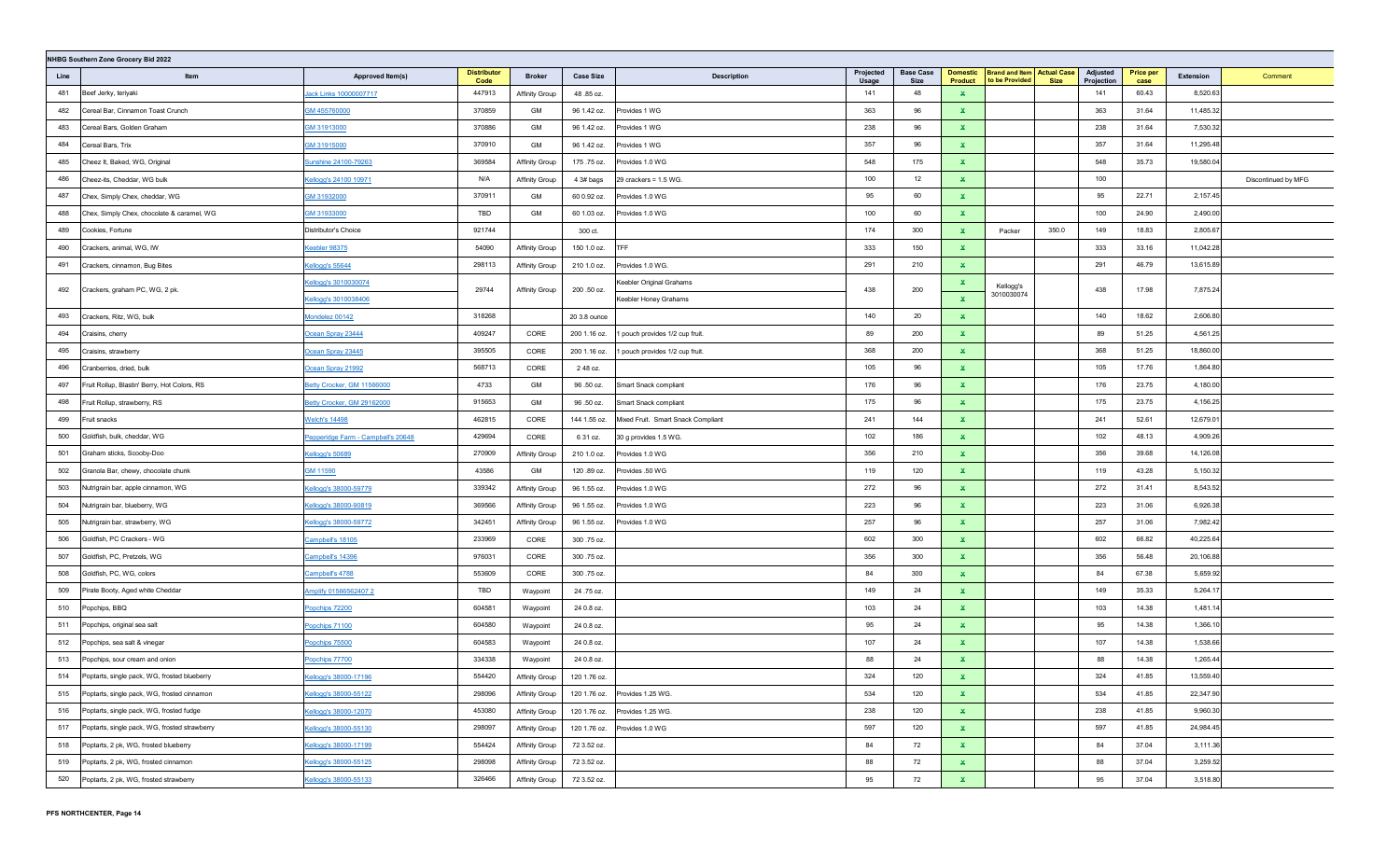| NHBG Southern Zone Grocery Bid 2022 |                                                 |                       |                            |                       |                  |                                             |                    |                          |                            |                                                     |             |                        |                          |              |                                                       |
|-------------------------------------|-------------------------------------------------|-----------------------|----------------------------|-----------------------|------------------|---------------------------------------------|--------------------|--------------------------|----------------------------|-----------------------------------------------------|-------------|------------------------|--------------------------|--------------|-------------------------------------------------------|
| Line                                | Item                                            | Approved Item(s)      | <b>Distributor</b><br>Code | <b>Broker</b>         | <b>Case Size</b> | <b>Description</b>                          | Projected<br>Usage | <b>Base Case</b><br>Size | <b>Domestic</b><br>Product | <b>Brand and Item Actual Case</b><br>to be Provided | <b>Size</b> | Adjusted<br>Projection | <b>Price per</b><br>case | Extension    | Comment                                               |
| 521                                 | Poptarts, 2 pk, WG, frosted fudge               | Kellogg's 38000-12073 | 453042                     | <b>Affinity Group</b> | 72 3.52 oz.      |                                             | 109                | 72                       | $\mathbf x$                |                                                     |             | 109                    | 37.04                    | 4,037.36     |                                                       |
| 522                                 | Pretzel, soft, 2.2 oz., WG                      | J&J 30120             | TBD                        | CORE                  | 120 2.2 oz.      | Sleeve pack.                                | 496                | 120                      | $\mathbf{x}$               |                                                     |             | 496                    | 31.42                    | 15,584.32    |                                                       |
| 523                                 | Pretzels, sticks, gluten free, 100 calorie pack | Snyders 87840         | N/A                        |                       | 88.92 oz.        |                                             | 84                 | 88                       | $\mathbf{x}$               |                                                     |             | 84                     |                          |              | Discontinued by MFG                                   |
| 524                                 | Rice krispie treats, mini, WG                   | Cellogg's 38000-14540 | 472201                     | Affinity Group        | 600 .42 oz.      |                                             | 270                | 600                      | $\mathbf{x}$               |                                                     |             | 270                    | 89.42                    | 24,143.40    |                                                       |
| 525                                 | Rice krispie treats, WG                         | Cellogg's 38000-11052 | 417937                     | <b>Affinity Group</b> | 80 1.41 oz.      | Individually wrapped. Smart Snack Compliant | 578                | 80                       | $\mathbf{x}$               |                                                     |             | 578                    | 36.91                    | 21,333.98    |                                                       |
| 526                                 | Rice krispie treats, WG, chocolatey chip        | Kellogg's 38000-14567 | 492009                     | Affinity Group        | 80 1.60 oz.      | Individually wrapped. Smart Snack Compliant | 242                | 80                       | $\mathbf{x}$               |                                                     |             | 242                    | 36.91                    | 8,932.22     |                                                       |
| 527                                 | Sunflower seeds, honey roasted, peanut free     | unOpta 1231780        | 594749                     |                       | 150 1.2 oz.      | MMA. Not A list approved                    | 399                | 150                      | $\mathbf{x}$               |                                                     |             | 399                    | 40.99                    | 16,355.01    |                                                       |
| 528                                 | Teddy Graham, cinnamon, WG                      | Mondelez 00093        | N/A                        |                       | 48 1.0 oz.       | Nabisco. Provides 1.0 WG                    | 382                | 48                       | $\mathbf{x}$               |                                                     |             | 382                    |                          |              | Discontinued by MFG                                   |
| 529                                 | Tortilla chips, tri-color triangle, WG          | Mission 08613         | 74691                      | Key Impact            | 6 2#             | Red, white and blue                         | 204                | 12                       | $\mathbf{x}$               |                                                     |             | 204                    | 41.55                    | 8,476.20     |                                                       |
| Spices = \$30,148.53                |                                                 |                       |                            |                       |                  |                                             |                    |                          |                            |                                                     |             |                        |                          |              |                                                       |
| 530                                 | <b>Basil leaves</b>                             | Distributor's Choice  | 615755                     |                       | 20 oz EA         |                                             | 91                 | 20                       | <b>Exception</b>           | Magellan                                            | 30.0        | 61                     | 40.21                    | 2,452.81     |                                                       |
| 531                                 | Chili powder                                    | Distributor's Choice  | 628151                     |                       | 16 oz EA         |                                             | 107                | 16                       | <b>Exception</b>           | Magellan                                            | 20.0        | 86                     | 11.61                    | 998.46       |                                                       |
| 532                                 | Cinnamon, ground                                | Distributor's Choice  | 628207                     |                       | 16 oz EA         |                                             | 106                | 16                       | <b>Exception</b>           | Roma                                                | 18.0        | 94                     | 6.33                     | 595.02       |                                                       |
| 533                                 | Cumin, ground                                   | Distributor's Choice  | 628208                     |                       | 14 oz EA         |                                             | 102                | 14                       | <b>Exception</b>           | Roma                                                | 14.0        | 102                    | 4.94                     | 503.88       |                                                       |
| 534                                 | Garlic, chopped in oil                          | Distributor's Choice  | 474048                     |                       | 6 32 oz.         |                                             | 98                 | 6                        | $\mathbf{x}$               | Roma                                                |             | 98                     | 35.22                    | 3,451.56     |                                                       |
| 535                                 | Garlic, granulated                              | Distributor's Choice  | 982602                     |                       | 25 oz EA         |                                             | 81                 | 25                       | <b>Exception</b>           | <b>Spice Classics</b>                               |             | 81                     | 8.52                     | 690.12       |                                                       |
| 536                                 | Garlic, powder                                  | Distributor's Choice  | 628209                     |                       | 19 oz EA         |                                             | 95                 | 19                       | <b>Exception</b>           | Roma                                                | 16.0        | 113                    | 5.95                     | 672.35       |                                                       |
| 537                                 | Italian seasoning                               | Distributor's Choice  | 628213                     |                       | 24 oz EA         |                                             | 97                 | 24                       | <b>Exception</b>           | Roma                                                | 36.0        | 65                     | 27.92                    | 1,814.80     |                                                       |
| 538                                 | Mustard, dry                                    | Distributor's Choice  | 985848                     |                       | 16 oz EA         |                                             | 96                 | 16                       | <b>Exception</b>           | McCormick                                           |             | 96                     | 8.29                     | 795.84       |                                                       |
| 539                                 | Nutmeg, ground                                  | Distributor's Choice  | 628165                     |                       | 16 oz EA         |                                             | 102                | 16                       | <b>Exception</b>           | Magellan                                            |             | 102                    | 19.06                    | 1,944.12     |                                                       |
| 540                                 | Onion powder                                    | Distributor's Choice  | 628167                     |                       | 20 oz EA         |                                             | 87                 | 20                       |                            | Magellan                                            |             | 87                     | 8.53                     | 742.11       | Domestic Prod. Cell Locked<br>Exception on this line. |
| 541                                 | Onions, dehydrated                              | Distributor's Choice  | 56456                      |                       | 3# (48 oz.) EA   |                                             | 93                 | 48                       | <b>Exception</b>           | McCormick                                           |             | 93                     | 14.33                    | 1,332.69     |                                                       |
| 542                                 | Oregano, leaves                                 | Distributor's Choice  | 628168                     |                       | 24 oz EA         |                                             | 92                 | 24                       | <b>Exception</b>           | Magellan                                            |             | 92                     | 25.16                    | 2,314.72     |                                                       |
| 543                                 | Paprika                                         | Distributor's Choice  | 628217                     |                       | 16 oz EA         |                                             | 94                 | 16                       | <b>Exception</b>           | Roma                                                |             | 94                     | 4.74                     | 445.56       |                                                       |
| 544                                 | Parsley, flakes                                 | Distributor's Choice  | 264703                     |                       | 10 oz EA         |                                             | 101                | 10                       | <b>Exception</b>           | Roma                                                | 16.0        | 63                     | 10.97                    | 691.11       |                                                       |
| 545                                 | Pepper, black                                   | Distributor's Choice  | 981692                     |                       | 16 oz EA         |                                             | 101                | 16                       | <b>Exception</b>           | McCormick                                           |             | 101                    | 14.64                    | 1,478.64     |                                                       |
| 546                                 | Pepper, red crushed                             | Distributor's Choice  | 628220                     |                       | 12 oz EA         |                                             | 107                | 12                       | <b>Exception</b>           | Roma                                                |             | 107                    | 3.47                     | 371.29       |                                                       |
| 547                                 | Pepper, white                                   | Distributor's Choice  | 649869                     |                       | 16 oz EA         |                                             | 91                 | 16                       | <b>Exception</b>           | Packer                                              |             | 91                     | 11.39                    | 1,036.49     |                                                       |
| 548                                 | Poultry seasoning                               | Distributor's Choice  | 56527                      |                       | 12 oz EA         |                                             | 110                | 12                       | <b>Exception</b>           | McCormick                                           |             | 110                    | 12.75                    | 1,402.50     |                                                       |
| 549                                 | Salt, kosher                                    | Distributor's Choice  | 56281                      |                       | 12 3 lb.         |                                             | 98                 | 36                       | <b>Exception</b>           | Morton                                              |             | 98                     | 31.81                    | 3,117.38     |                                                       |
| 550                                 | Salt, table                                     | Distributor's Choice  | 150837                     |                       | 24 26 oz.        |                                             | 90                 | 24                       | $\mathbf{x}$               | Morton                                              |             | 90                     | 25.26                    | 2,273.40     |                                                       |
| 551                                 | Thyme, leaves                                   | Distributor's Choice  | 628184                     |                       | 7 oz EA          |                                             | 96                 | $\overline{7}$           | <b>Exception</b>           | Magellan                                            | 6.0         | 112                    | 9.14                     | 1,023.68     |                                                       |
|                                     |                                                 |                       |                            |                       |                  |                                             |                    |                          |                            |                                                     |             |                        |                          | 5,491,706.59 |                                                       |